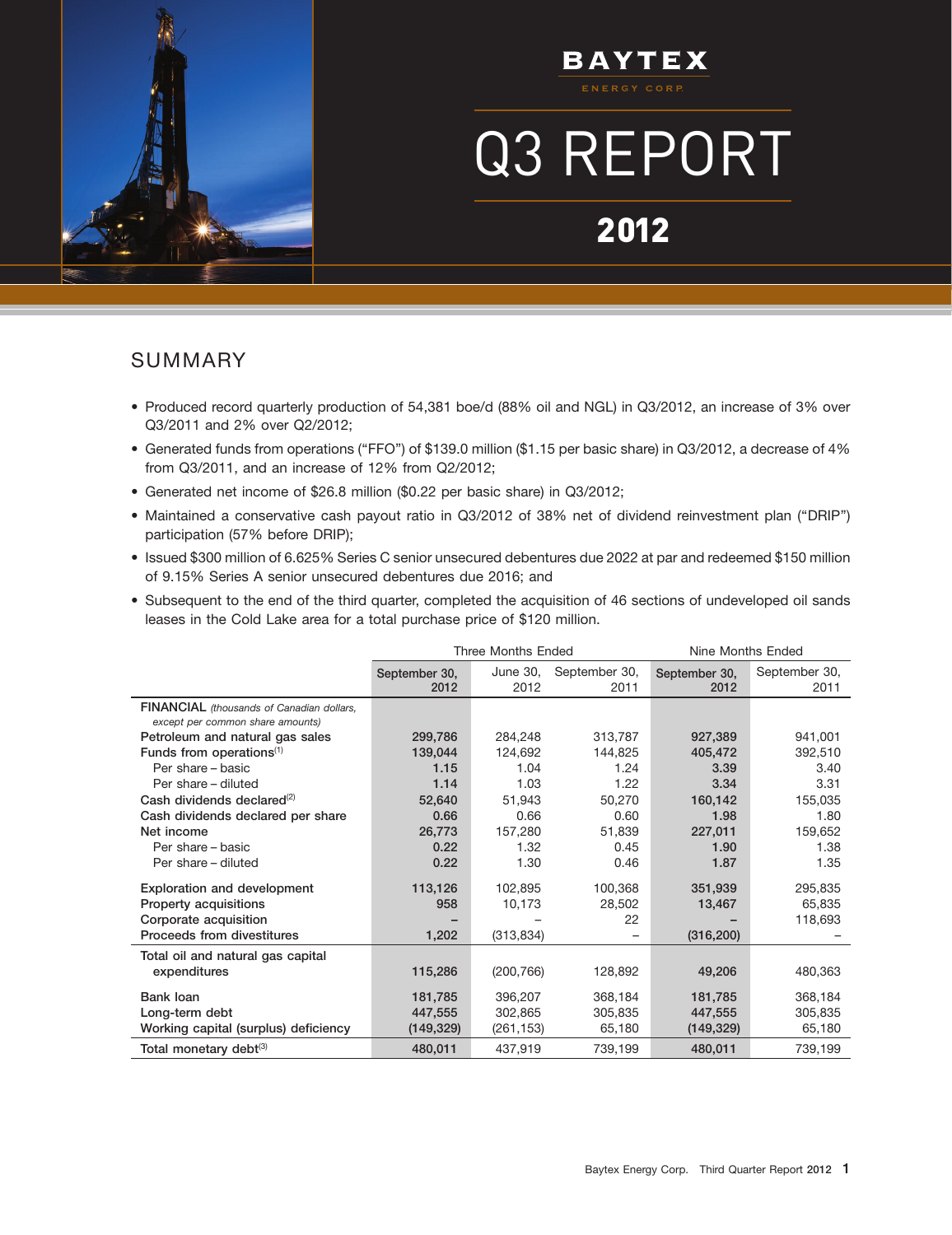|                                                                                                                                                                                                                                                | Three Months Ended<br>Nine Months Ended                    |                                                            |                                                            |                                                            |                                                            |  |  |  |
|------------------------------------------------------------------------------------------------------------------------------------------------------------------------------------------------------------------------------------------------|------------------------------------------------------------|------------------------------------------------------------|------------------------------------------------------------|------------------------------------------------------------|------------------------------------------------------------|--|--|--|
|                                                                                                                                                                                                                                                | September 30,<br>2012                                      | <b>June 30,</b><br>2012                                    | September 30,<br>2011                                      | September 30,<br>2012                                      | September 30,<br>2011                                      |  |  |  |
| <b>OPERATING</b>                                                                                                                                                                                                                               |                                                            |                                                            |                                                            |                                                            |                                                            |  |  |  |
| Daily production<br>Light oil and NGL (bbl/d)<br>Heavy oil (bbl/d)<br>Total oil and NGL (bbl/d)<br>Natural gas (mmcf/d)<br>Oil equivalent (boe/d $@$ 6:1) <sup>(4)</sup>                                                                       | 7,047<br>40,580<br>47,627<br>40.5<br>54,381                | 7,090<br>38,579<br>45,669<br>44.4<br>53,073                | 7,170<br>37,280<br>44,450<br>49.0<br>52,625                | 7,233<br>39,176<br>46,409<br>43.3<br>53,633                | 6,612<br>34,324<br>40,936<br>49.3<br>49,147                |  |  |  |
| Average prices (before hedging)<br>WTI oil (US\$/bbl)<br>Edmonton par oil (\$/bbl)<br>BTE light oil and NGL (\$/bbl)<br>BTE heavy oil (\$/bbl)(5)<br>BTE total oil and NGL (\$/bbl)<br>BTE natural gas (\$/mcf)<br>BTE oil equivalent (\$/boe) | 92.22<br>84.79<br>70.34<br>60.11<br>61.63<br>2.34<br>55.70 | 93.49<br>84.42<br>71.62<br>57.42<br>59.63<br>2.00<br>52.97 | 89.76<br>92.45<br>80.48<br>59.92<br>63.26<br>4.20<br>57.31 | 96.20<br>87.29<br>74.80<br>61.12<br>63.25<br>2.26<br>56.56 | 95.48<br>94.85<br>81.53<br>63.54<br>66.45<br>4.25<br>59.61 |  |  |  |
| CAD/USD noon rate at period end<br>CAD/USD average rate for period                                                                                                                                                                             | 0.9837<br>0.9953                                           | 1.0191<br>1.0102                                           | 1.0389<br>0.9785                                           | 0.9837<br>1.0023                                           | 1.0389<br>0.9774                                           |  |  |  |
| <b>COMMON SHARE INFORMATION</b>                                                                                                                                                                                                                |                                                            |                                                            |                                                            |                                                            |                                                            |  |  |  |
| <b>TSX</b><br>Share price (Cdn\$)<br>High<br>Low<br>Close<br>Volume traded (thousands)                                                                                                                                                         | 50.37<br>39.91<br>46.72<br>25,679                          | 53.61<br>38.54<br>42.89<br>34,162                          | 55.93<br>41.71<br>43.81<br>27,710                          | 59.40<br>38.54<br>46.72<br>83,219                          | 58.76<br>41.71<br>43.81<br>84,765                          |  |  |  |
| <b>NYSE</b><br>Share price (US\$)<br>High<br>Low<br>Close<br>Volume traded (thousands)<br>Common shares outstanding                                                                                                                            | 51.73<br>39.50<br>47.44<br>5,823                           | 54.44<br>37.40<br>42.11<br>8,257                           | 59.04<br>40.31<br>41.67<br>11,771                          | 59.50<br>37.40<br>47.44<br>18,568                          | 61.95<br>40.31<br>41.67<br>29,806                          |  |  |  |
| (thousands)                                                                                                                                                                                                                                    | 120,962                                                    | 119,914                                                    | 116,755                                                    | 120,962                                                    | 116,755                                                    |  |  |  |

Notes:

*(1) Funds from operations is a non-GAAP measure that represents cash generated from operating activities adjusted for finance costs, changes in non-cash operating working capital and other operating items. Baytex's funds from operations may not be comparable to other issuers. Baytex considers funds from operations a key measure of performance as it demonstrates its ability to generate the cash flow necessary to fund future dividends and capital investments. For a reconciliation of funds from operations to cash flow from operating activities, see Management's Discussion and Analysis of the operating and financial results for the three months and nine months ended September 30, 2012.*

*(2) Cash dividends declared are net of DRIP participation.*

*(3) Total monetary debt is a non-GAAP measure which we define to be the sum of monetary working capital (which is current assets less current liabilities (excluding non-cash items such as deferred income tax assets or liabilities and unrealized gains or losses on financial derivatives)), the principal amount of long-term debt and long-term bank loans.*

*(4) Barrel of oil equivalent (''boe'') amounts have been calculated using a conversion rate of six thousand cubic feet of natural gas to one barrel of oil. The use of boe amounts may be misleading, particularly if used in isolation. A boe conversion ratio of six thousand cubic feet of natural gas to one barrel of oil is based on an energy equivalency conversion method primarily applicable at the burner tip and does not represent a value equivalency at the wellhead.*

*(5) Heavy oil prices are net of blending costs.*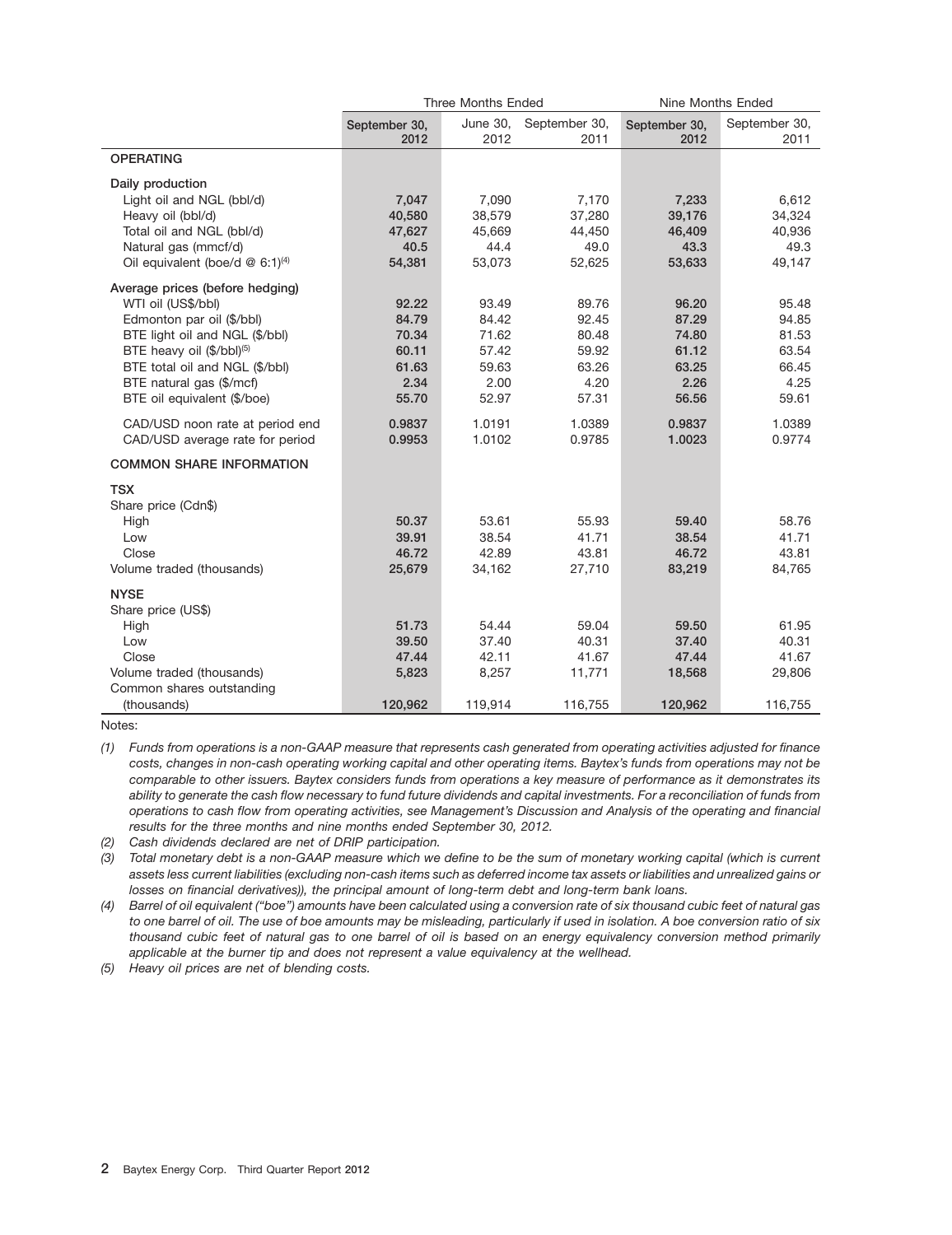#### **Forward-Looking Statements**

*This report contains forward-looking statements relating to: our average production rate for 2012; our exploration and development capital expenditures for 2012; our production mix for 2012; development plans for our properties, including the number of wells to be drilled in the remainder of 2012; initial production rates from wells drilled; our Cliffdale cyclic steam stimulation project, including our assessment of the steam and flowback operations, the cumulative steam-oil ratio for the project and our plan for a second commercial module of cyclic steam stimulation; our Lloydminster heavy oil area, including the development potential of these properties, our ability to exploit multiple horizons and estimated 30-day peak productions rates from new horizontal and vertical wells; the outlook for Canadian heavy oil prices and the pricing differential between Canadian heavy oil and West Texas Intermediate; the demand for Canadian heavy oil by U.S. refiners; the existence, operation and strategy of our risk management program for commodity prices, heavy oil differentials and interest and foreign exchange rates; our ability to mitigate our exposure to heavy oil price differentials by transporting our crude oil to market by railways; the volume of heavy oil to be transported to market by railways in 2012; the application of the proceeds from the sale of our non-operated interests in North Dakota; the amount of our undrawn credit facilities at September 30, 2012; our debt-to-FFO ratio; our pro forma financial position following the acquisition of undeveloped oil sands leases at Cold Lake and the repatriation of the proceeds from the sale of our non-operated interests in North Dakota; and our liquidity and financial capacity. In addition, information and statements relating to reserves are deemed to be forward-looking statements, as they involve implied assessment, based on certain estimates and assumptions, that the reserves described exist in quantities predicted or estimated, and that the reserves can be profitably produced in the future. Cash dividends on our common shares are paid at the discretion of our Board of Directors and can fluctuate. In establishing the level of cash dividends, the Board of Directors considers all factors that it deems relevant, including, without limitation, the outlook for commodity prices, our operational execution, the amount of FFO and capital expenditures and our prevailing financial circumstances at the time. We refer you to the end of the Management's Discussion and Analysis section of this report for our advisory on forward-looking statements.*

#### **Non-GAAP Financial Measures**

*In this report we refer to certain measures that are commonly used in the oil and gas industry but are not based on generally accepted accounting principles in Canada, such as funds from operations and total monetary debt. For a description of these measures, we refer you to ''Non-GAAP Financial Measures'' in the Management's Discussion and Analysis section of this report.*

*All amounts in this report are stated in Canadian dollars unless otherwise noted.*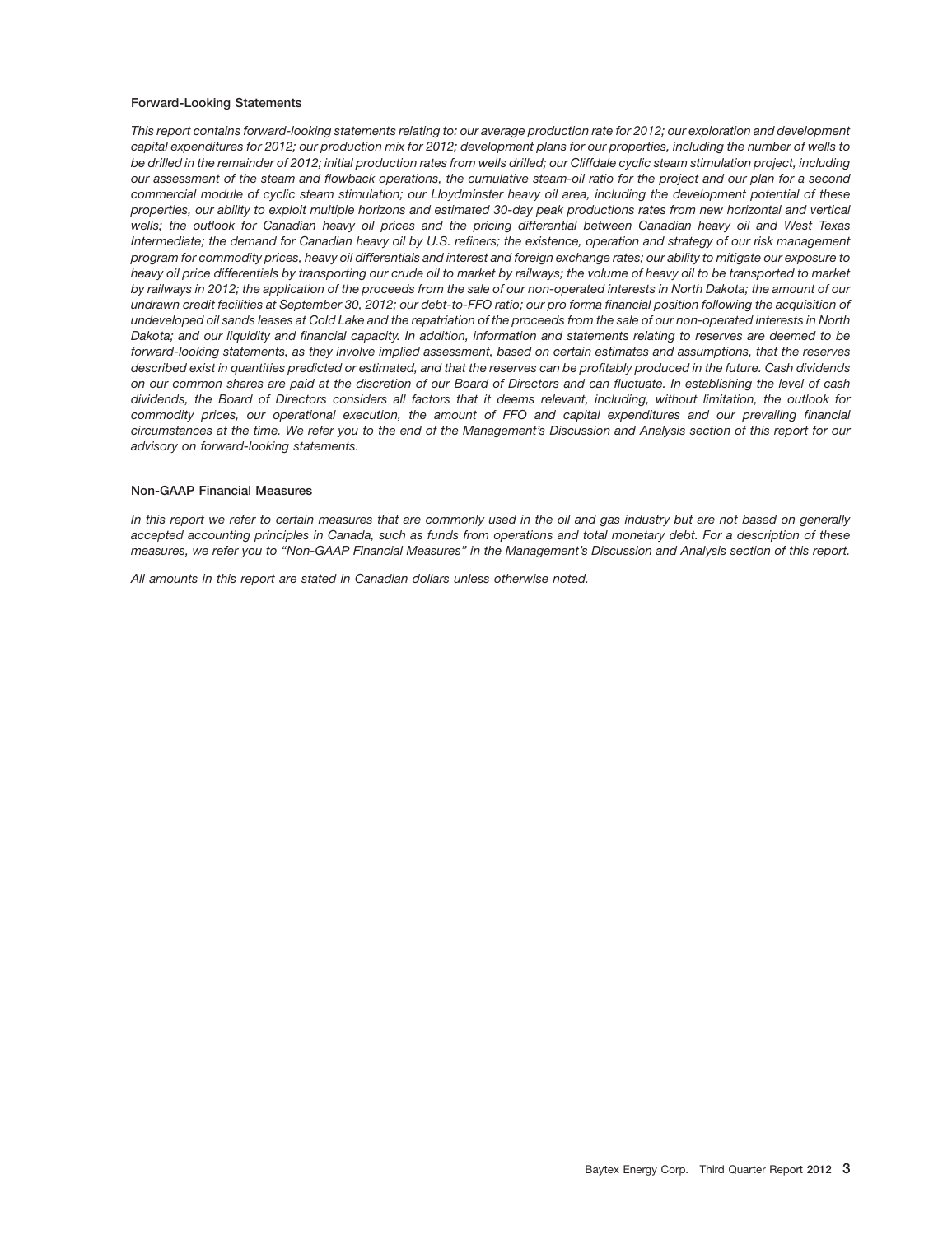## MESSAGE TO SHAREHOLDERS

#### **Operations Review**

Production averaged 54,381 boe/d (88% oil and NGL) during the third quarter of 2012, as compared to 52,625 boe/d (84% oil and NGL) in the third quarter of 2011 and 53,073 boe/d (86% oil and NGL) in the second quarter of 2012. The third quarter of 2012 was the first full quarter which reflected the Q2/2012 sale of approximately 950 boe/d of light oil produced in North Dakota. Compared to the third quarter of 2011, oil and NGL production increased 7%, while natural gas production decreased 17%. Compared to the second quarter of 2012, oil and NGL production increased 4%, while natural gas production decreased 9%. During 2012, we have focused our capital investment on more profitable crude oil investment opportunities resulting in minimal drilling activity for natural gas.

Our 2012 production guidance remains at 53,500 to 54,500 boe/d with 2012 exploration and development capital expenditures forecast to be approximately \$400 million. Our production mix for 2012 is forecast to be 73% heavy oil, 14% light oil and NGL and 13% natural gas. We plan to provide production and capital budget guidance for 2013 in early December, following approval of our 2013 development plan by our Board of Directors.

Capital expenditures for exploration and development activities totaled \$113 million for the third quarter of 2012. During the third quarter, Baytex participated in the drilling of 55 (47.9 net) wells with a 98% success rate. Through the first nine months of 2012, Baytex has participated in the drilling of 181 (142.2 net) wells with a 98% success rate.

|       |      |                          | Thermal           |       | <b>Natural Gas</b> |                          | Stratigraphic<br>and Service |       | Dry and<br>Abandoned     |       | Total |
|-------|------|--------------------------|-------------------|-------|--------------------|--------------------------|------------------------------|-------|--------------------------|-------|-------|
| Gross | Net  | Gross                    | Net               | Gross | Net                | Gross                    | Net                          | Gross | Net                      | Gross | Net   |
|       |      |                          |                   |       |                    |                          |                              |       |                          |       |       |
| 29    | 28.7 | $\overline{\phantom{0}}$ | -                 |       |                    |                          | $\overline{\phantom{0}}$     |       | 1.0                      | 30    | 29.7  |
| 9     | 9.0  | $\overline{\phantom{0}}$ |                   |       |                    |                          |                              |       | $\overline{\phantom{0}}$ | 9     | 9.0   |
| 38    | 37.7 | $\overline{\phantom{0}}$ | -                 |       |                    |                          | $\overline{\phantom{0}}$     |       | 1.0                      | 39    | 38.7  |
|       |      |                          |                   |       |                    |                          |                              |       |                          |       |       |
|       | 5.5  | $\overline{\phantom{0}}$ | $\qquad \qquad$   |       | 1.0                | $\overline{\phantom{0}}$ |                              |       | -                        | 8     | 6.5   |
| 8     | 2.7  | $\overline{\phantom{0}}$ | -                 |       |                    |                          |                              |       | -                        | 8     | 2.7   |
| 15    | 8.2  | $\overline{\phantom{m}}$ | -                 |       | 1.0                |                          |                              |       | -                        | 16    | 9.2   |
| 53    | 45.9 | $\overline{\phantom{a}}$ | $\qquad \qquad -$ |       | 1.0                | $\overline{\phantom{a}}$ | $\qquad \qquad -$            |       | 1.0                      | 55    | 47.9  |
|       |      | Primary                  |                   |       |                    |                          |                              |       |                          |       |       |

#### *Wells Drilled – Three months ended September 30, 2012*

**Crude Oil**

**Crude Oil**

#### *Wells Drilled – Nine months ended September 30, 2012*

|                                |       | Primary | Thermal                  |                          | <b>Natural Gas</b>           |     |                              | Stratigraphic<br>and Service | Dry and<br>Abandoned |                          |       | Total |
|--------------------------------|-------|---------|--------------------------|--------------------------|------------------------------|-----|------------------------------|------------------------------|----------------------|--------------------------|-------|-------|
|                                | Gross | Net     | Gross                    | Net                      | Gross                        | Net | Gross                        | Net                          | Gross                | Net                      | Gross | Net   |
| Heavy oil                      |       |         |                          |                          |                              |     |                              |                              |                      |                          |       |       |
| Lloydminster area              | 77    | 67.1    | $\qquad \qquad$          |                          |                              | -   |                              | 1.0                          | 2                    | 2.0                      | 80    | 70.1  |
| Peace River area               | 27    | 27.0    | 5                        | 5.0                      | $\qquad \qquad \blacksquare$ | -   | 13                           | 13.0                         | $\qquad \qquad$      | $\overline{\phantom{0}}$ | 45    | 45.0  |
|                                | 104   | 94.1    | 5                        | 5.0                      | $\overline{\phantom{a}}$     | -   | 14                           | 14.0                         | $\overline{2}$       | 2.0                      | 125   | 115.1 |
| Light oil, NGL and natural gas |       |         |                          |                          |                              |     |                              |                              |                      |                          |       |       |
| Western Canada                 | 18    | 14.3    | $\overline{\phantom{0}}$ | $\overline{\phantom{0}}$ | 3                            | 3.0 |                              | $\overline{\phantom{0}}$     |                      | 1.0                      | 22    | 18.3  |
| North Dakota                   | 34    | 8.8     | $\overline{\phantom{m}}$ | -                        |                              |     |                              |                              |                      | $\overline{\phantom{0}}$ | 34    | 8.8   |
|                                | 52    | 23.1    | $\overline{\phantom{0}}$ | $\overline{\phantom{0}}$ | 3                            | 3.0 | $\qquad \qquad \blacksquare$ | $\overline{\phantom{0}}$     |                      | 1.0                      | 56    | 27.1  |
| Total                          | 156   | 117.2   | 5                        | 5.0                      | 3                            | 3.0 | 14                           | 14.0                         | 3                    | 3.0                      | 181   | 142.2 |

#### *Heavy Oil*

In the third quarter of 2012, heavy oil production averaged 40,580 bbl/d, an increase of 9% over the third quarter of 2011 and 5% over the second quarter of 2012. During the third quarter of 2012, we drilled 39 (38.7 net) wells on our heavy oil properties with a success rate of 97%.

Production from our Peace River area properties averaged approximately 21,350 bbl/d in the third quarter, an increase of 20% over the third quarter of 2011 and 11% over the second quarter of 2012. In the third quarter of 2012,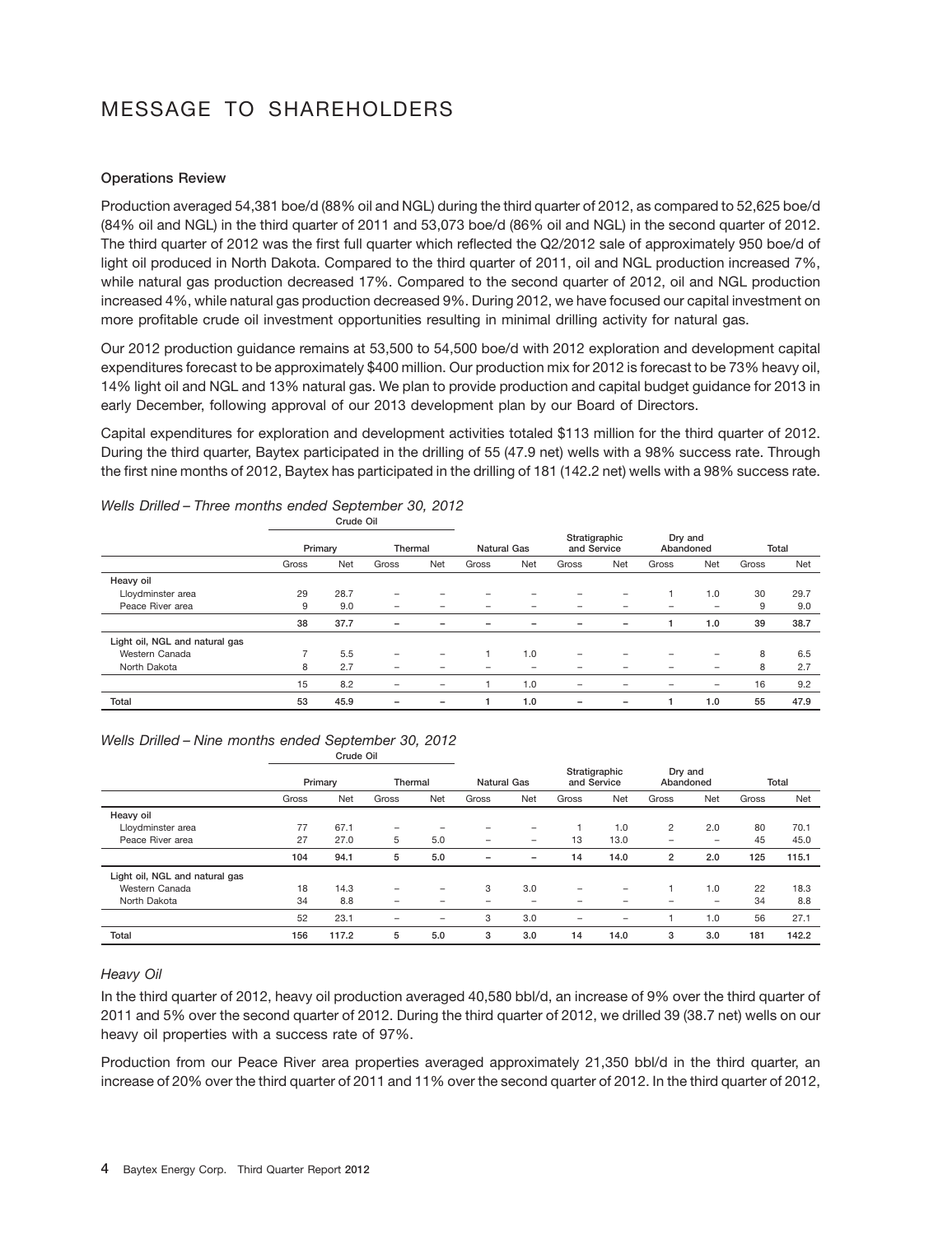we drilled nine (9.0 net) horizontal oil wells in the Seal area (encompassing a total of 116 laterals). During the third quarter, ten wells established average 30-day peak production rates of approximately 410 bbl/d. We plan to drill approximately six horizontal wells in the Peace River area in the remainder of the year.

In the Cliffdale area, successful operations continued at our 10-well commercial cyclic steam stimulation (''CSS'') module, with production during the third quarter averaging approximately 420 bbl/d, consistent with project design parameters. During the third quarter, five wells received steam and three wells commenced post-steam flowback operations. Of those three wells, two wells delivered first-cycle peak oil rates of 262 bbl/d and 330 bbl/d, respectively, and one well delivered a second-cycle peak oil rate of 310 bbl/d. First and second-cycle steam injection volumes were encouraging and have exceeded the first-cycle injection performance demonstrated by the pilot well. Fourth-cycle flowback operations on the pilot well continued in the third quarter. Subsequent to the end of third quarter, the final two wells commenced their initial steam injection phase. To date, the Cliffdale project has demonstrated a cumulative steam-oil-ratio of approximately 2.0 barrels of steam per barrel of oil. Subject to receipt of regulatory approvals, we plan to initiate development of a new 15-well commercial CSS module in the first quarter of 2013.

In our Lloydminster heavy oil area, third quarter drilling included nine (9.0 net) horizontal oil wells and 20 (19.7 net) vertical oil wells. This area is characterized by stacked pay which has led to successful exploitation of multiple horizons. Our Lloydminster heavy oil projects generate consistent, repeatable results with horizontal wells typically producing 30-day peak rates of approximately 70-80 bbl/d and vertical wells typically producing 30-day peak rates of approximately 30-40 bbl/d. We expect to drill approximately seven horizontal wells and one vertical well in the Lloydminster area in the remainder of the year.

Subsequent to the end of the third quarter, we acquired a 100% working interest in 46 sections of undeveloped oil sands leases in the Cold Lake area of Northern Alberta for total consideration of \$120 million. The lands are proximal to our existing Cold Lake heavy oil assets and are prospective for both cold and thermal development. In addition, we increased our land position in the Peace River area, adding 28.75 sections of prospective oil sands leases.

#### *Light Oil & Natural Gas*

During the third quarter of 2012, light oil, NGL and natural gas production averaged 13,801 boe/d, which was comprised of 7,047 bbl/d of light oil and NGL and 40.5 mmcf/d of natural gas. Compared to the third quarter of 2011, light oil and NGL production decreased 2% and natural gas production decreased 17%. Compared to the second quarter of 2012, light oil and NGL production decreased 1% and natural gas production decreased 9%. Third quarter light oil production was impacted by the previously announced North Dakota non-operated asset sale which closed in May and included approximately 950 boe/d.

During the third quarter of 2012, we drilled four (3.5 net) horizontal wells in our Viking light oil resource play in Central Alberta. One Viking well drilled in the second quarter and three Viking wells drilled in the third quarter established average 30-day peak rates of 90 bbl/d during the third quarter.

In our Bakken/Three Forks play in North Dakota, we participated in the drilling of eight (2.7 net) horizontal oil wells, seven of which were Baytex-operated, and the fracture-stimulation of 10 (3.2 net) wells in the third quarter. During the third quarter, seven Baytex-operated wells (1,280-acre spacing) established average 30-day peak rates of approximately 445 boe/d. We plan to drill approximately five (1.5 net) wells on our Bakken/Three Forks play in North Dakota during the remainder of 2012.

#### **Financial Review**

We generated FFO of \$139 million (\$1.15 per basic share) in Q3/2012, a decrease of 4% compared to Q3/2011, and an increase of 12% compared to Q2/2012. The increase relative to Q2/2012 was the result of increased sales volumes and higher realized oil prices.

The average WTI price for Q3/2012 was US\$92.22, a 3% increase from Q3/2011 and a 1% decrease from Q2/2012. We received an average oil and NGL price of \$61.63/bbl in Q3/2012 (inclusive of our physical hedging gains), down 3% from \$63.26/bbl for Q3/2011 and up 3% from \$59.63/bbl for Q2/2012. We received an average natural gas price of \$2.34/mcf in Q3/2012, down 44% from \$4.20/mcf for Q3/2011 and up 17% from \$2.00/mcf for Q2/2012.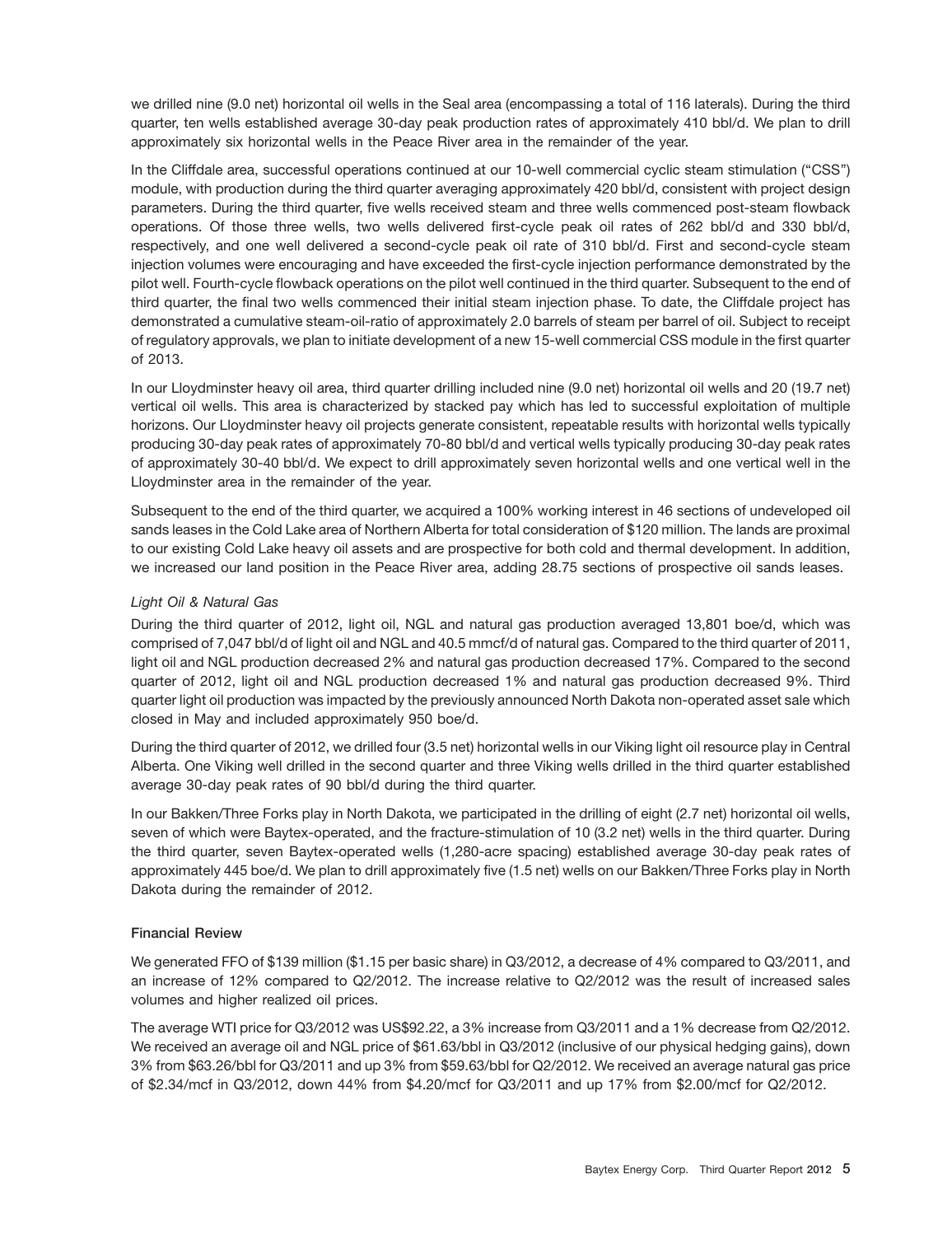The discount for Canadian heavy oil, as measured by the Western Canadian Select (''WCS'') price differential to WTI, averaged almost 24% in Q3/2012, the same as for the preceding quarter. As the third quarter progressed, the monthly WCS differentials improved due to higher U.S. refinery runs as well as increasing rail shipments of Canadian heavy oil. During the nine months ended September 30, 2012, the WCS price differential was 23%, as compared to 20% for the first nine months of 2011.

Baytex continues to actively hedge its exposure to commodity prices and foreign exchange rates. We have established forward contracts for the fourth quarter of 2012 on approximately 46% of our WTI price exposure, 40% of our heavy oil differential exposure, 46% of our natural gas price exposure, and 31% of our exposure to currency movements between the Canadian and U.S. dollars. We have begun to secure hedging contracts on our 2013 exposures and have established forward contracts for the first and second half of 2013 on approximately 24% and 16%, respectively, of our WTI exposure and 38% and 25%, respectively, of our heavy oil differential exposure. Details of all hedging contracts are contained in the notes to our interim financial statements. We continue to monitor the markets for opportunities to add to our hedge positions. As part of our hedging program, we continue to mitigate exposure to WCS price differentials by transporting crude oil to higher value markets by railways. By the end of this year we expect to deliver approximately 30% of our heavy oil volumes by rail, and we continue to explore opportunities for additional rail deliveries for 2013 and beyond.

During Q2/2012, Baytex completed the previously disclosed sale of non-operated interests in North Dakota for net proceeds of \$314 million (US\$312 million). In order to potentially defer the payment of income tax on the gain realized on the sale, we deposited the sale proceeds into escrow pending the acquisition of qualifying replacement properties. In July 2012, US\$112 million of the sale proceeds were returned from escrow and used to reduce borrowings on our credit facilities. As we do not expect to acquire qualifying replacement properties within the prescribed time frame, the balance of the escrowed funds of US\$200 million will be returned to us in late November 2012 (at which time they will be used to reduce borrowings on our credit facilities).

We ended the quarter with total monetary debt of \$480 million representing a debt-to-FFO ratio of 0.84 times, based on FFO over the trailing twelve-month period. In July 2012, we issued \$300 million of 6.625% Series C senior unsecured debentures due July 19, 2022 at par. A portion of the net proceeds of this issue was used to redeem \$150 million of 9.15% Series A senior unsecured debentures on August 26, 2012 at 104.575% of principal amount, with the remaining proceeds used to reduce borrowings on our credit facilities. Pro forma the Cold Lake acquisition and the repatriation of the remaining North Dakota sale proceeds, our total bank borrowings would be approximately \$104 million, leaving us with \$596 million of undrawn credit facilities.

#### **Conclusion**

Baytex's operations continue to advance in accordance with our business plan. During the third quarter, our capital execution was on target, and we remain on track to meet our full-year production guidance. We continue to add high-quality acreage to our portfolio, both within our Peace River Oil Sands and our Lloydminster regions. Our balance sheet remains in excellent shape with significant undrawn credit facilities. Utilizing our significant resource base, we will continue to execute our growth and income business model.

We want to express our appreciation for your continued support as we move forward in executing our plan for long-term value creation.

On behalf of the Board of Directors,

Land By

James L. Bowzer President and Chief Executive Officer November 13, 2012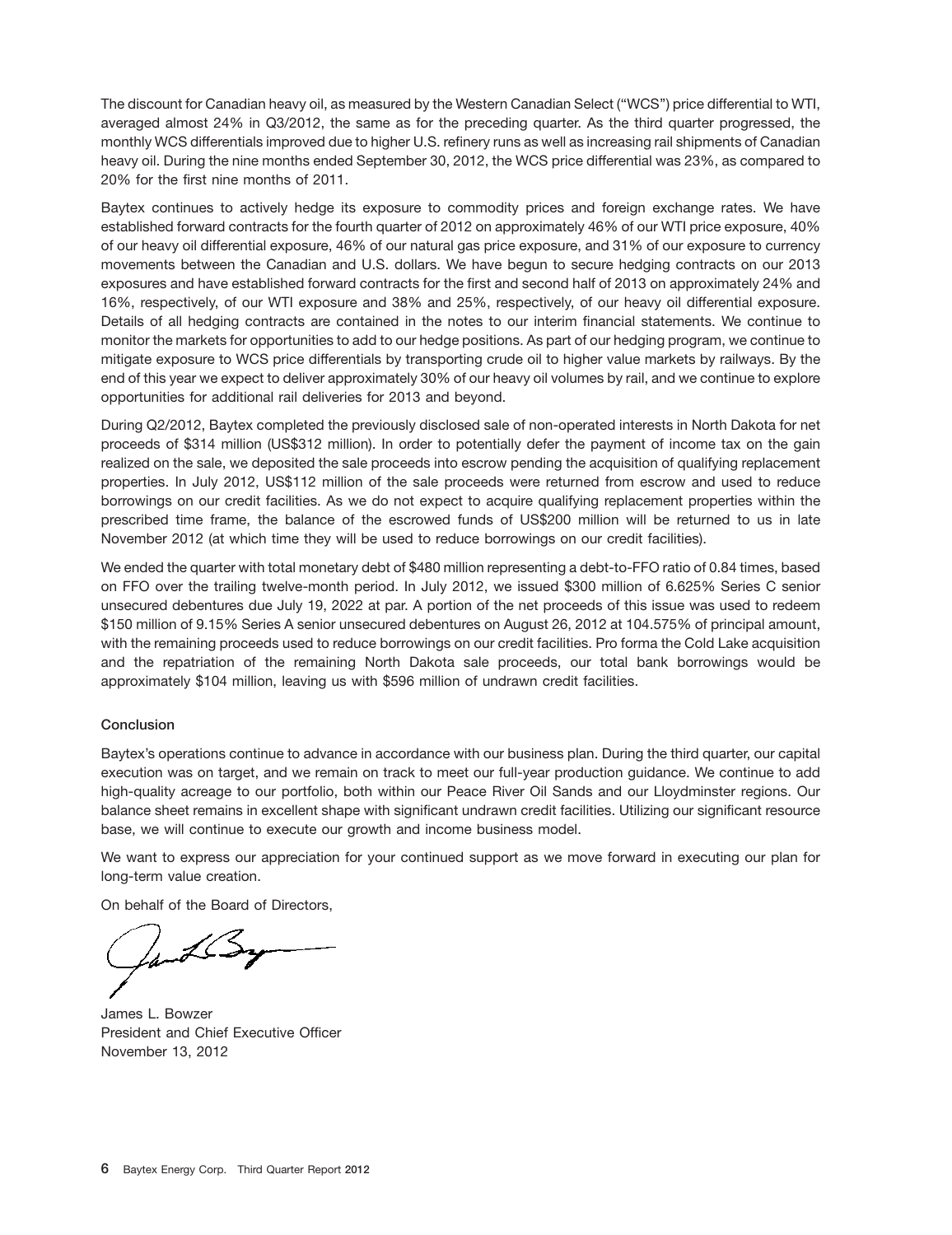## MANAGEMENT'S DISCUSSION AND ANALYSIS

The following is management's discussion and analysis (''MD&A'') of the operating and financial results of Baytex Energy Corp. for the three months and nine months ended September 30, 2012. This information is provided as of November 12, 2012. In this MD&A, references to "Baytex", the "Company", "we", "us" and "our" and similar terms refer to Baytex Energy Corp. and its subsidiaries on a consolidated basis, except where the context requires otherwise. The third quarter results have been compared with the corresponding period in 2011. This MD&A should be read in conjunction with the Company's condensed interim unaudited consolidated financial statements (''consolidated financial statements'') for the three months and nine months ended September 30, 2012 and 2011, its audited consolidated comparative financial statements for the years ended December 31, 2011 and 2010, together with accompanying notes, and its Revised Annual Information Form for the year ended December 31, 2011. These documents and additional information about Baytex are accessible on the SEDAR website at www.sedar.com. All amounts are in Canadian dollars, unless otherwise stated, and all tabular amounts are in thousands of Canadian dollars, except for percentages and per common share amounts as otherwise noted.

In this MD&A, barrel of oil equivalent (''boe'') amounts have been calculated using a conversion rate of six thousand cubic feet of natural gas to one barrel of oil, which represents an energy equivalency conversion method applicable at the burner tip and does not represent a value equivalency at the wellhead. While it is useful for comparative measures, it may not accurately reflect individual product values and may be misleading if used in isolation.

This MD&A contains forward-looking information and statements. We refer you to the end of the MD&A for our advisory on forward-looking information and statements.

#### **NON-GAAP FINANCIAL MEASURES**

In this MD&A, we refer to certain financial measures (such as funds from operations, payout ratio, total monetary debt and operating netback) which do not have any standardized meaning prescribed by generally accepted accounting principles in Canada (''GAAP''). While funds from operations, payout ratio and operating netback are commonly used in the oil and natural gas industry, our determination of these measures may not be comparable with calculations of similar measures for other issuers.

#### **Funds from Operations**

We define funds from operations as cash flow from operating activities adjusted for financing costs, changes in non-cash operating working capital and other operating items. We believe that this measure assists in providing a more complete understanding of certain aspects of our results of operations and financial performance, including our ability to generate the cash flow necessary to fund future dividends to shareholders and capital investments. However, funds from operations should not be construed as an alternative to traditional performance measures determined in accordance with GAAP, such as cash flow from operating activities and net income. For a reconciliation of funds from operations to cash flow from operating activities, see ''Funds from Operations, Payout Ratio and Dividends''.

#### **Payout Ratio**

We define payout ratio as cash dividends (net of participation in our dividend reinvestment plan) divided by funds from operations. We believe that this measure assists in providing a more complete understanding of certain aspects of our results of operations and financial performance, including our ability to generate the cash flow necessary to fund future dividends to shareholders and capital investments.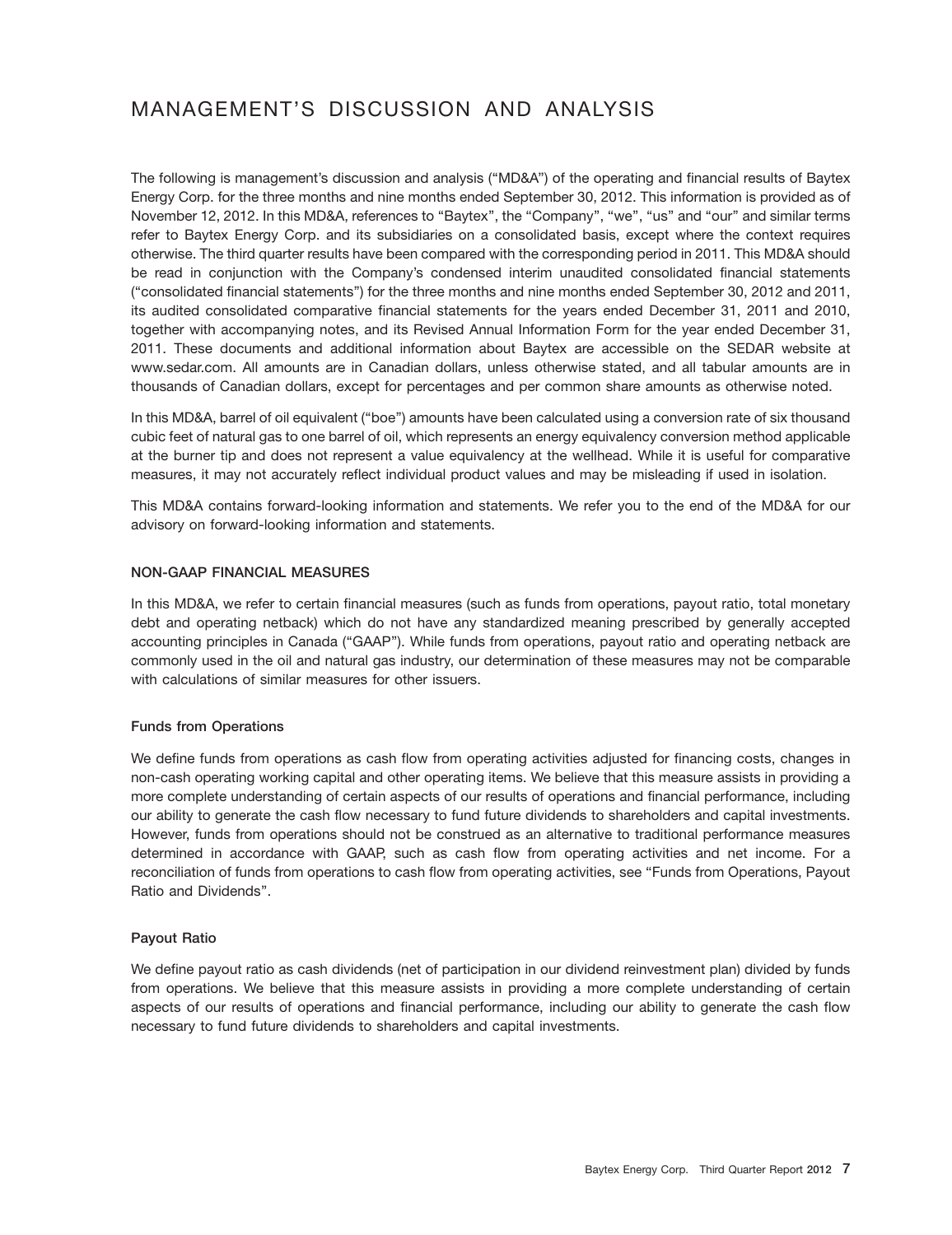#### **Total Monetary Debt**

We define total monetary debt as the sum of monetary working capital (which is current assets less current liabilities (excluding non-cash items such as deferred income tax assets or liabilities and unrealized gains or losses on financial derivatives)), the principal amount of long-term debt and long-term bank loan. We believe that this measure assists in providing a more complete understanding of our cash liabilities.

#### **Operating Netback**

We define operating netback as product revenue less royalties, production and operating expenses and transportation expenses divided by barrels of oil equivalent sales volume for the applicable period. We believe that this measure assists in characterizing our ability to generate cash margin on a unit of production basis.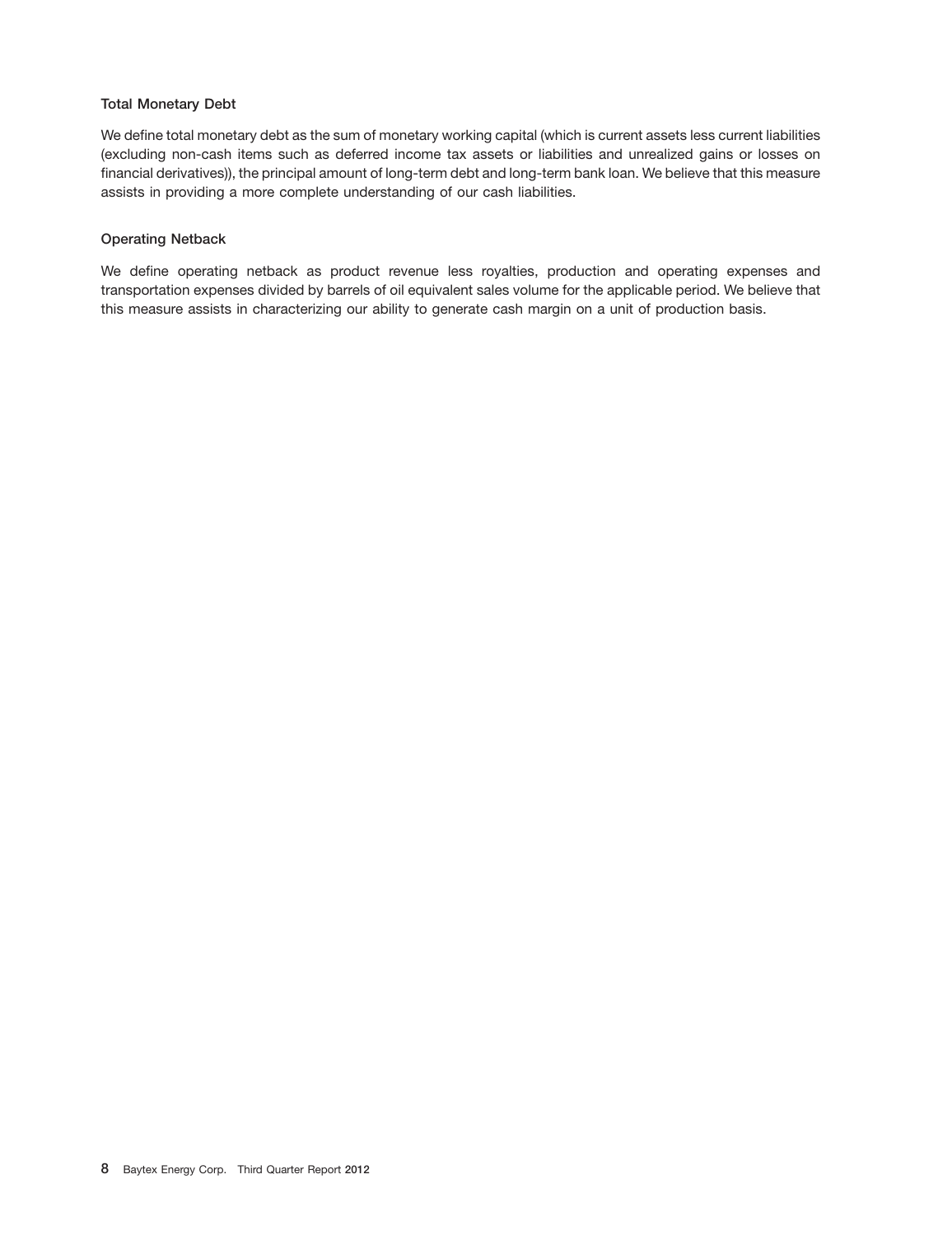## RESULTS OF OPERATIONS

#### **Production**

|                           |        | Three Months Ended September 30 |        | Nine Months Ended September 30 |        |        |  |  |
|---------------------------|--------|---------------------------------|--------|--------------------------------|--------|--------|--|--|
|                           | 2012   | 2011                            | Change | 2012                           | 2011   | Change |  |  |
| Daily Production          |        |                                 |        |                                |        |        |  |  |
| Light oil and NGL (bbl/d) | 7,047  | 7.170                           | (2%)   | 7,233                          | 6.612  | 9%     |  |  |
| Heavy oil $(bbI/d)^{(1)}$ | 40,580 | 37.280                          | 9%     | 39,176                         | 34.324 | 14%    |  |  |
| Natural gas (mmcf/d)      | 40.5   | 49.0                            | (17%)  | 43.3                           | 49.3   | (12%)  |  |  |
| Total production (boe/d)  | 54.381 | 52.625                          | 3%     | 53,633                         | 49.147 | 9%     |  |  |
| <b>Production Mix</b>     |        |                                 |        |                                |        |        |  |  |
| Light oil and NGL         | 13%    | 14%                             | -      | 14%                            | 13%    |        |  |  |
| Heavy oil                 | 75%    | 71%                             | -      | 73%                            | 70%    |        |  |  |
| Natural gas               | 12%    | 15%                             |        | 13%                            | 17%    |        |  |  |

*(1) Heavy oil sales volumes may differ from reported production volumes due to changes to Baytex's heavy oil inventory. For the three months ended September 30, 2012, heavy oil sales volumes were 149 bbl/d lower than production volumes (three months ended September 30, 2011 – 369 bbl/d lower). For the nine months ended September 30, 2012, heavy oil sales volumes were 49 bbl/d lower than production volumes (nine months ended September 30, 2011 – 89 bbl/d higher).*

Production for the three months ended September 30, 2012 averaged 54,381 boe/d, compared to 52,625 boe/d for the same period in 2011. Light oil and natural gas liquids (''NGL'') production decreased by 2% to 7,047 bbl/d in the third quarter of 2012 from 7,170 bbl/d in the third quarter of 2011 primarily due to the production impact of our U.S. asset sale in the second quarter of 2012. Heavy oil production for the third quarter of 2012 increased by 9% to 40,580 bbl/d from 37,280 bbl/d a year ago primarily due to development activities. Natural gas production decreased by 17% to 40.5 mmcf/d for the third quarter of 2012, as compared to 49.0 mmcf/d for the same period in 2011 primarily due to natural declines as we focused our capital spending on our oil projects.

Production for the nine months ended September 30, 2012 averaged 53,633 boe/d, compared to 49,147 boe/d for the same period in 2011. Light oil and NGL production increased by 9% to 7,233 bbl/d from 6,612 bbl/d due to development activities in the U.S. and Canada, and production interruptions in 2011 from wet weather in North Dakota, as well as forest fires, and pipeline curtailments in Alberta. Light oil and NGL production increases were reduced by the U.S. asset sale in the second quarter of 2012. Heavy oil production for the nine months ended September 30, 2012 increased by 14% to 39,176 bbl/d from 34,324 bbl/d a year ago primarily due to development activities. Natural gas production decreased by 12% to 43.3 mmcf/d for the first nine months of 2012, as compared to 49.3 mmcf/d for the same period in 2011 primarily due to natural declines as we focused our capital spending on our oil projects.

#### **Commodity Prices**

#### *Crude Oil*

For the first nine months of 2012, the prompt price of WTI fluctuated between a low of US\$77.69/bbl and a high of US\$109.77/bbl, with an average price of US\$96.20/bbl. Prevalent drivers to oil price during this period were: a bullish macroeconomic environment, escalating tension over Iran's nuclear program early in the period followed by renewed concerns of a global slowdown (particularly Europe and China), and weaker oil fundamentals as Saudi Arabia increased sustained production to over 10 million barrels per day, which contributed to oil prices being under US\$80.00/bbl for a short period. From mid-summer, oil prices rallied on a combination of expected U.S. federal reserve monetary easing, together with increasing geopolitical tensions over both Iran and Syria. For the three months ending September 30, 2012, the prompt WTI oil price averaged US\$92.22/bbl, while ranging from a low of US\$83.75/bbl at the start of the quarter and a high of US\$99.00/bbl shortly after the U.S. federal reserve's announcement of a third round of quantitative easing.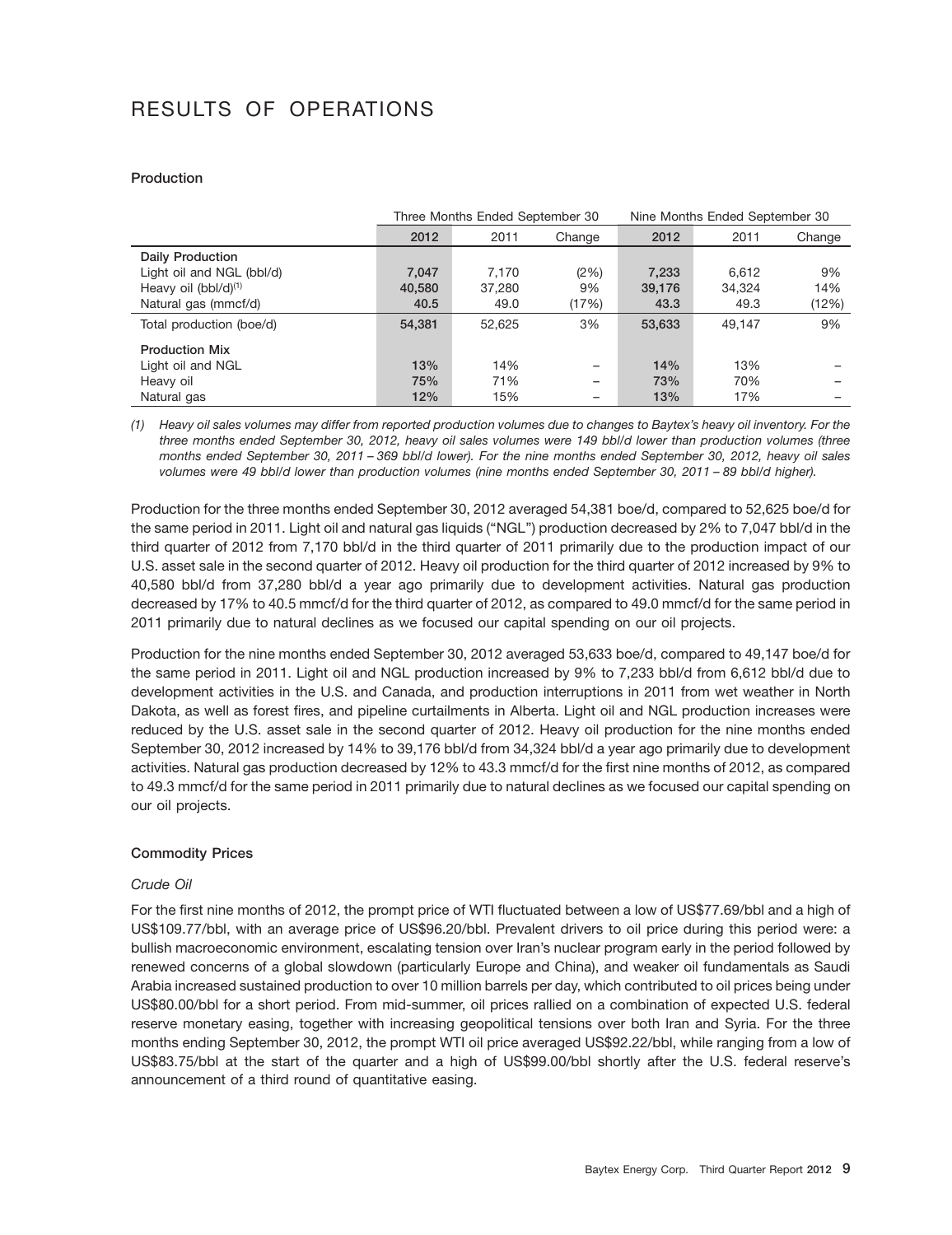The discount for Canadian heavy oil, as measured by the Western Canadian Select (''WCS'') price differential to WTI, averaged 23% in the nine months ended September 30, 2012, as compared to 20% for the first nine months of 2011. During the third quarter of 2012 and 2011, the WCS heavy oil differential averaged 24% and 20%, respectively. As the third quarter progressed, the monthly WCS differential improved due to higher U.S. refining runs as well as increasing rail shipments of Canadian heavy oil.

#### *Natural Gas*

For the nine months ended September 30, 2012, the average AECO natural gas price was \$2.18/mcf, as compared to \$3.75/mcf in the same period of 2011. The decrease in the natural gas price was due to higher U.S. natural gas production and a relatively mild 2012 winter season in major natural gas consumption areas, which brought U.S. and western Canada natural gas storage levels to record highs. For the three months ended September 30, 2012, AECO natural gas price was \$2.19/mcf, as compared to \$3.72/mcf in the same period of 2011, and \$1.84/mcf in the second quarter of 2012. The increase in the natural gas price versus the second quarter of 2012 was the result of a combination of warm weather in U.S. markets, increased use of gas by U.S. power producers and a decline in U.S. drilling for natural gas.

|                                                |                        |        |    |        | Three Months Ended September 30 |          | Nine Months Ended September 30 |          |        |        |  |
|------------------------------------------------|------------------------|--------|----|--------|---------------------------------|----------|--------------------------------|----------|--------|--------|--|
|                                                | 2012<br>2011<br>Change |        |    |        |                                 | 2012     |                                |          | 2011   | Change |  |
| <b>Benchmark Averages</b>                      |                        |        |    |        |                                 |          |                                |          |        |        |  |
| WTI oil (US\$/bbl) <sup>(1)</sup>              | \$                     | 92.22  | \$ | 89.76  | 3%                              | \$       | 96.20                          | \$       | 95.48  | 1%     |  |
| WCS heavy oil (US\$/bbl) <sup>(2)</sup>        | \$                     | 70.50  | \$ | 72.14  | (2%)                            | \$       | 74.20                          | \$       | 76.10  | (2%)   |  |
| Heavy oil differential <sup>(3)</sup>          |                        | 24%    |    | 20%    |                                 |          | 23%                            |          | 20%    |        |  |
| CAD/USD average exchange rate                  |                        | 0.9953 |    | 0.9785 | 2%                              |          | 1.0023                         |          | 0.9774 | 3%     |  |
| Edmonton par oil (\$/bbl)                      | \$                     | 84.79  | \$ | 92.45  | (8%)                            | \$       | 87.29                          | \$       | 94.85  | (8%)   |  |
| AECO natural gas price $(\frac{5}{mcf})^{(4)}$ | \$                     | 2.19   | \$ | 3.72   | (41%)                           | \$       | 2.18                           | \$       | 3.75   | (42%)  |  |
|                                                |                        |        |    |        |                                 |          |                                |          |        |        |  |
| <b>Baytex Average Sales Prices</b>             |                        | 70.34  | \$ | 80.48  |                                 |          | 74.80                          |          | 81.53  |        |  |
| Light oil and NGL (\$/bbl)                     | \$<br>\$               | 59.45  | \$ | 59.12  | (13%)<br>1%                     | \$<br>\$ | 60.06                          | \$<br>\$ | 62.53  | (8%)   |  |
| Heavy oil (\$/bbl) <sup>(5)</sup>              |                        |        |    |        |                                 |          |                                |          |        | (4%)   |  |
| Physical forward sales contracts               |                        |        |    | 0.80   |                                 |          | 1.06                           |          | 1.01   |        |  |
| gain (loss) (\$/bbl)                           |                        | 0.66   |    |        |                                 |          |                                |          |        |        |  |
| Heavy oil, net (\$/bbl)                        | \$                     | 60.11  | \$ | 59.92  | $\overline{\phantom{0}}$        | \$       | 61.12                          | \$       | 63.54  | (4%)   |  |
| Total oil and NGL, net (\$/bbl)                | \$                     | 61.63  | \$ | 63.26  | (3%)                            | \$       | 63.25                          | \$       | 66.45  | (5%)   |  |
| Natural gas $(\frac{5}{mc}f)^{(6)}$            | $\mathsf{\$}$          | 2.34   | \$ | 3.89   | (40%)                           | \$       | 2.26                           | \$       | 3.95   | (43%)  |  |
| Physical forward sales contracts               |                        |        |    |        |                                 |          |                                |          |        |        |  |
| gain (\$/mcf)                                  |                        |        |    | 0.31   |                                 |          |                                |          | 0.30   |        |  |
| Natural gas, net (\$/mcf)                      | \$                     | 2.34   | \$ | 4.20   | (44%)                           | \$       | 2.26                           | \$       | 4.25   | (47%)  |  |
| Summary                                        |                        |        |    |        |                                 |          |                                |          |        |        |  |
| Weighted average (\$/boe) <sup>(6)</sup>       | \$                     | 55.13  | \$ | 56.32  | (2%)                            | \$       | 55.66                          | \$       | 58.45  | (5%)   |  |
| Physical forward sales contracts               |                        |        |    |        |                                 |          |                                |          |        |        |  |
| gain (loss) (\$/boe)                           |                        | 0.57   |    | 0.99   |                                 |          | 0.90                           |          | 1.16   |        |  |
|                                                |                        |        |    |        |                                 |          |                                |          |        |        |  |
| Weighted average, net (\$/boe)                 | \$                     | 55.70  | \$ | 57.31  | (3%)                            | \$       | 56.56                          | \$       | 59.61  | (5%)   |  |

*(1) WTI refers to the arithmetic average based on NYMEX prompt month WTI.*

*(2) WCS refers to the average posting price for the benchmark WCS heavy oil.*

*(3) Heavy oil differential refers to the WCS discount to WTI.*

*(4) AECO refers to the AECO arithmetic average monthly index price published by the Canadian Gas Price Reporter.*

*(5) Baytex's realized heavy oil prices are calculated based on sales volumes, net of blending costs.*

*(6) Baytex's risk management strategy employs both oil and natural gas financial and physical forward contracts (fixed price forward sales and collars) and heavy oil differential physical delivery contracts (fixed price and percentage of WTI). The above pricing information in the table excludes the impact of financial derivatives.*

During the third quarter of 2012, Baytex's average sales price for light oil and NGL was \$70.34/bbl, down 13% from \$80.48/bbl in the third quarter of 2011. Baytex's realized heavy oil price during the third quarter of 2012, prior to physical forward sales contracts, was \$59.45/bbl, or 85% of WCS. This compares to a realized heavy oil price in the third quarter of 2011, prior to physical forward sales contracts, of \$59.12/bbl, or 84% of WCS. The discount to WCS largely reflects the cost of blending Baytex's heavy oil with diluent to meet pipeline specifications. Net of physical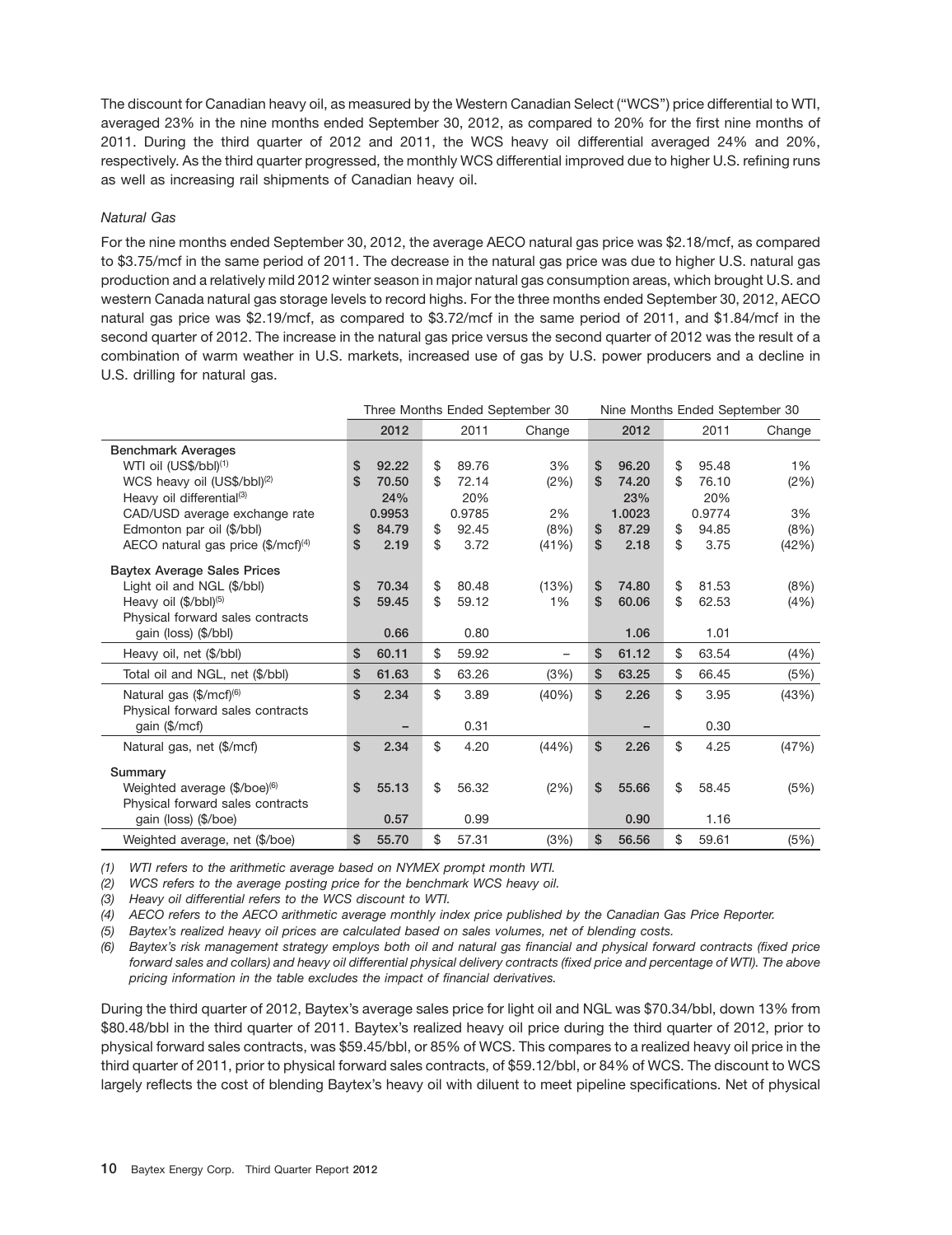forward sales contracts, Baytex's realized heavy oil price during the third quarter of 2012 was \$60.11/bbl, slightly up from \$59.92/bbl in the third quarter of 2011. Baytex's realized natural gas price for the three months ended September 30, 2012 was \$2.34/mcf with no applicable physical forward sales contracts (three months ended September 30, 2011 – \$3.89/mcf prior to physical forward sales contracts and \$4.20/mcf inclusive of physical forward sales contracts).

In the first nine months of 2012, Baytex's average sales price for light oil and NGL was \$74.80/bbl, down 8% from \$81.53/bbl in the first nine months of 2011. Baytex's realized heavy oil price during the first nine months of 2012, prior to physical forward sales contracts, was \$60.06/bbl or 85% of WCS. This compares to a realized heavy oil price in the first nine months of 2011, prior to physical forward sales contracts, of \$62.53/bbl, or 84% of WCS. The discount to WCS largely reflects the cost of blending Baytex's heavy oil with diluent to meet pipeline specifications. Net of physical forward sales contracts, Baytex's realized heavy oil price during the first nine months of 2012 was \$61.12/bbl, down 4% from \$63.54/bbl in the first nine months of 2011. Baytex's realized natural gas price for the nine months ended September 30, 2012 was \$2.26/mcf with no applicable physical forward sales contracts (nine months ended September 30, 2011 – \$3.95/mcf prior to physical forward sales contracts and \$4.25/mcf inclusive of physical forward sales contracts).

#### **Gross Revenues**

|                                    |           | Three Months Ended September 30 |        | Nine Months Ended September 30 |           |        |  |  |
|------------------------------------|-----------|---------------------------------|--------|--------------------------------|-----------|--------|--|--|
| (\$ thousands except for %)        | 2012      | 2011                            | Change | 2012                           | 2011      | Change |  |  |
| Oil revenue                        |           |                                 |        |                                |           |        |  |  |
| Light oil and NGL                  | \$45.594  | \$53.808                        | (15%)  | \$148,244                      | \$147.899 |        |  |  |
| Heavy oil                          | 223,599   | 203,486                         | 10%    | 655,235                        | 595.838   | 10%    |  |  |
| Total oil revenue                  | 269.193   | 257.294                         | 5%     | 803,479                        | 743.737   | 8%     |  |  |
| Natural gas revenue                | 8,708     | 18,962                          | (54%)  | 26,869                         | 57,155    | (53%)  |  |  |
| Total oil and natural gas revenue  | 277,901   | 276.256                         | 1%     | 830,348                        | 800.892   | 4%     |  |  |
| Heavy oil blending diluent revenue | 21,885    | 37,531                          | (42%)  | 97,041                         | 140.109   | (31%)  |  |  |
| Total petroleum and natural gas    |           |                                 |        |                                |           |        |  |  |
| revenues                           | \$299,786 | \$313,787                       | (4% )  | \$927,389                      | \$941,001 | (1%)   |  |  |

Petroleum and natural gas revenues decreased 4% to \$299.8 million for the three months ended September 30, 2012 from \$313.8 million for the same period in 2011. Lower light oil and natural gas prices were offset by higher sales volumes and slightly higher heavy oil prices as compared to the three months ended September 30, 2011. Heavy oil blending diluent revenues were down 42% for the three months ended September 30, 2012 from the same period last year because of the increased volumes transported by railways. Unlike transportation through oil pipelines, transportation of bitumen by rail does not require condensate blending.

For the nine months ended September 30, 2012, petroleum and natural gas revenues totaled \$927.4 million, down 1% from \$941.0 million for the same period in 2011. Lower realized petroleum and natural gas prices during the nine months ended September 30, 2012 were offset by higher sales volumes as compared to the nine months ended September 30, 2011. Heavy oil blending diluent revenues were down 31% for the nine months ended September 30, 2012 from the same period last year because of the increased volumes transported by railways. Unlike transportation through oil pipelines, transportation of bitumen by rail does not require condensate blending.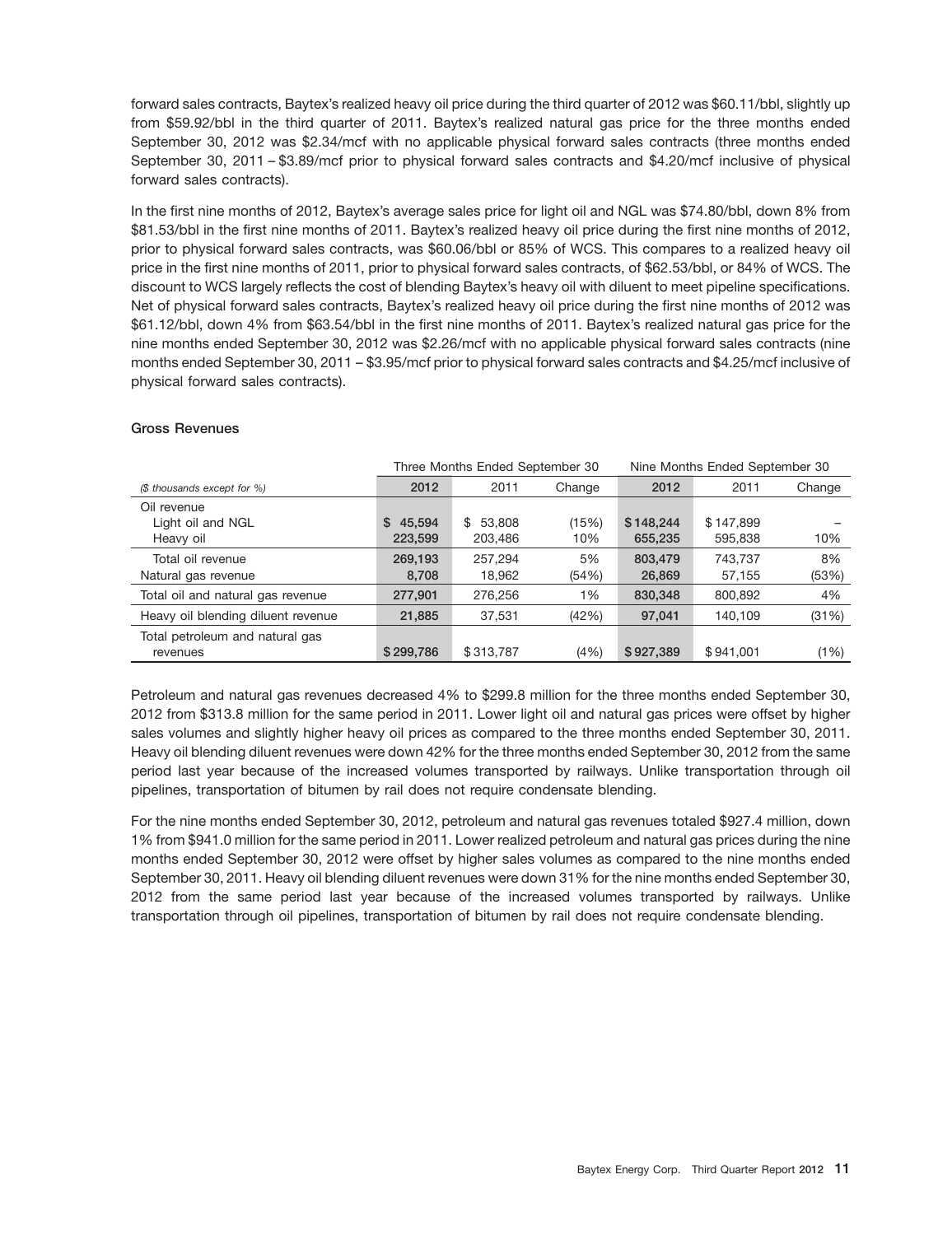#### **Royalties**

|                                         |              | Three Months Ended September 30 |        | Nine Months Ended September 30 |           |        |  |  |
|-----------------------------------------|--------------|---------------------------------|--------|--------------------------------|-----------|--------|--|--|
| (\$ thousands except for % and per boe) | 2012         | 2011                            | Change | 2012                           | 2011      | Change |  |  |
| Royalties                               | 47,758<br>S. | \$50.656                        | (6%)   | \$146.772                      | \$150,617 | (3%)   |  |  |
| Royalty rates:                          |              |                                 |        |                                |           |        |  |  |
| Light oil, NGL and natural gas          | 18.6%        | 20.8%                           |        | 18.5%                          | 18.9%     |        |  |  |
| Heavy oil                               | 16.9%        | 17.6%                           |        | 17.5%                          | 18.8%     |        |  |  |
| Average royalty rates <sup>(1)</sup>    | 17.2%        | 18.4%                           |        | 17.7%                          | 18.8%     |        |  |  |
| Royalty expenses per boe                | 9.57<br>S    | 10.54                           | (9% )  | 10.00<br>S                     | 11.22     | (11%)  |  |  |

*(1) Average royalty rate excludes sales of heavy oil blending diluents and the effects of financial derivatives.*

Total royalties for the third quarter of 2012 decreased to \$47.8 million from \$50.7 million in the third quarter of 2011. Total royalties for the third quarter of 2012 were 17.2% of petroleum and natural gas revenue (excluding sales of heavy oil blending diluent), as compared to 18.4% for the same period in 2011. Total royalties for the nine months ended September 30, 2012 decreased to \$146.8 million from \$150.6 million in the nine months ended September 30, 2011. Total royalties for the first nine months of 2012 were 17.7% of petroleum and natural gas revenue (excluding sales of heavy oil blending diluent), as compared to 18.8% for the same period in 2011.

Royalty rates for light oil, NGL and natural gas for the third quarter decreased from 20.8% in the three months ended September 30, 2011 to 18.6% in the three months ended September 30, 2012. Royalty rates for heavy oil in the third quarter decreased from 17.6% in the three months ended September 30, 2011 to 16.9% in 2012. The overall royalty rate decrease resulted from a higher number of wells qualifying under the lower royalty incentive rate for new wells in Alberta. In addition, our steam-assisted gravity drainage project at Kerrobert, Saskatchewan also had a favourable royalty adjustment resulting from an audit of prior year qualifying expenditures.

Royalty rates for light oil, NGL and natural gas for the nine months ended September 30 decreased from 18.9% in 2011 to 18.5% in 2012. Royalty rates for heavy oil for the nine months ended September 30 decreased from 18.8% in 2011 to 17.5% in 2012. The year-to-date royalty decreases were primarily due to the same factors as discussed above for the third quarter.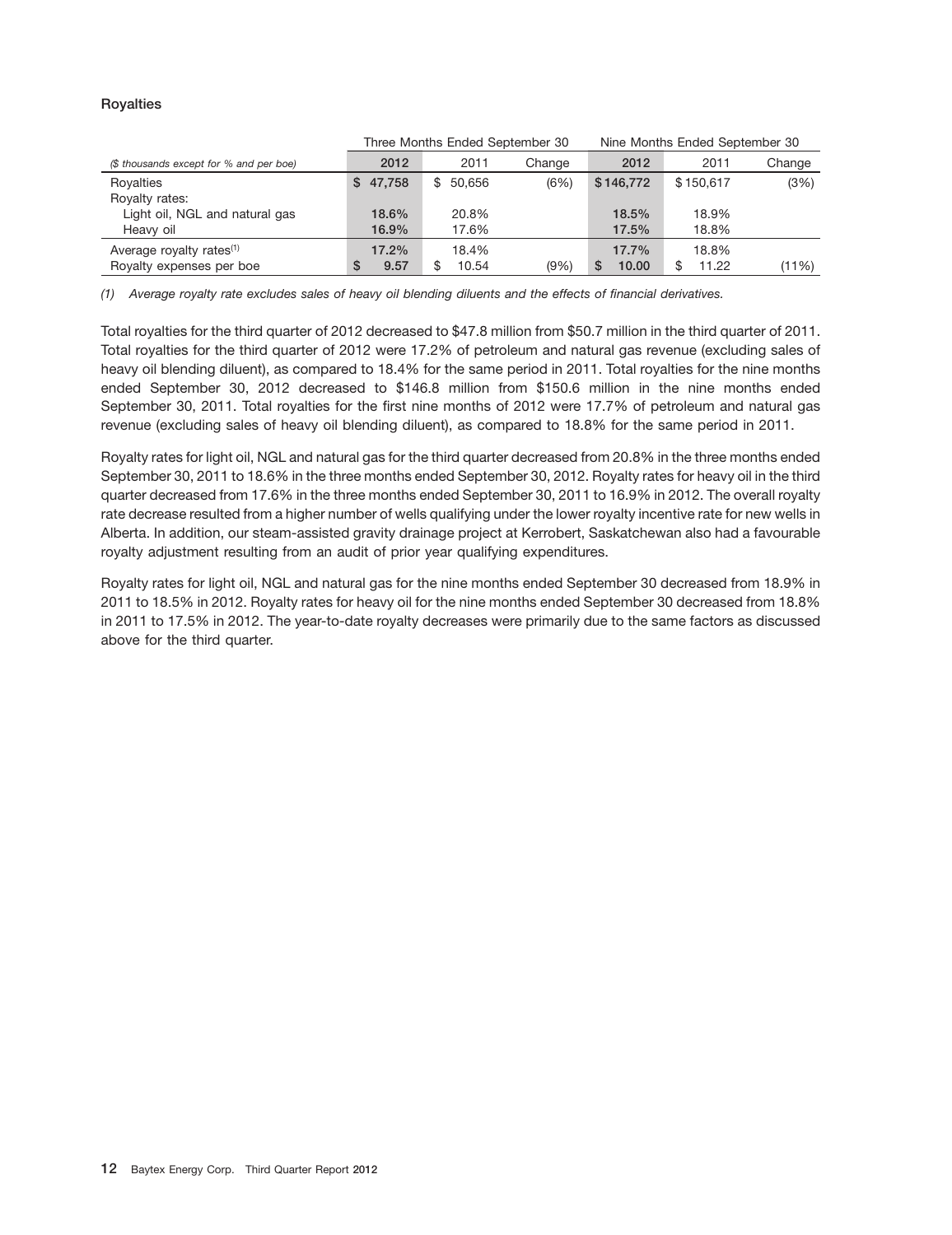#### **Financial Derivatives**

|                                                                   |                | Three Months Ended September 30 |                 | Nine Months Ended September 30 |              |               |  |
|-------------------------------------------------------------------|----------------|---------------------------------|-----------------|--------------------------------|--------------|---------------|--|
| (\$ thousands)                                                    | 2012           | 2011                            | Change          | 2012                           | 2011         | Change        |  |
| Realized gain (loss) on financial<br>derivatives <sup>(1)</sup>   |                |                                 |                 |                                |              |               |  |
| Crude oil                                                         | \$<br>6,945    | \$<br>3,114                     | \$<br>3,831     | \$<br>6,080                    | \$(14,355)   | 20,435<br>\$  |  |
| Natural gas                                                       | 1,642          | 102                             | 1,540           | 4,630                          | 59           | 4,571         |  |
| Foreign currency                                                  | 1,676          | 2,907                           | (1,231)         | 4,474                          | 13,701       | (9,227)       |  |
| Interest rate                                                     | (1,690)        | 104                             | (1,794)         | (3,271)                        | 32           | (3,303)       |  |
| Total                                                             | \$<br>8,573    | \$<br>6,227                     | \$<br>2,346     | 11,913<br>\$                   | \$<br>(563)  | 12,476<br>\$  |  |
| Unrealized gain (loss) on financial<br>derivatives <sup>(2)</sup> |                |                                 |                 |                                |              |               |  |
| Crude oil                                                         | \$(12, 405)    | \$58,710                        | $$$ (71,115)    | \$31,986                       | \$<br>62,303 | \$ (30, 317)  |  |
| Natural gas                                                       | (1,861)        | 2,287                           | (4, 148)        | (3, 469)                       | 3,792        | (7, 261)      |  |
| Foreign currency                                                  | 5,813          | (23, 372)                       | 29,185          | 6,232                          | (26,069)     | 32,301        |  |
| Interest rate                                                     | 1,314          | (6,609)                         | 7,923           | 1,294                          | (5,878)      | 7,172         |  |
| Total                                                             | \$<br>(7, 139) | 31,016<br>\$                    | \$ (38, 155)    | \$36,043                       | \$<br>34,148 | \$<br>1,895   |  |
| Total gain (loss) on financial<br>derivatives                     |                |                                 |                 |                                |              |               |  |
| Crude oil                                                         | \$<br>(5,460)  | 61,824<br>\$                    | (67, 284)<br>\$ | 38,066<br>\$                   | 47,948<br>\$ | \$<br>(9,882) |  |
| Natural gas                                                       | (219)          | 2,389                           | (2,608)         | 1,161                          | 3,851        | (2,690)       |  |
| Foreign currency                                                  | 7,489          | (20, 465)                       | 27,954          | 10,706                         | (12, 368)    | 23,074        |  |
| Interest rate                                                     | (376)          | (6, 505)                        | 6,129           | (1, 977)                       | (5,846)      | 3,869         |  |
| Total                                                             | \$<br>1,434    | \$37,243                        | \$ (35,809)     | \$47,956                       | \$<br>33,585 | \$<br>14,371  |  |

*(1) Realized gain (loss) on financial derivatives represents actual cash settlement or receipts for the financial derivatives.*

*(2) Unrealized gain (loss) on financial derivatives represents the change in fair value of the financial derivatives during the period.*

The realized gain of \$8.6 million for the three months ended September 30, 2012 on derivative contracts relates to favorable contracts entered into in early 2012 when crude oil prices were high, a strengthening Canadian dollar against the U.S. dollar and lower natural gas prices. The unrealized mark-to-market loss of \$7.1 million for the three months ended September 30, 2012 relates to higher commodity prices at September 30, 2012, as compared to June 30, 2012, partially offset by a strengthening Canadian dollar against the U.S. dollar.

The realized gain of \$11.9 million for the nine months ended September 30, 2012 relates to lower commodity prices and favorable foreign currency contracts, partially offset by losses on interest rate contracts. The unrealized mark-to-market gain of \$36.0 million for the nine months ended September 30, 2012 relates to lower crude oil prices and a strengthening Canadian dollar against the U.S. dollar at September 30, 2012, as compared to December 31, 2011.

A summary of the risk management contracts in place as at September 30, 2012 and the accounting treatment of the Company's financial instruments are disclosed in note 15 to the consolidated financial statements.

#### **Production and Operating Expenses**

|                                         |            | Three Months Ended September 30 |        | Nine Months Ended September 30 |             |        |  |  |
|-----------------------------------------|------------|---------------------------------|--------|--------------------------------|-------------|--------|--|--|
| (\$ thousands except for % and per boe) | 2012       | 2011                            | Change | 2012                           | 2011        | Change |  |  |
| Production and operating expenses       | \$57.093   | \$55.936                        | 2%     | \$172,347                      | \$153,601   | 12%    |  |  |
| Production and operating expenses       |            |                                 |        |                                |             |        |  |  |
| per boe:                                |            |                                 |        |                                |             |        |  |  |
| Heavy oil                               | 10.68      | 11.08                           | (4% )  | 10.78<br>S                     | 11.14       | (3%)   |  |  |
| Light oil, NGL and natural gas          | 13.67<br>S | 12.98<br>\$                     | 5%     | 14.32<br>S                     | \$<br>12.14 | 18%    |  |  |
| Total                                   | 11.44<br>S | 11.64<br>\$                     | (2%)   | 11.74<br>S                     | \$<br>11.44 | 3%     |  |  |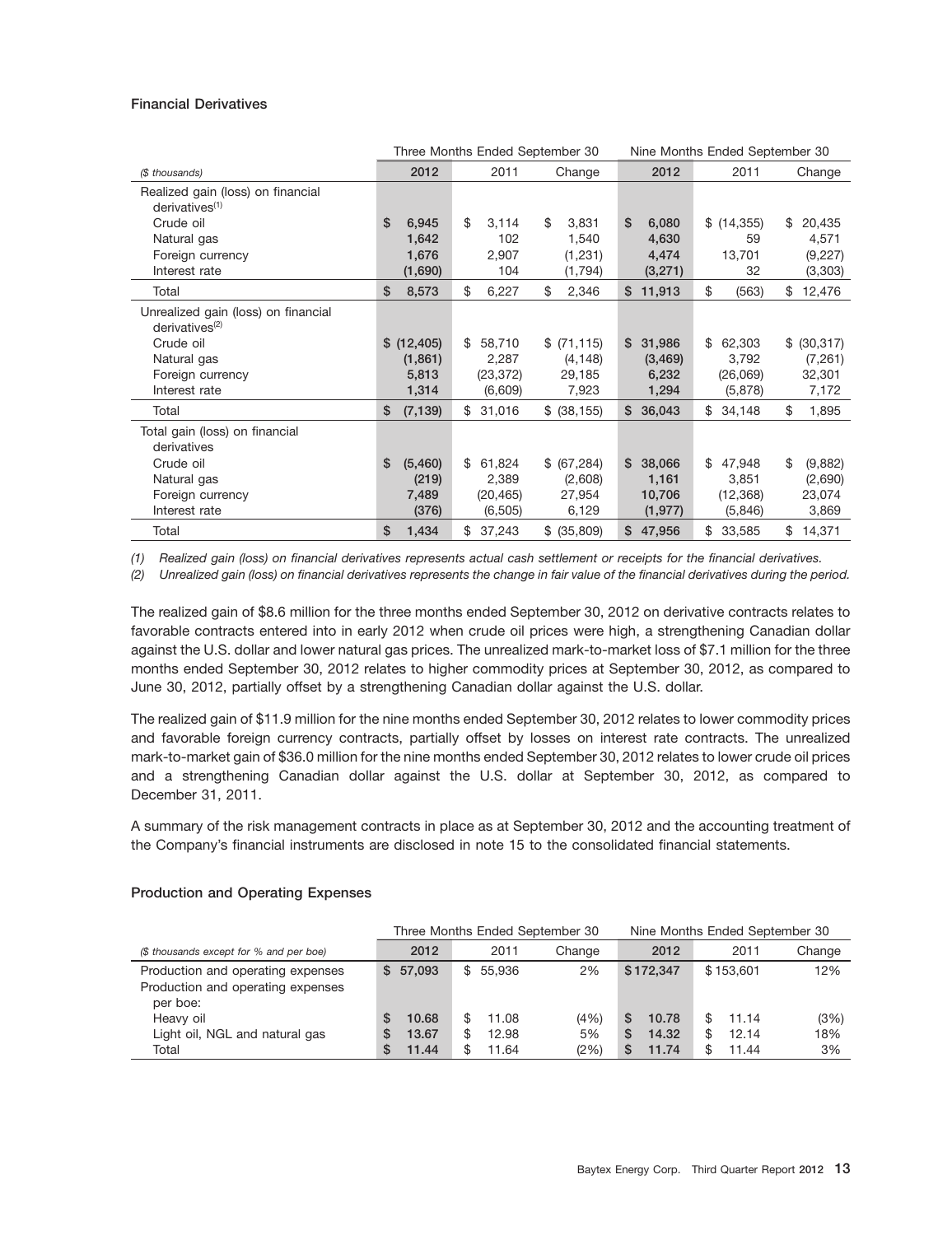Production and operating expenses for the three months ended September 30, 2012 increased to \$57.1 million from \$55.9 million due to increased production volumes attributable to the development of existing assets in Canada and the U.S. The increased production volume also resulted in lower production and operating expenses of \$11.44/boe for the three months ended September 30, 2012, as compared to \$11.64/boe for the same period in 2011. The decrease of 4% per boe for heavy oil was partially offset by the 5% increase per boe for light oil, NGL and natural gas, resulting in a 2% net decrease per boe of production and operating expenses.

Production and operating expenses for the nine months ended September 30, 2012 increased to \$172.3 million from \$153.6 million due to increased production volumes attributable to the development of existing assets in Canada and the U.S. and from the Reno and Brewster acquisitions completed in February and August 2011, respectively. Production and operating expenses were \$11.74/boe for the nine months ended September 30, 2012, as compared to \$11.44/boe for the same period in 2011. Total production and operating expenses increased by 3% primarily due to higher production and increased labour costs.

|                                                  |              | Three Months Ended September 30 |        | Nine Months Ended September 30 |            |        |  |  |
|--------------------------------------------------|--------------|---------------------------------|--------|--------------------------------|------------|--------|--|--|
| (\$ thousands except for % and per boe)          | 2012         | 2011                            | Change | 2012                           | 2011       | Change |  |  |
| <b>Blending expenses</b>                         | 21.885<br>S. | 37.531<br>\$                    | (42%)  | 97.041<br>S.                   | \$140.109  | (31%)  |  |  |
| Transportation expenses                          | 22.541       | 16.528                          | 36%    | 56,912                         | 45.628     | 25%    |  |  |
| Total transportation and blending                |              |                                 |        |                                |            |        |  |  |
| expenses                                         | 44.426<br>S. | \$54.059                        | (18%)  | \$153,953                      | \$185,737  | (17%)  |  |  |
| Transportation expenses per boe <sup>(1)</sup> : |              |                                 |        |                                |            |        |  |  |
| Heavy oil                                        | \$<br>5.88   | \$<br>4.51                      | 30%    | \$<br>5.08                     | \$<br>4.52 | 12%    |  |  |
| Light oil, NGL and natural gas                   | S<br>0.52    | 0.85<br>S                       | (39%)  | \$<br>0.61                     | \$<br>0.81 | (25%)  |  |  |
| Total                                            | S<br>4.52    | 3.44<br>S                       | 31%    | \$<br>3.88                     | \$<br>3.40 | 14%    |  |  |

#### **Transportation and Blending Expenses**

*(1) Transportation expenses per boe are before the purchase of blending diluent.*

Transportation and blending expenses for the third quarter of 2012 were \$44.4 million, as compared to \$54.1 million for the third quarter of 2011. Transportation and blending expenses for the first nine months of 2012 were \$154.0 million, as compared to \$185.7 million for the first nine months of 2011.

The heavy oil produced by Baytex requires blending to reduce its viscosity in order to meet pipeline specifications. In most cases, Baytex purchases condensate from industry producers as the blending diluent facilitates the marketing of its heavy oil. In the third quarter of 2012, blending expenses were \$21.9 million for the purchase of 3,080 bbl/d of condensate at \$77.23/bbl, as compared to \$37.5 million for the purchase of 4,287 bbl/d at \$95.16/bbl for the same period last year. In the nine months ended September 30, 2012, blending expenses were \$97.0 million for the purchase of 3,407 bbl/d of condensate at \$103.94/bbl, as compared to \$140.1 million for the purchase of 5,116 bbl/d at \$100.32/bbl for the same period last year. This decrease in blending for both the three and nine month periods ending September 30, 2012 is due to rail transportation of heavy oil, which does not require diluent blending, as compared to no rail deliveries in the prior periods. The cost of blending diluent is effectively recovered in the sale price of a blended product.

Transportation expenses were \$4.52/boe for the three months ended September 30, 2012, as compared to \$3.44/boe for the same period of 2011. Transportation expenses were \$3.88/boe for the nine months ended September 30, 2012, as compared to \$3.40/boe for the same period of 2011. The increase in transportation expenses per barrel of heavy oil for the three and nine months ended September 30, 2012 is primarily driven by a larger portion of our heavy oil production coming from our Seal and Reno areas which utilize long-haul trucking to ship a portion of production volumes.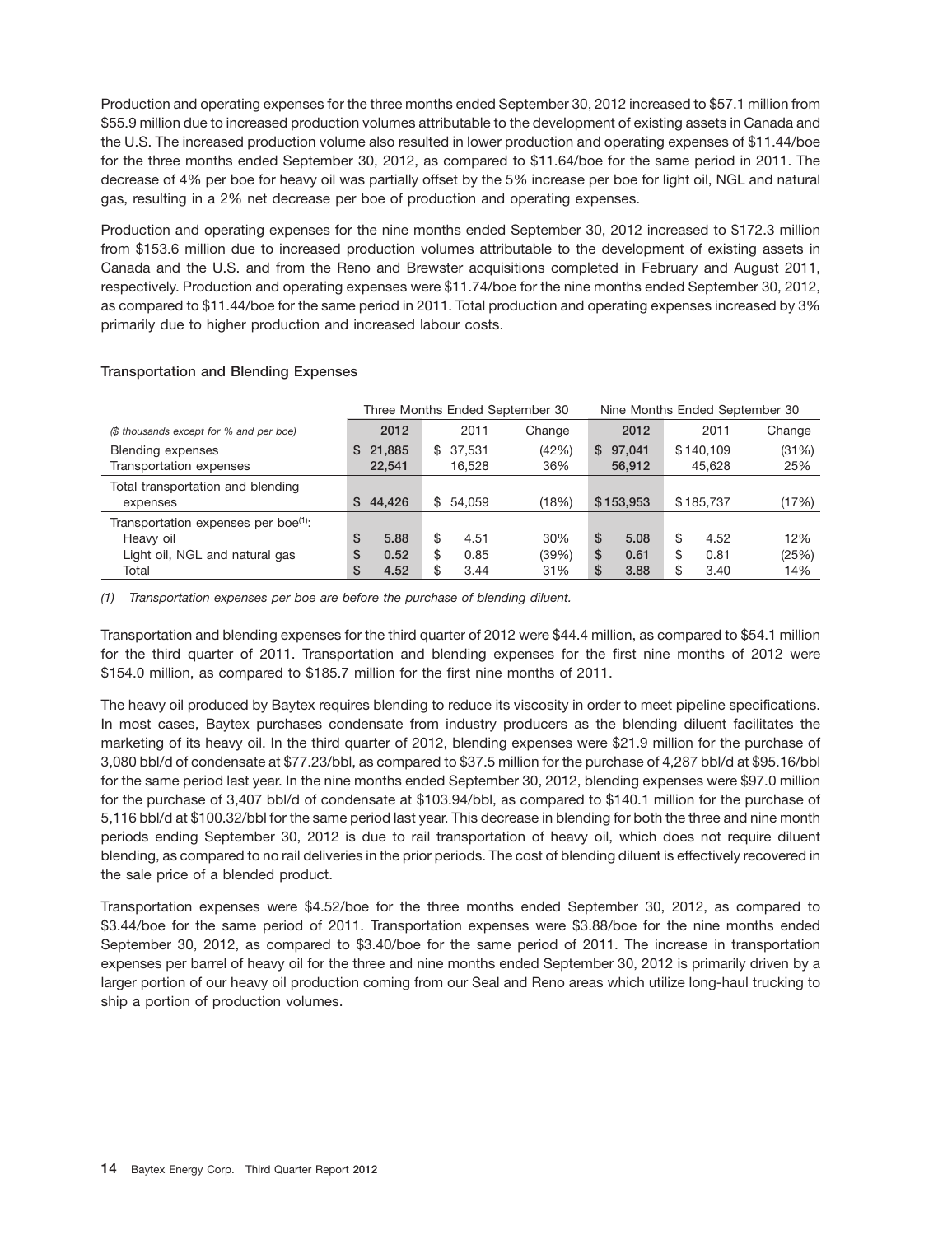#### **Operating Netback**

|                                                  |             |    |        | Three Months Ended September 30 | Nine Months Ended September 30 |    |        |          |  |
|--------------------------------------------------|-------------|----|--------|---------------------------------|--------------------------------|----|--------|----------|--|
| (\$ per boe except for % and volume)             | 2012        |    | 2011   | Change                          | 2012                           |    | 2011   | Change   |  |
| Sales volume (boe/d)                             | 54,233      |    | 52,256 | 4%                              | 53,584                         |    | 49.171 | 9%       |  |
| Operating netback $(1)$ :                        |             |    |        |                                 |                                |    |        |          |  |
| Sales price <sup>(2)</sup>                       | \$<br>55.70 | \$ | 57.31  | (3%)                            | \$<br>56.56                    | \$ | 59.61  | (5%)     |  |
| Less:                                            |             |    |        |                                 |                                |    |        |          |  |
| Royalties                                        | 9.57        |    | 10.54  | (9% )                           | 10.00                          |    | 11.22  | $(11\%)$ |  |
| Operating expenses                               | 11.44       |    | 11.64  | (2%)                            | 11.74                          |    | 11.44  | 3%       |  |
| Transportation expenses                          | 4.52        |    | 3.44   | 31%                             | 3.88                           |    | 3.40   | 14%      |  |
| Operating netback before financial               |             |    |        |                                 |                                |    |        |          |  |
| derivatives                                      | \$<br>30.17 | \$ | 31.69  | (5%)                            | \$<br>30.94                    | \$ | 33.55  | (8%)     |  |
| Financial derivatives gain (loss) <sup>(3)</sup> | 1.72        |    | 1.30   | 32%                             | 0.81                           |    | (0.04) | 2.125%   |  |
| Operating netback after financial                |             |    |        |                                 |                                |    |        |          |  |
| derivatives gain (loss)                          | \$<br>31.89 | \$ | 32.99  | (3%)                            | \$<br>31.75                    | \$ | 33.51  | (5%)     |  |

*(1) Operating netback table includes revenues and costs associated with sulphur production.*

*(2) Sales price is shown net of blending costs and gains (losses) on physical delivery contracts.*

*(3) Financial derivatives reflect realized gains (losses) only.*

#### **Evaluation and Exploration Expense**

Evaluation and exploration expense for the three months ended September 30, 2012 decreased to \$2.6 million from \$3.3 million for the same period in 2011 due to a decrease in the expiration of undeveloped land leases. Evaluation and exploration expense for the nine months ended September 30, 2012 decreased to \$9.5 million from \$10.1 million for the same period in 2011.

#### **Depletion and Depreciation**

Depletion and depreciation for the three months ended September 30, 2012 increased to \$71.6 million from \$63.4 million for the same period in 2011. On a sales-unit basis, the provision for the current quarter was \$14.36*/*boe, as compared to \$12.56/boe for the same quarter in 2011. The increase relates primarily to an increase in estimates of future development costs resulting in a higher depletable base.

Depletion and depreciation for the nine months ended September 30, 2012 increased to \$214.5 million from \$176.5 million for the same period in 2011. On a sales-unit basis, the provision for the first nine months of 2012 was \$14.61/boe, as compared to \$13.15/boe for the same period in 2011. The increase relates primarily to an increase in estimates of future development costs resulting in a higher depletable base.

#### **General and Administrative Expenses**

|                                                                            |   | Three Months Ended September 30 |  |       |        |  | Nine Months Ended September 30 |  |          |        |
|----------------------------------------------------------------------------|---|---------------------------------|--|-------|--------|--|--------------------------------|--|----------|--------|
| (\$ thousands except for % and per boe)                                    |   | 2012                            |  | 2011  | Change |  | 2012                           |  | 2011     | Change |
| General and administrative expenses<br>General and administrative expenses |   | 9.914                           |  | 9.604 | 3%     |  | \$32,239                       |  | \$29.423 | 10%    |
| per boe                                                                    | S | 1.99                            |  | 2.00  | (1%)   |  | 2.20                           |  | 2.19     | -      |

General and administrative expenses for the third quarter of 2012 increased to \$9.9 million from \$9.6 million for the same period in 2011 due to higher salary costs and higher office rent. On a per boe basis, general and administrative expenses decreased slightly from \$2.00 in the third quarter of 2011 to \$1.99 in the third quarter of 2012.

General and administrative expenses for the nine months ended September 30, 2012 increased to \$32.2 million from \$29.4 million for the same period in 2011 due to higher salary costs and higher office rent. On a per boe basis,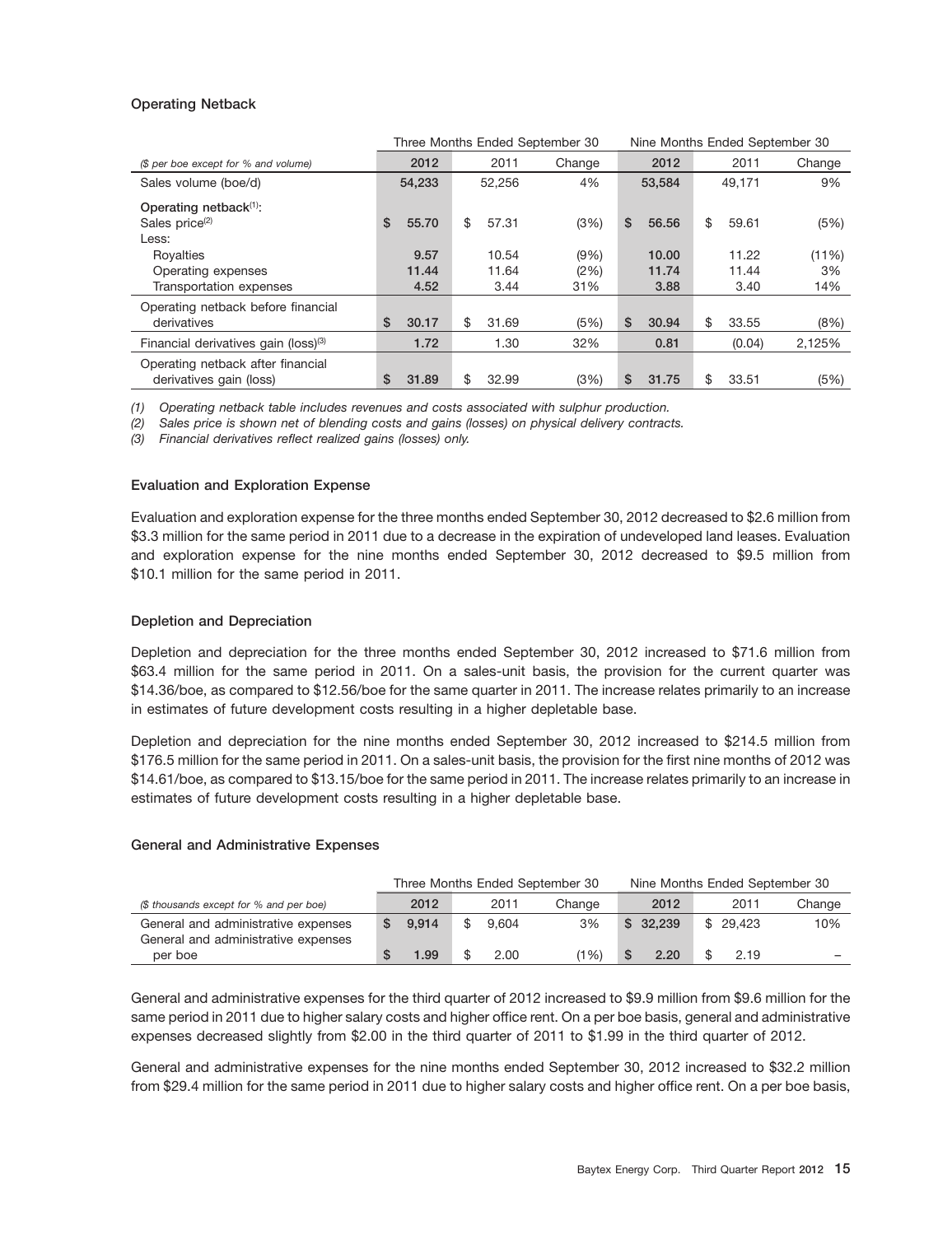general and administrative expenses increased slightly from \$2.19 in the first nine months of 2011 to \$2.20 in the first nine months of 2012.

#### **Share-based Compensation Expense**

On January 1, 2011, Baytex adopted a full-value award plan (the ''Share Award Incentive Plan'') pursuant to which restricted awards and performance awards may be granted to directors, officers and employees of the Company and its subsidiaries. Concurrent with the adoption of the Share Award Incentive Plan, Baytex ceased making grants under the Common Share Rights Incentive Plan (the ''Share Rights Plan'').

Compensation expense related to the Share Rights Plan decreased to \$1.0 million in the third quarter of 2012 (three months ended September 30, 2011 – \$3.9 million) while compensation expense related to the Share Award Incentive Plan increased to \$8.8 million for the three months ended September 30, 2012 (three months ended September 30, 2011 – \$5.9 million). Overall compensation expense remained constant quarter over quarter.

Compensation expense related to the Share Rights Plan decreased to \$2.2 million in the nine months ended September 30, 2012 (nine months ended September 30, 2011 – \$13.7 million) while compensation expense related to the Share Award Incentive Plan increased to \$26.8 million for the nine months ended September 30, 2012 (nine months ended September 30, 2011 – \$11.5 million). The overall increase in compensation expense of \$3.8 million is mainly due to the conversion of restricted awards and performance awards held by a departed executive during the second quarter of 2012.

Compensation expense associated with the Share Rights Plan and the Share Award Incentive Plan is recognized in income over the vesting period of the share rights or share awards with a corresponding increase in contributed surplus. The issuance of common shares upon the exercise of share rights or conversion of share awards is recorded as an increase in shareholders' capital with a corresponding reduction in contributed surplus.

#### **Financing Costs**

|                               |            | Three Months Ended September 30 |        | Nine Months Ended September 30 |             |        |  |
|-------------------------------|------------|---------------------------------|--------|--------------------------------|-------------|--------|--|
| (\$ thousands except for %)   | 2012       | 2011                            | Change | 2012                           | 2011        | Change |  |
| Bank loan and other           | 2.488<br>S | 2.583<br>\$                     | (4% )  | 8,172<br>S                     | 9.389<br>\$ | (13%)  |  |
| Long-term debt                | 8.700      | 6.088                           | 43%    | 20,981                         | 16.793      | 25%    |  |
| Accretion on asset retirement |            |                                 |        |                                |             |        |  |
| obligations                   | 1.663      | 1.558                           | 7%     | 4.942                          | 4.558       | 8%     |  |
| Debt financing costs          | 11         | 154                             | (93%)  | 860                            | 2.998       | (71%)  |  |
| Financing costs               | 12.862     | 10.383                          | 24%    | 34.955<br>S.                   | \$33.738    | 4%     |  |

Financing costs for the three months ended September 30, 2012 increased to \$12.9 million, as compared to \$10.4 million in the third quarter of 2011. The increase was primarily attributable to interest on the \$300 million principal amount of 6.625% Series C senior unsecured debentures issued on July 19, 2012, offset by lower interest on the \$150 million principal amount of 9.15% Series A senior unsecured debentures issued that were redeemed on August 26, 2012 and lower interest on bank loan due to lower bank borrowings outstanding.

Financing costs for the nine months ended September 30, 2012 increased to \$35.0 million, as compared to \$33.7 million in the first nine months of 2011. The increase was primarily attributable to interest on the \$300 million principal amount of 6.625% Series C senior unsecured debentures issued on July 19, 2012, and higher interest in 2012 from the US\$150 million principal amount of 6.75% Series B senior unsecured debentures issued on February 17, 2011. These increases were partially offset by lower interest on the \$150 million principal amount of 9.15% Series A senior unsecured debentures issued that were redeemed on August 26, 2012, lower credit facility amendment fees and lower interest on bank loan due to lower bank borrowings outstanding.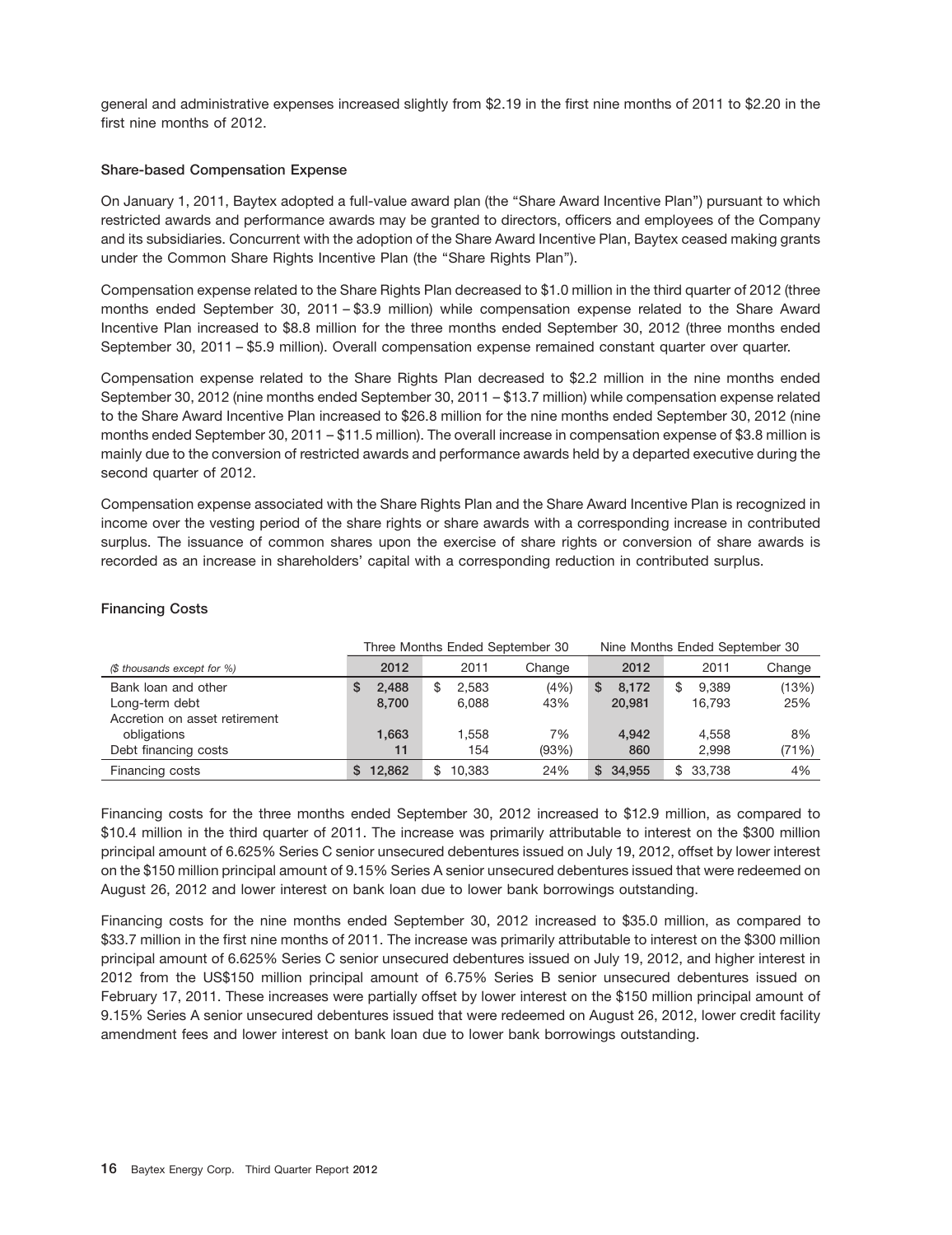#### **Foreign Exchange**

|                                                |               | Three Months Ended September 30 |        | Nine Months Ended September 30 |              |        |  |
|------------------------------------------------|---------------|---------------------------------|--------|--------------------------------|--------------|--------|--|
| (\$ thousands except for % and exchange rates) | 2012          | 2011                            | Change | 2012                           | 2011         | Change |  |
| Unrealized foreign exchange (gain) loss        | (5, 346)<br>S | 24.257<br>S                     | (122%) | (3,234)<br>S                   | 14.655<br>\$ | (122%) |  |
| Realized foreign exchange gain                 | (902)         | (4, 418)                        | (80%)  | (1,002)                        | (2, 752)     | (64%)  |  |
| Total (gain) loss                              | (6, 248)<br>S | 19.839<br>S                     | (131%) | (4,236)<br>S                   | 11,903<br>\$ | (136%) |  |
| CAD/USD exchange rates:                        |               |                                 |        |                                |              |        |  |
| At beginning of period                         | 1.0191        | 0.9643                          |        | 1.0170                         | 0.9946       |        |  |
| At end of period                               | 0.9837        | 1.0389                          |        | 0.9837                         | 1.0389       |        |  |

The third quarter of 2012 unrealized gain of \$5.3 million, as compared to a loss of \$24.3 million for the third quarter of 2011, was mainly due to the translation of the US\$150 million Series B senior unsecured debentures as the Canadian dollar strengthened against the U.S. dollar at September 30, 2012 (as compared to June 30, 2012) and weakened at September 30, 2011 (as compared to June 30, 2011). The current quarter realized gains were mainly due to the settlement of the US\$180 million portion of the bank loan at a stronger CAD/USD exchange rate on settlement date as compared to December 31, 2011, partially offset by losses on day-to-day U.S. dollar denominated transactions.

The unrealized gain in the first nine months of 2012 of \$3.2 million, as compared to a loss of \$14.7 million for the first nine months of 2011, was mainly due to the translation of the US\$150 million Series B senior unsecured debentures as the Canadian dollar strengthened against the U.S. dollar at September 30, 2012 (as compared to December 31, 2011) and weakened at September 30, 2011 (as compared to December 31, 2010). The year to date realized gains were due to the settlement of the US\$180 million portion of the bank loan at a stronger CAD/USD exchange rate on settlement date as compared to December 31, 2011, partially offset by losses on day-to-day U.S. dollar denominated transactions.

#### **Income Taxes**

For the nine months ended September 30, 2012, total income tax expense was \$122.8 million (nine months ended September 30, 2011 – \$39.7 million) of which \$13.6 million related to current income taxes (nine months ended September 30, 2011 – \$nil) and \$109.2 million related to deferred income taxes (nine months ended September 30, 2011 – \$39.7 million). Current income tax expense relates primarily to the disposition of non-operated assets in North Dakota during the second quarter of 2012. The gain on disposition is, to the extent possible, sheltered from current taxes by available U.S. tax deductions. The unsheltered portion of the gain results in a \$13.6 million current tax expense payable to U.S. federal and state tax authorities.

#### **Net Income**

Net income for the three months ended September 30, 2012 was \$26.8 million, as compared to \$51.8 million for the same period in 2011. The decrease in net income was due to a decrease in gain on financial derivative contracts, charge on redemption of long-term debt and higher depletion and depreciation.

Net income for the nine months ended September 30, 2012 was \$227.0 million, as compared to \$159.7 million for the same period in 2011. The increase in net income was primarily the result of a \$172.8 million gain on disposition of U.S. properties and increase in gain on financial derivative contracts, offset by charge on redemption of long-term debt, higher income tax expense and higher depletion and depreciation.

#### **Other Comprehensive Income**

Revenues and expenses of foreign operations are translated to Canadian dollars using average foreign currency exchange rates for the period. Monetary assets and liabilities that form part of the net investment in the foreign operation are translated at the period-end foreign currency exchange rate. Gains or losses resulting from the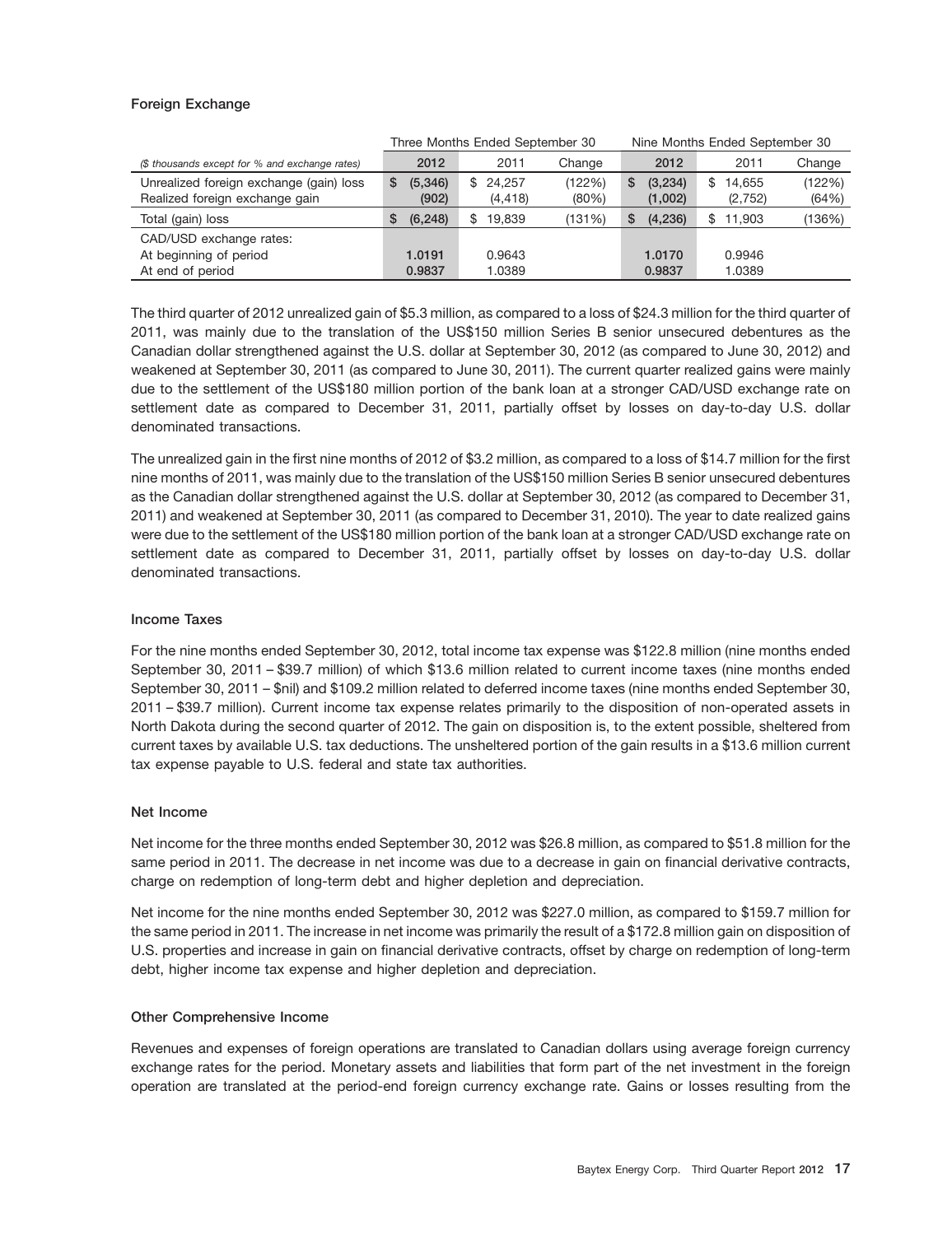translation are included in accumulated other comprehensive income (loss) in shareholders' equity and are recognized in net income when there has been a disposal or partial disposal of the foreign operation.

The \$16.4 million balance of accumulated other comprehensive loss at September 30, 2012 is the sum of a \$3.5 million foreign currency translation loss incurred as at December 31, 2011 and a \$12.9 million foreign currency translation loss related to the nine months ended September 30, 2012.

#### **FUNDS FROM OPERATIONS, PAYOUT RATIO AND DIVIDENDS**

Funds from operations and payout ratio are non-GAAP measures. Funds from operations represents cash flow from operating activities adjusted for financing costs, changes in non-cash operating working capital and other operating items. Payout ratio is calculated as cash dividends (net of participation in the Dividend Reinvestment Plan (''DRIP'')) divided by funds from operations. Baytex considers these to be key measures of performance as they demonstrate its ability to generate the cash flow necessary to fund dividends and capital investments.

The following table reconciles cash flow from operating activities (a GAAP measure) to funds from operations (a non-GAAP measure):

|                                                                                              |                                           | <b>Three Months Ended</b> |                            | Nine Months Ended     |                             |                       |                              |    |                             |
|----------------------------------------------------------------------------------------------|-------------------------------------------|---------------------------|----------------------------|-----------------------|-----------------------------|-----------------------|------------------------------|----|-----------------------------|
| (\$ thousands except for %)                                                                  | June 30,<br>September 30,<br>2012<br>2012 |                           | September 30,<br>2011      | September 30,<br>2012 |                             | September 30,<br>2011 |                              |    |                             |
| Cash flow from operating<br>activities<br>Change in non-cash working                         | \$<br>142,368                             | \$                        | 122,701                    | \$                    | 148,678                     | \$                    | 416,430                      | \$ | 414,777                     |
| capital<br>Asset retirement expenditures<br>Financing costs<br>Accretion on asset retirement | 6,497<br>1,205<br>(12, 862)               |                           | 11,594<br>377<br>(11, 794) |                       | 1,758<br>3.064<br>(10, 383) |                       | 16,210<br>2,353<br>(34, 955) |    | 1,553<br>4,942<br>(33, 738) |
| obligations<br>Accretion on debentures and<br>long term debt                                 | 1,663<br>173                              |                           | 1,652<br>162               |                       | 1,558<br>150                |                       | 4,942<br>492                 |    | 4,558<br>418                |
| Funds from operations                                                                        | \$<br>139,044                             | \$                        | 124,692                    | \$                    | 144,825                     | \$                    | 405,472                      | \$ | 392,510                     |
| Cash dividends declared<br>Reinvested dividends                                              | \$<br>79.622<br>26,982                    | \$                        | 78,908<br>26,965           | \$                    | 69.916<br>19,646            | \$                    | 236,895<br>76,753            | \$ | 208,135<br>53,100           |
| Cash dividends declared<br>(net of DRIP)                                                     | \$<br>52,640                              | \$                        | 51,943                     | \$                    | 50,270                      | \$                    | 160,142                      | \$ | 155,035                     |
| Payout ratio<br>Payout ratio (net of DRIP)                                                   | 57%<br>38%                                |                           | 63%<br>42%                 |                       | 48%<br>35%                  |                       | 58%<br>39%                   |    | 53%<br>39%                  |

Baytex does not deduct capital expenditures when calculating the payout ratio. Due to the depleting nature of petroleum and natural gas assets, certain levels of capital expenditures are required to minimize production declines. In the petroleum and natural gas industry, due to the nature of reserve reporting, natural production declines and the risks involved in capital investment, it is not possible to distinguish between capital spent on maintaining productive capacity and capital spent on growth opportunities. Should the costs to explore for, develop or acquire petroleum and natural gas assets increase significantly, it is possible that Baytex would be required to reduce or eliminate its dividends in order to fund capital expenditures. There can be no certainty that Baytex will be able to maintain current production levels in future periods. Cash dividends declared, net of DRIP participation, of \$52.6 million for the third quarter of 2012 were funded through funds from operations of \$139.0 million. Cash dividends declared, net of DRIP participation, of \$160.1 million for the nine months ended September 30, 2012 were funded through funds from operations of \$405.5 million.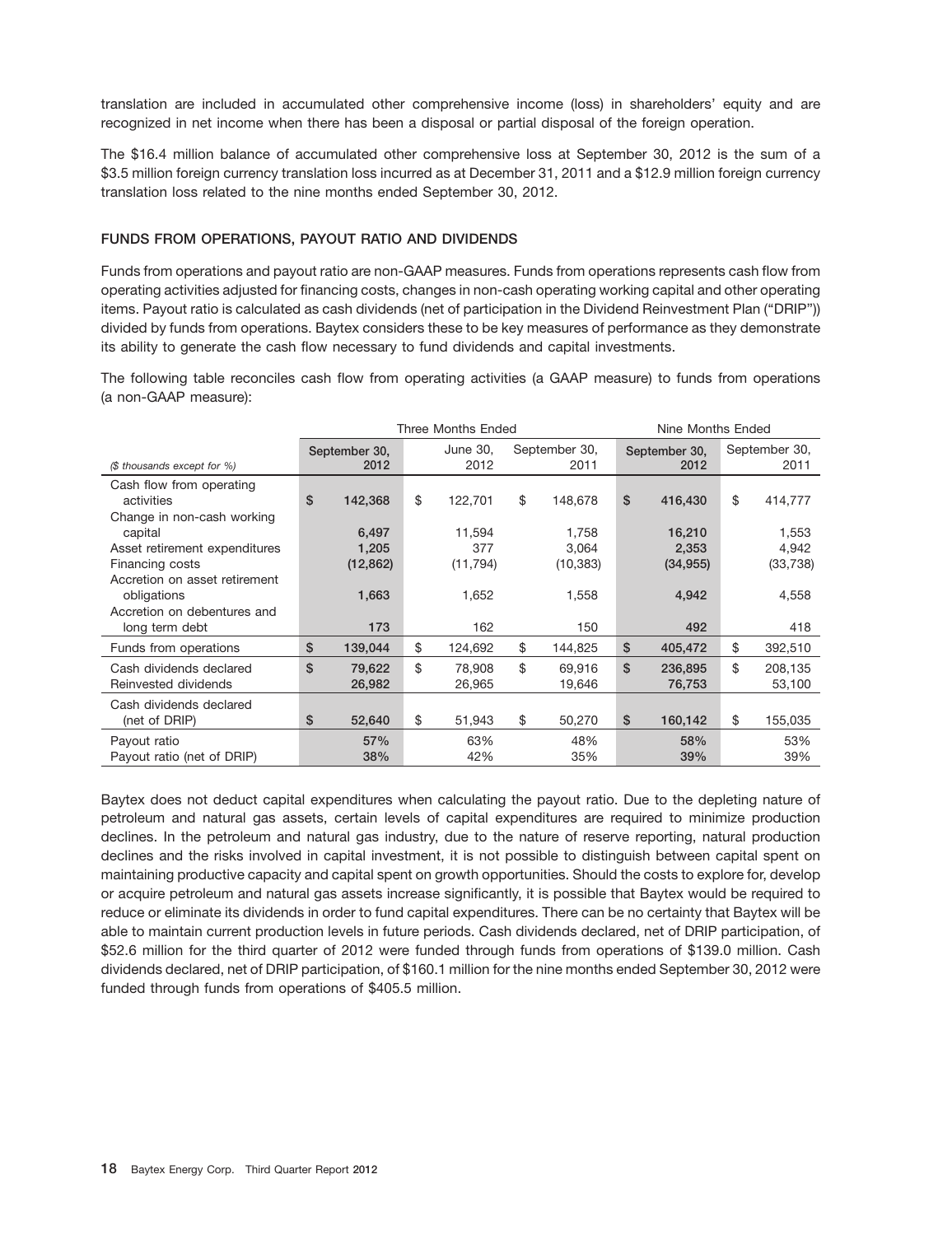#### **LIQUIDITY AND CAPITAL RESOURCES**

We regularly review our liquidity sources as well as our exposure to counterparties and have concluded that our capital resources are sufficient to meet our on-going short, medium and long-term commitments. Specifically, we believe that our internally generated funds from operations, augmented by our hedging program and existing credit facilities, will provide sufficient liquidity to sustain our operations in the short, medium and long-term. Further, we believe that our counterparties currently have the financial capacities to honor outstanding obligations to us in the normal course of business. We periodically review the financial capacity of our counterparties and, in certain circumstances, we will seek enhanced credit protection from a counterparty.

| (\$ thousands)                       |   | September 30,<br>2012 | December 31,<br>2011 |
|--------------------------------------|---|-----------------------|----------------------|
| Bank loan                            | S | 181.785               | 311,960              |
| Long-term debt $(1)$                 |   | 447.555               | 302,550              |
| Working capital (surplus) deficiency |   | (149, 329)            | 36,071               |
| Total monetary debt                  | S | 480.011               | 650,581              |

*(1) Principal amount of instruments.*

At September 30, 2012, total monetary debt was \$480.0 million, as compared to \$650.6 million at December 31, 2011. Bank borrowings at September 30, 2012 were \$181.8 million, as compared to total credit facilities of \$700 million.

Our wholly-owned subsidiary, Baytex Energy Ltd. (''Baytex Energy''), has established a \$40 million extendible operating loan facility with a chartered bank and a \$660 million extendible syndicated loan facility with a syndicate of chartered banks, each of which constitute a revolving credit facility that is extendible annually for a 1, 2 or 3 year period (subject to a maximum three-year term at any time). On June 12, 2012, the maturity date of the credit facilities was extended by one year to June 14, 2015. The Credit Facilities contain standard commercial covenants for facilities of this nature. Baytex Energy is in compliance with all such covenants. The credit facilities do not require any mandatory principal payments during the three-year term. Advances (including letters of credit) under the credit facilities can be drawn in either Canadian or U.S. funds and bear interest at the agent bank's prime lending rate, bankers' acceptance discount rates or London Interbank Offer Rates, plus applicable margins. The credit facilities are secured by a floating charge over all of Baytex Energy's assets and are guaranteed by us and certain of our material subsidiaries. The credit facilities do not include a term-out feature or a borrowing base restriction. In the event that Baytex Energy does not comply with the covenants under the credit facilities, our ability to pay dividends to shareholders may be restricted. A copy of the amended and restated credit agreement (and related amendments) which establishes the credit facilities and related amendments are accessible on the SEDAR website at www.sedar.com (filed under the category "Material Document" on July 22, 2011 and July 10, 2012).

The weighted average interest rate on the bank loan for nine months ended September 30, 2012 was 3.29% (3.69% for year ended December 31, 2011 and 3.45% for the nine months ended September 30, 2011).

On February 17, 2011, we issued US\$150 million principal amount of Series B senior unsecured debentures bearing interest at 6.75% payable semi-annually with principal repayable on February 17, 2021. Net proceeds of this issue were used to repay a portion of the amount drawn in Canadian currency on Baytex Energy's credit facilities. These debentures are unsecured and are subordinate to Baytex Energy's credit facilities.

On July 19, 2012, we issued \$300 million principal amount of Series C senior unsecured debentures bearing interest at 6.625% payable semi-annually with principal repayable on July 19, 2022. Net proceeds of this issue were used to repay a portion of the amount drawn in Canadian currency on Baytex Energy's credit facilities. These debentures are unsecured and are subordinate to Baytex Energy's credit facilities.

On August 26, 2012, we redeemed our 9.15% Series A senior unsecured debentures due August 26, 2016 (\$150 million principal amount) at 104.575% of the principal amount. The payment of the redemption price was funded by drawing upon Baytex Energy's credit facilities.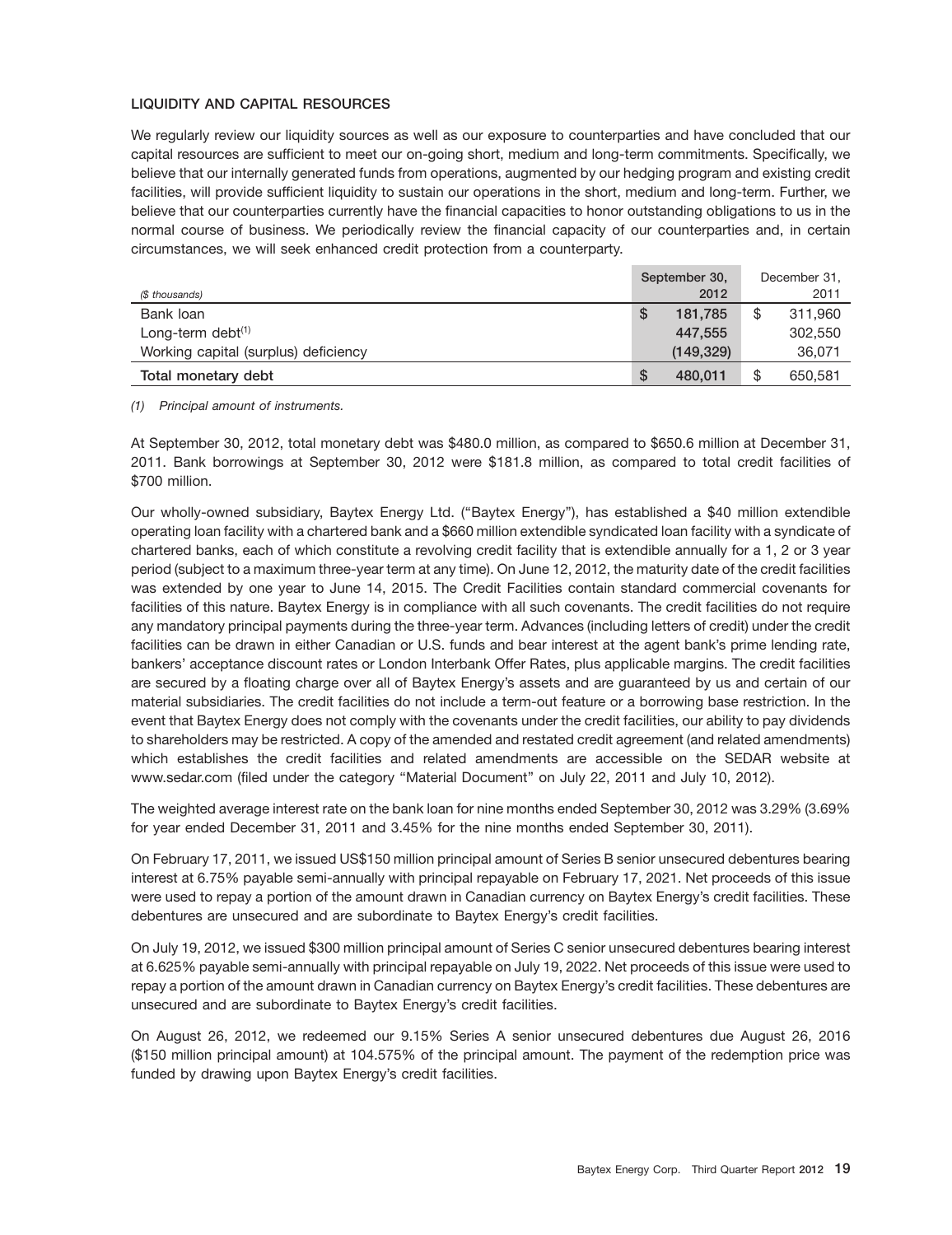Pursuant to various agreements with our lenders, we are restricted from paying dividends to shareholders where the dividend would or could have a material adverse effect on us or our subsidiaries' ability to fulfill our respective obligations under our senior unsecured debentures and Baytex Energy's credit facilities.

Baytex believes that funds from operations, together with the existing credit facilities, will be sufficient to finance current operations, dividends to the shareholders and planned capital expenditures for the ensuing year. The timing of most of the capital expenditures is discretionary and there are no material long-term capital expenditure commitments. The level of dividend is also discretionary, and the Company has the ability to modify dividend levels should funds from operations be negatively impacted by factors such as reductions in commodity prices or production volumes.

#### **Capital Expenditures**

Capital expenditures are summarized as follows:

|                                        | Three Months Ended September 30 |               | Nine Months Ended September 30 |            |    |         |  |
|----------------------------------------|---------------------------------|---------------|--------------------------------|------------|----|---------|--|
| (\$ thousands)                         | 2012                            | 2011          |                                | 2012       |    | 2011    |  |
| Land                                   | \$<br>3,813                     | \$<br>(463)   | \$                             | 10,600     | \$ | 4,088   |  |
| Seismic                                | 795                             | 211           |                                | 2,337      |    | 379     |  |
| Drilling and completion                | 81,534                          | 67,042        |                                | 246,125    |    | 203,981 |  |
| Equipment                              | 26,935                          | 33,632        |                                | 92,821     |    | 87,404  |  |
| Other                                  | 49                              | (54)          |                                | 56         |    | (17)    |  |
| Total exploration and development      | \$<br>113,126                   | \$<br>100,368 | \$                             | 351,939    | \$ | 295,835 |  |
| Acquisitions - Corporate               |                                 | 22            |                                |            |    | 118,693 |  |
| Acquisitions - Properties              | 958                             | 28,502        |                                | 13,467     |    | 65,835  |  |
| Proceeds from divestitures             | 1,202                           |               |                                | (316, 200) |    |         |  |
| Total acquisitions and divestitures    | 2,160                           | 28,524        |                                | (302, 733) |    | 184,528 |  |
| Total oil and natural gas expenditures | 115,286                         | 128,892       |                                | 49,206     |    | 480,363 |  |
| Other plant and equipment, net         | 2,454                           | 591           |                                | 9,121      |    | 1,416   |  |
| Total capital expenditures             | \$<br>117,740                   | \$<br>129,483 | \$                             | 58,327     | \$ | 481,779 |  |

On May 22, 2012, Baytex Energy USA Ltd. (''Baytex USA''), an indirect, wholly-owned subsidiary, disposed of its non-operated interests in North Dakota, which consisted of \$119.4 million of oil and gas properties and \$21.6 million of exploration and evaluation assets, for net cash proceeds of \$313.8 million. Gains totaling \$172.8 million were recognized in the statements of income and comprehensive income.

The net cash proceeds from the disposition were deposited into an escrow account in accordance with Section 1031 of the United States Internal Revenue Code, which provides the ability to defer in whole or in part the payment of federal income taxes on a gain on disposition in the event that the sale proceeds are redeployed into a replacement property which is identified within 45 days of closing of the disposition and ultimately acquired within 180 days of the closing of the disposition. As at September 30, 2012 US\$199.5 million was held in the escrow account. In the event that a replacement property is not acquired by November 18, 2012, the remaining escrowed funds will be returned to Baytex USA.

#### **Shareholders' Capital**

Baytex is authorized to issue an unlimited number of common shares and 10,000,000 preferred shares. Baytex establishes the rights and terms of preferred shares upon issuance. As at November 7, 2012, the Company had 121,221,595 common shares and no preferred shares issued and outstanding.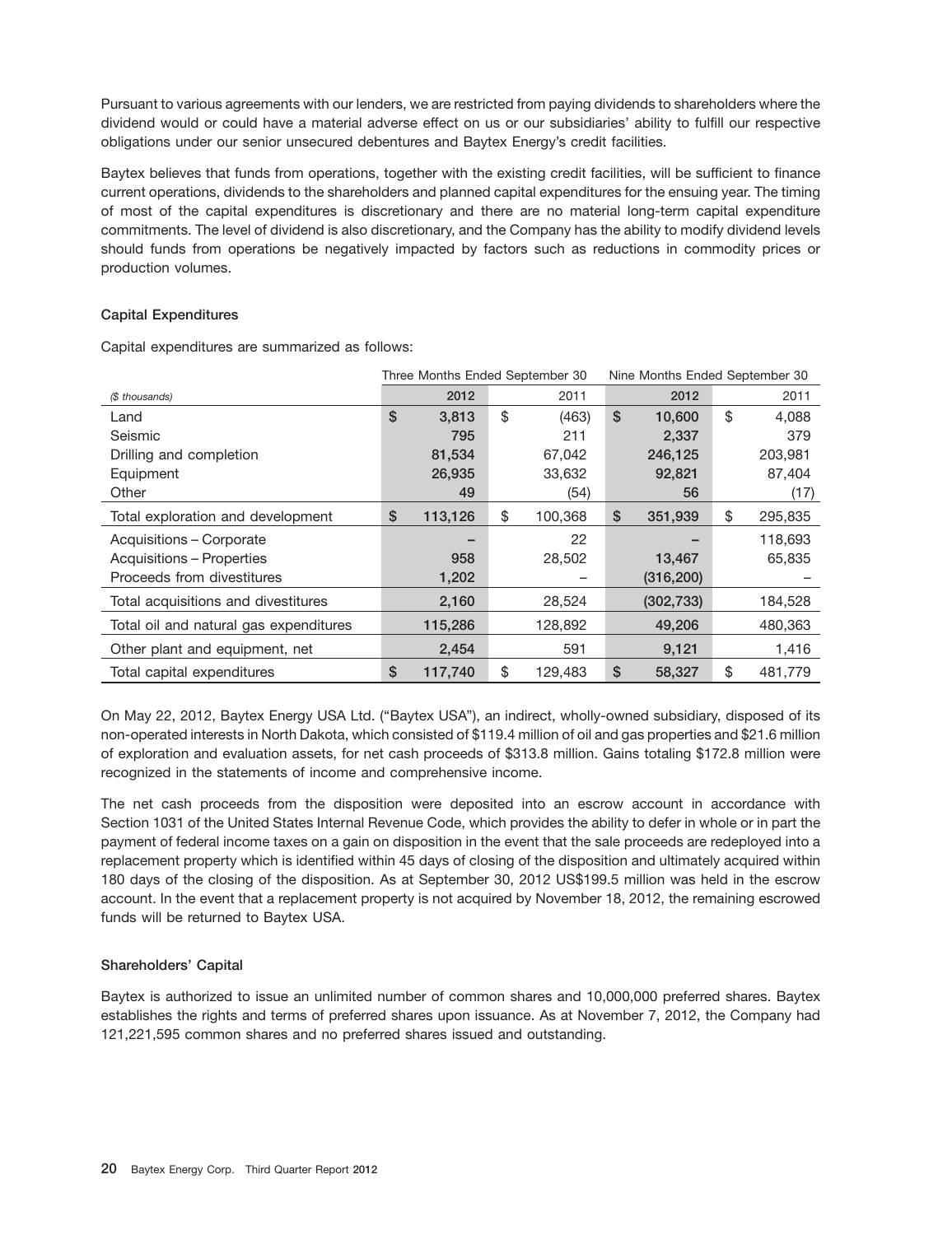#### **Contractual Obligations**

Baytex has a number of financial obligations that are incurred in the ordinary course of business. These obligations are of a recurring nature and impact the Company's funds from operations on an ongoing manner. A significant portion of these obligations will be funded with funds from operations. These obligations as of September 30, 2012, and the expected timing of funding of these obligations, are noted in the table below.

|                                   |              | Less than |           |              | Beyond    |
|-----------------------------------|--------------|-----------|-----------|--------------|-----------|
| (\$ thousands)                    | <b>Total</b> | 1 year    | 1-3 years | 3-5 years    | 5 years   |
| Trade and other payables          | 219,246<br>S | \$219,246 | \$        | \$           | S         |
| Dividends payable to shareholders | 26,612       | 26,612    |           |              | -         |
| Bank loan <sup>(1)</sup>          | 181,785      |           | 181,785   |              |           |
| Long-term debt $(2)$              | 447,555      |           |           |              | 447,555   |
| Operating leases                  | 47,003       | 5.873     | 12.564    | 12.334       | 16,232    |
| Processing agreements             | 67,265       | 1.399     | 8.917     | 10,762       | 46.187    |
| Transportation agreements         | 66,063       | 1,791     | 10,987    | 16,655       | 36,630    |
| Total                             | \$1,055,529  | \$254.921 | \$214.253 | 39.751<br>\$ | \$546,604 |

*(1) The bank loan is a covenant-based revolving loan that is extendible annually for a one, two or three year period (subject to a maximum three-year term at any time). Unless extended, the revolving period will end on June 14, 2015 with all amounts to be re-paid on such date.*

*(2) Principal amount of instruments.*

Baytex also has ongoing obligations related to the abandonment and reclamation of well sites and facilities which have reached the end of their economic lives. Programs to abandon and reclaim them are undertaken regularly in accordance with applicable legislative requirements.

#### **FINANCIAL INSTRUMENTS AND RISK MANAGEMENT**

Baytex is exposed to a number of financial risks, including market risk, liquidity risk and credit risk. Market risk is the risk that the fair value of future cash flows will fluctuate due to movements in market prices, and is comprised of foreign currency risk, interest rate risk and commodity price risk. Market risk is managed by Baytex through a series of derivative contracts intended to manage the volatility of its operating cash flow. Liquidity risk is the risk that the Company will encounter difficulty in meeting obligations associated with financial liabilities. Baytex manages its liquidity risk through cash and debt management. Credit risk is the risk that a counterparty to a financial asset will default resulting in the Company incurring a loss. Baytex manages credit risk by entering into sales contracts with creditworthy entities and reviewing its exposure to individual entities on a regular basis.

A summary of the risk management contracts in place as at September 30, 2012 and the accounting treatment of the Company's financial instruments are disclosed in note 15 to the consolidated financial statements.

#### **QUARTERLY FINANCIAL INFORMATION**

|                                                                  |         | 2012    |         |         |         | 2010    |         |         |
|------------------------------------------------------------------|---------|---------|---------|---------|---------|---------|---------|---------|
| (\$ thousands, except per common share<br>or trust unit amounts) | Q3      | Q2      | Q1      | Q4      | Q3      | Q2      | Ο1      | Q4      |
| Gross revenues                                                   | 299.786 | 284.248 | 343.355 | 367,813 | 313,787 | 336,899 | 290.315 | 263,497 |
| Net income                                                       | 26,773  | 157.280 | 42.958  | 57.780  | 51.839  | 106.863 | 950     | 21,356  |
| Per common share or trust                                        |         |         |         |         |         |         |         |         |
| $unit - basic$                                                   | 0.22    | 1.32    | 0.36    | 0.49    | 0.45    | 0.92    | 0.01    | 0.19    |
| Per common share or trust                                        |         |         |         |         |         |         |         |         |
| $unit - diluted$                                                 | 0.22    | 1.30    | 0.36    | 0.48    | 0.44    | 0.90    | 0.01    | 0.18    |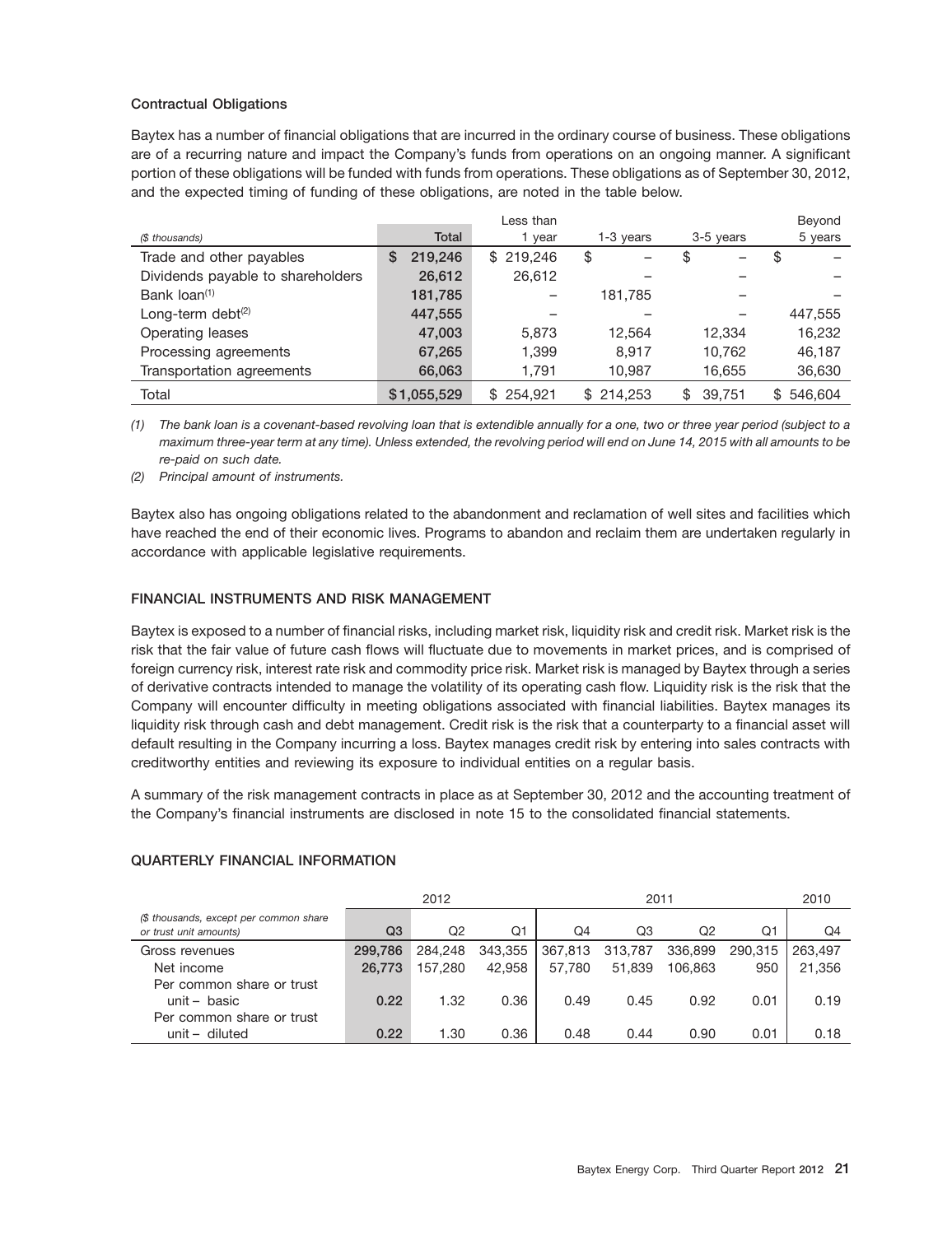#### **FORWARD-LOOKING STATEMENTS**

*In the interest of providing our shareholders and potential investors with information regarding Baytex, including management's assessment of the Company's future plans and operations, certain statements in this document are ''forward-looking statements'' within the meaning of the United States Private Securities Litigation Reform Act of 1995 and ''forward-looking information'' within the meaning of applicable Canadian securities legislation (collectively, ''forward-looking statements''). In some cases, forward-looking statements can be identified by terminology such as ''anticipate'', ''believe'', ''continue'', ''could'', ''estimate'', ''expect'', ''forecast'', ''intend'', ''may'', ''objective'', ''ongoing'', ''outlook'', ''potential'', ''project'', ''plan'', ''should'', ''target'', ''would'', ''will'' or similar words suggesting future outcomes, events or performance. The forward-looking statements contained in this document speak only as of the date of this document and are expressly qualified by this cautionary statement.*

*Specifically, this document contains forward-looking statements relating to: crude oil and natural gas prices and the price differentials between light, medium and heavy oil prices; our business strategies, plans and objectives; our ability to fund our capital expenditures and dividends on our common shares from funds from operations; the sufficiency of our capital resources to meet our on-going short, medium and long-term commitments; the financial capacity of counterparties to honor outstanding obligations to us in the normal course of business; funding sources for our cash dividends and capital program; the timing of funding our financial obligations; and the existence, operation and strategy of our risk management program. In addition, information and statements relating to reserves are deemed to be forward-looking statements, as they involve implied assessment, based on certain estimates and assumptions, that the reserves described exist in quantities predicted or estimated, and that the reserves can be profitably produced in the future. Cash dividends on our common shares are paid at the discretion of our Board of Directors and can fluctuate. In establishing the level of cash dividends, the Board of Directors considers all factors that it deems relevant, including, without limitation, the outlook for commodity prices, our operational execution, the amount of funds from operations and capital expenditures and our prevailing financial circumstances at the time.*

*These forward-looking statements are based on certain key assumptions regarding, among other things: petroleum and natural gas prices and differentials between light, medium and heavy oil prices; well production rates and reserve volumes; our ability to add production and reserves through our exploration and development activities; capital expenditure levels; the receipt, in a timely manner, of regulatory and other required approvals; the availability and cost of labour and other industry services; the amount of future cash dividends that we intend to pay; interest and foreign exchange rates; and the continuance of existing and, in certain circumstances, proposed tax and royalty regimes. The reader is cautioned that such assumptions, although considered reasonable by Baytex at the time of preparation, may prove to be incorrect.*

*Actual results achieved during the forecast period will vary from the information provided herein as a result of numerous known and unknown risks and uncertainties and other factors. Such factors include, but are not limited to: fluctuations in market prices for petroleum and natural gas; fluctuations in foreign exchange or interest rates; general economic, market and business conditions; stock market volatility and market valuations; changes in income tax laws; industry capacity; geological, technical, drilling and processing problems and other difficulties in producing petroleum and natural gas reserves; uncertainties associated with estimating petroleum and natural gas reserves; liabilities inherent in oil and natural gas operations; competition for, among other things, capital, acquisitions of reserves, undeveloped lands and skilled personnel; risks associated with oil and natural gas operations; changes in royalty rates and incentive programs relating to the oil and natural gas industry; changes in environmental and other regulations; incorrect assessments of the value of acquisitions; failure to obtain the necessary regulatory and other approvals on the planned timelines and other factors, many of which are beyond the control of Baytex. These risk factors are discussed in our Annual Information Form, Annual Report on Form 40-F and Management's Discussion and Analysis for the year ended December 31, 2011, as filed with Canadian securities regulatory authorities and the U.S. Securities and Exchange Commission.*

*There is no representation by Baytex that actual results achieved during the forecast period will be the same in whole or in part as those forecast and Baytex does not undertake any obligation to update publicly or to revise any of the included forward-looking statements, whether as a result of new information, future events or otherwise, except as may be required by applicable securities law.*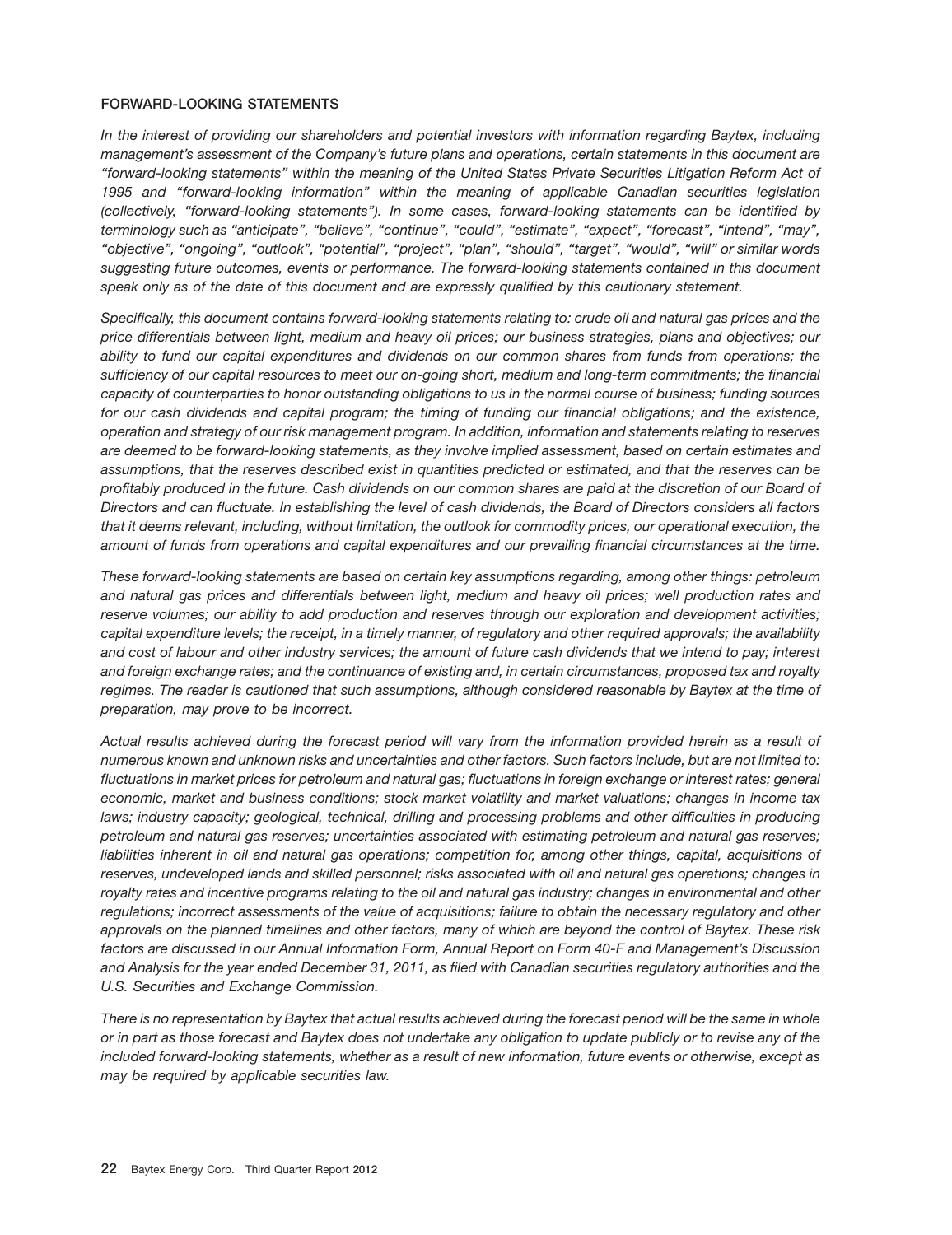### CONDENSED CONSOLIDATED STATEMENTS OF FINANCIAL POSITION

| As at<br>(thousands of Canadian dollars) (unaudited) | September 30,<br>2012 | December 31,<br>2011 |
|------------------------------------------------------|-----------------------|----------------------|
| <b>ASSETS</b>                                        |                       |                      |
| Current assets                                       |                       |                      |
| Cash (note 4)                                        | \$<br>197,730         | \$<br>7,847          |
| Trade and other receivables                          | 196,274               | 206,951              |
| Crude oil inventory                                  | 1,183                 | 898                  |
| <b>Financial derivatives</b>                         | 23,895                | 10,879               |
|                                                      | 419,082               | 226,575              |
| Non-current assets                                   |                       |                      |
| Deferred income tax asset                            |                       | 10,133               |
| <b>Financial derivatives</b>                         | 909                   | 180                  |
| Exploration and evaluation assets (note 3)           | 112,094               | 129,774              |
| Oil and gas properties (note 4)                      | 2,052,018             | 2,032,160            |
| Other plant and equipment                            | 32,004                | 25,233               |
| Goodwill                                             | 37,755                | 37,755               |
|                                                      | \$2,653,862           | \$2,461,810          |
| <b>LIABILITIES</b>                                   |                       |                      |
| <b>Current liabilities</b>                           |                       |                      |
| Trade and other payables                             | \$<br>219,246         | \$<br>225,831        |
| Dividends payable to shareholders                    | 26,612                | 25,936               |
| <b>Financial derivatives</b>                         | 11,036                | 25,205               |
|                                                      | 256,894               | 276,972              |
| Non-current liabilities                              |                       |                      |
| Bank loan (note 5)                                   | 181,785               | 311,960              |
| Long-term debt (note 6)                              | 439,455               | 297,731              |
| Asset retirement obligations (note 7)                | 270,318               | 260,411              |
| Deferred income tax liability                        | 190,258               | 93,217               |
| <b>Financial derivatives</b>                         | 8,349                 | 14,785               |
|                                                      | 1,347,059             | 1,255,076            |
| <b>SHAREHOLDERS' EQUITY</b>                          |                       |                      |
| Shareholders' capital (note 8)                       | 1,822,959             | 1,680,184            |
| Contributed surplus                                  | 65,771                | 85,716               |
| Accumulated other comprehensive loss                 | (16, 423)             | (3, 546)             |
| Deficit                                              | (565, 504)            | (555, 620)           |
|                                                      | 1,306,803             | 1,206,734            |
|                                                      | \$2,653,862           | \$2,461,810          |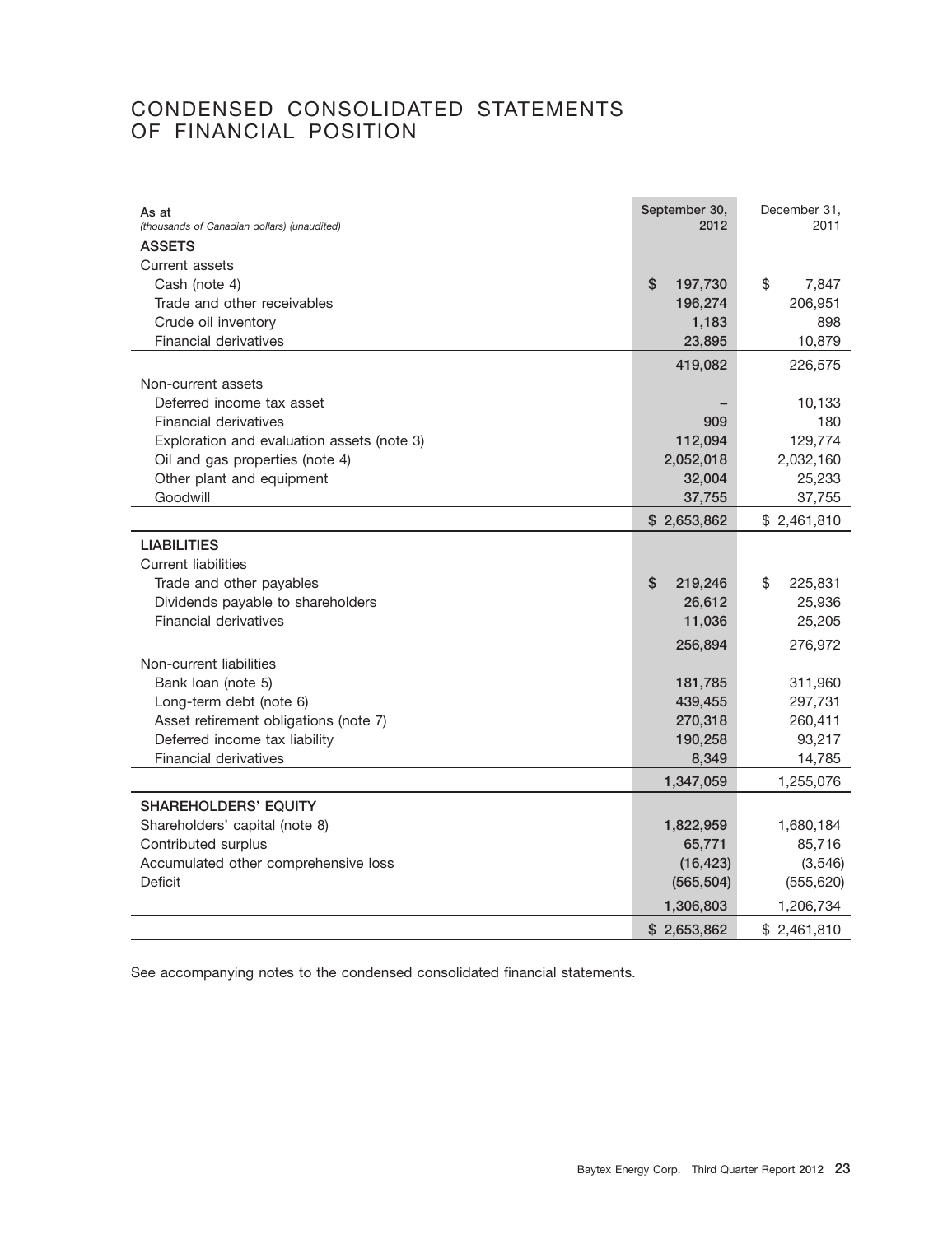### CONDENSED CONSOLIDATED STATEMENTS OF INCOME AND COMPREHENSIVE INCOME

|                                                                                 | <b>Three Months Ended</b><br>September 30 |              | Nine Months Ended<br>September 30 |            |  |
|---------------------------------------------------------------------------------|-------------------------------------------|--------------|-----------------------------------|------------|--|
| (thousands of Canadian dollars,<br>except per common share amounts) (unaudited) | 2012                                      | 2011         | 2012                              | 2011       |  |
| Revenues, net of royalties (note 12)                                            | \$252,028                                 | \$263,131    | \$780,617                         | \$790,384  |  |
| <b>Expenses</b>                                                                 |                                           |              |                                   |            |  |
| Production and operating                                                        | 57,093                                    | 55,936       | 172,347                           | 153,601    |  |
| Transportation and blending                                                     | 44,426                                    | 54,059       | 153,953                           | 185,737    |  |
| Exploration and evaluation (note 3)                                             | 2,553                                     | 3,285        | 9,483                             | 10,102     |  |
| Depletion and depreciation                                                      | 71,642                                    | 63,406       | 214,534                           | 176,519    |  |
| General and administrative                                                      | 9,914                                     | 9,604        | 32,239                            | 29,423     |  |
| Share-based compensation (note 9)                                               | 9,759                                     | 9,841        | 28,960                            | 25,177     |  |
| Financing costs (note 13)                                                       | 12,862                                    | 10,383       | 34,955                            | 33,738     |  |
| Gain on financial derivatives (note 15)                                         | (1, 434)                                  | (37, 243)    | (47, 956)                         | (33, 585)  |  |
| Foreign exchange (gain) loss (note 14)                                          | (6, 248)                                  | 19,839       | (4, 236)                          | 11,903     |  |
| Loss (gain) on divestiture of oil and gas properties                            |                                           |              |                                   |            |  |
| (note 4)                                                                        | 2,654                                     | (1,603)      | (172, 752)                        | (1,603)    |  |
| Charge on redemption of long-term debt (note 6)                                 | 9,261                                     |              | 9,261                             |            |  |
|                                                                                 | 212,482                                   | 187,507      | 430,788                           | 591,012    |  |
| Net income before income taxes                                                  | 39,546                                    | 75,624       | 349,829                           | 199,372    |  |
| Income tax expense (note 11)                                                    |                                           |              |                                   |            |  |
| Current income tax (recovery) expense                                           | (3,035)                                   |              | 13,629                            |            |  |
| Deferred income tax expense                                                     | 15,808                                    | 23,785       | 109,189                           | 39,720     |  |
|                                                                                 | 12,773                                    | 23,785       | 122,818                           | 39,720     |  |
| Net income attributable to shareholders                                         | \$<br>26,773                              | \$<br>51,839 | \$227,011                         | \$159,652  |  |
| Other comprehensive income (loss)                                               |                                           |              |                                   |            |  |
| Foreign currency translation adjustment                                         | (14, 445)                                 | 19,425       | (12, 877)                         | 12,777     |  |
| Comprehensive income                                                            | \$<br>12,328                              | \$<br>71,264 | \$214,134                         | \$172,429  |  |
| Net income per common share (note 10)                                           |                                           |              |                                   |            |  |
| <b>Basic</b>                                                                    | \$<br>0.22                                | \$<br>0.45   | \$<br>1.90                        | \$<br>1.38 |  |
| <b>Diluted</b>                                                                  | $\mathsf{\$}$<br>0.22                     | \$<br>0.44   | \$<br>1.87                        | \$<br>1.35 |  |
| Weighted average common shares (note 10)                                        |                                           |              |                                   |            |  |
| Basic                                                                           | 120,469                                   | 116,404      | 119,476                           | 115,477    |  |
| <b>Diluted</b>                                                                  | 121,893                                   | 118,918      | 121,291                           | 118,478    |  |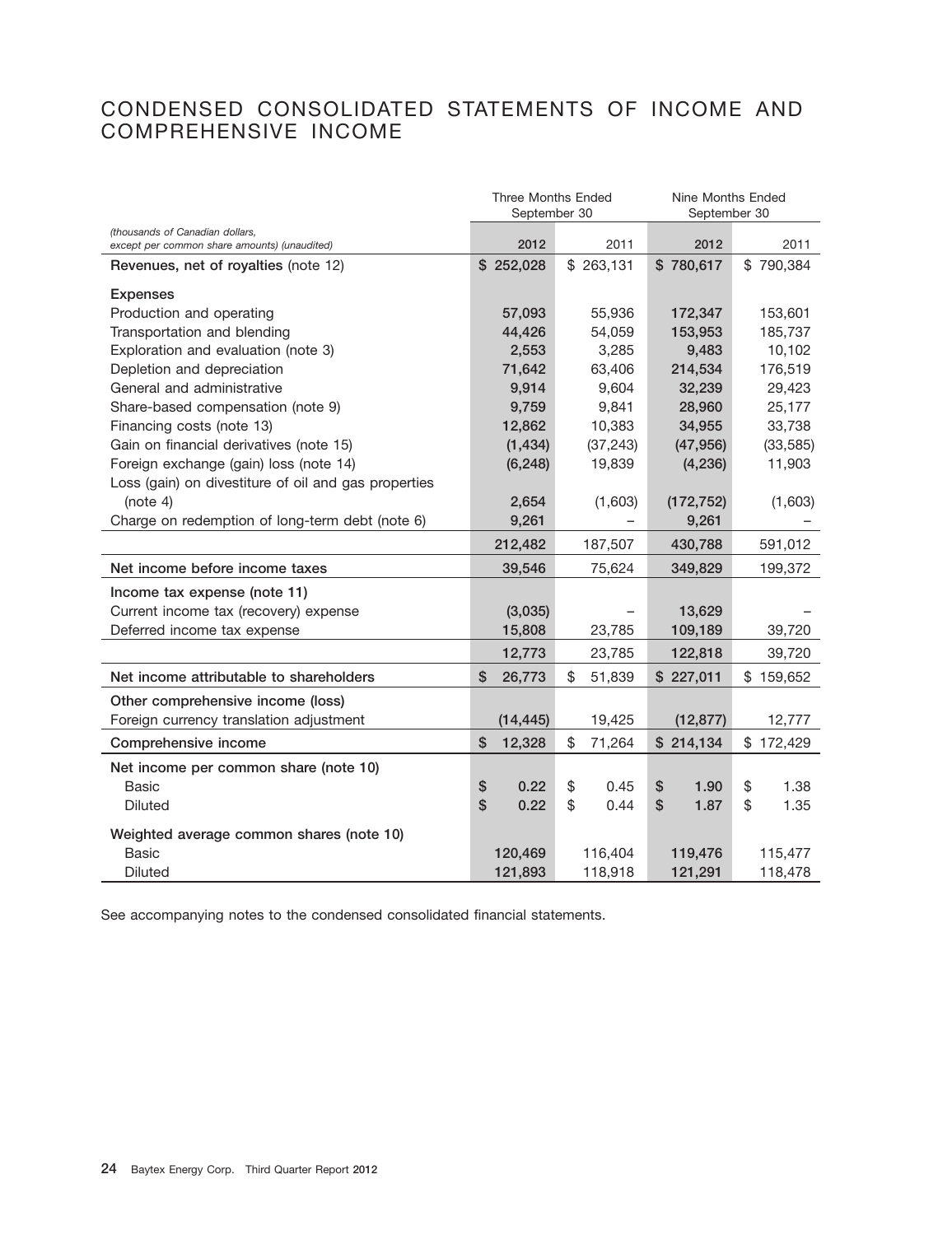## CONDENSED CONSOLIDATED STATEMENTS OF CHANGES IN EQUITY

|                                             | Accumulated<br>other |    |             |    |               |                  |             |
|---------------------------------------------|----------------------|----|-------------|----|---------------|------------------|-------------|
|                                             | Shareholders'        |    | Contributed |    | comprehensive |                  | Total       |
| (thousands of Canadian dollars) (unaudited) | capital              |    | surplus     |    | income (loss) | Deficit          | equity      |
| Balance at December 31, 2010                | \$1,484,335          | \$ | 129,129     | \$ | (10, 323)     | (492,005)<br>\$  | \$1,111,136 |
| Dividends to shareholders                   |                      |    |             |    |               | (208, 135)       | (208, 135)  |
| Exercise of share rights                    | 92,084               |    | (58, 458)   |    |               |                  | 33,626      |
| Share-based compensation                    |                      |    | 25,177      |    |               |                  | 25,177      |
| Issued pursuant to dividend                 |                      |    |             |    |               |                  |             |
| reinvestment plan                           | 51,470               |    |             |    |               |                  | 51,470      |
| Comprehensive income for the period         |                      |    |             |    | 12,777        | 159,652          | 172,429     |
| Balance at September 30, 2011               | \$1,627,889          | \$ | 95,848      | \$ | 2,454         | \$ (540, 488)    | \$1,185,703 |
| Balance at December 31, 2011                | \$1,680,184          | \$ | 85,716      | \$ | (3,546)       | (555, 620)<br>\$ | \$1,206,734 |
| Dividends to shareholders                   |                      |    |             |    |               | (236, 895)       | (236, 895)  |
| Exercise of share rights                    | 47,320               |    | (28, 857)   |    |               |                  | 18,463      |
| Vesting of share awards                     | 20,048               |    | (20, 048)   |    |               |                  |             |
| Share-based compensation                    |                      |    | 28,960      |    |               |                  | 28,960      |
| Issued pursuant to dividend                 |                      |    |             |    |               |                  |             |
| reinvestment plan                           | 75,407               |    |             |    |               |                  | 75,407      |
| Comprehensive income (loss) for the         |                      |    |             |    |               |                  |             |
| period                                      |                      |    |             |    | (12, 877)     | 227,011          | 214,134     |
| Balance at September 30, 2012               | \$1,822,959          | \$ | 65,771      | \$ | (16, 423)     | \$ (565,504)     | \$1,306,803 |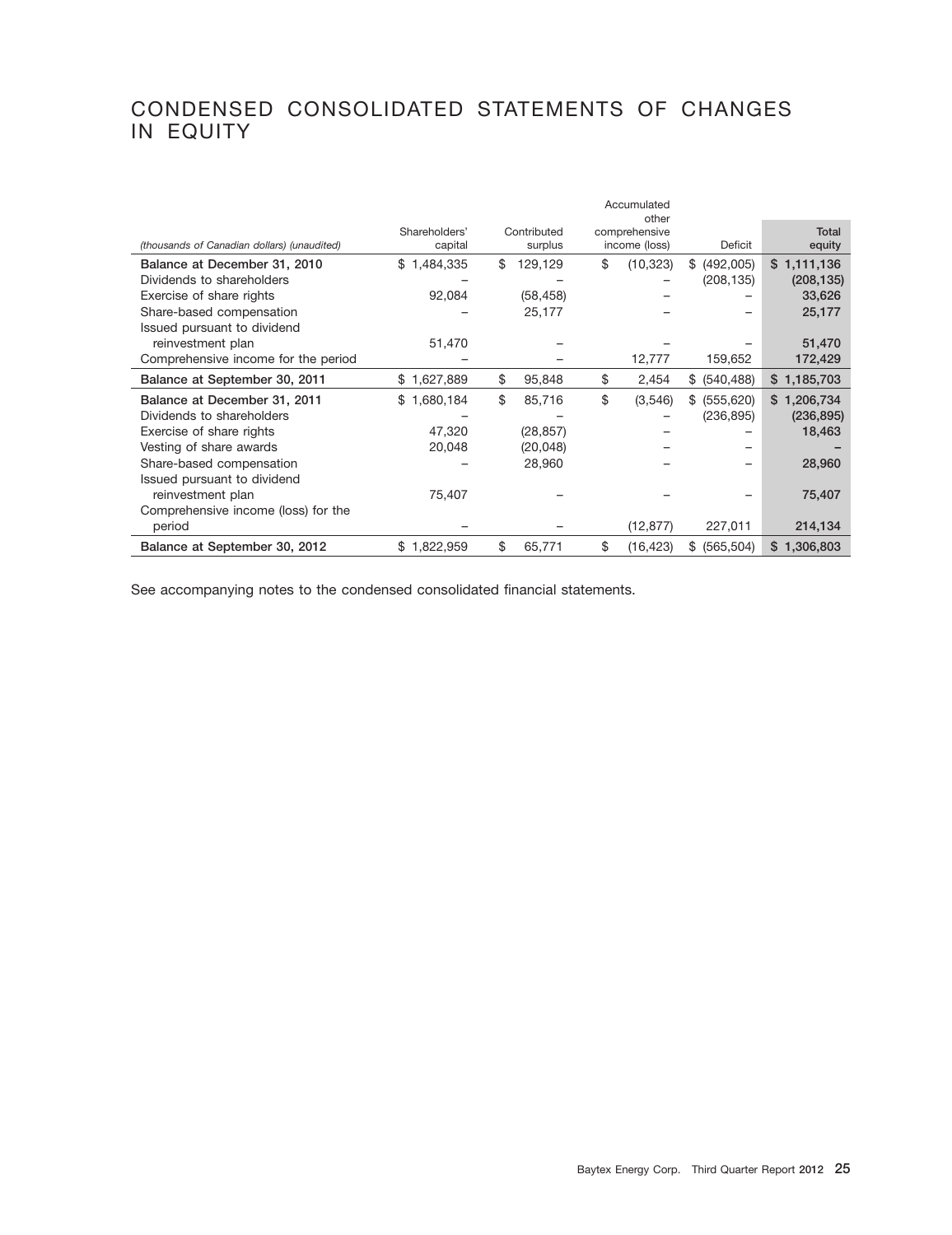## CONDENSED CONSOLIDATED STATEMENTS OF CASH FLOWS

|                                                                  | <b>Three Months Ended</b><br>September 30 |                                | Nine Months Ended<br>September 30 |                         |  |
|------------------------------------------------------------------|-------------------------------------------|--------------------------------|-----------------------------------|-------------------------|--|
| (thousands of Canadian dollars) (unaudited)                      | 2012                                      | 2011                           | 2012                              | 2011                    |  |
| CASH PROVIDED BY (USED IN):                                      |                                           |                                |                                   |                         |  |
| Operating activities                                             |                                           |                                |                                   |                         |  |
| Net income for the period                                        | 26,773<br>S                               | 51,839<br>\$                   | \$227,011                         | \$159,652               |  |
| Adjustments for:                                                 |                                           |                                |                                   |                         |  |
| Share-based compensation (note 9)                                | 9,759                                     | 9,841                          | 28,960                            | 25,177                  |  |
| Unrealized foreign exchange (gain) loss (note 14)                | (5, 346)                                  | 24,257                         | (3, 234)                          | 14,655                  |  |
| Exploration and evaluation                                       | 2,553                                     | 2,608                          | 9,483                             | 7,562                   |  |
| Depletion and depreciation                                       | 71,642                                    | 63,406                         | 214,534                           | 176,519                 |  |
| Unrealized loss (gain) on financial derivatives (note 15)        | 7,139                                     | (31, 016)                      | (36, 043)                         | (34, 148)               |  |
| Loss (gain) on divestiture of oil and gas properties<br>(note 4) | 2,654                                     | (1,603)                        | (172, 752)                        | (1,603)                 |  |
| Current income tax expense on divestiture                        | (3,035)                                   |                                | 13,629                            |                         |  |
| Deferred income tax expense                                      | 15,808                                    | 23,785                         | 109,189                           | 39,720                  |  |
| Charge on redemption of long-term debt (note 6)                  | 9,261                                     |                                | 9,261                             |                         |  |
| Financing costs (note 13)                                        | 12,862                                    | 10,383                         | 34,955                            | 33,738                  |  |
| Change in non-cash working capital                               | (6, 497)                                  | (1,758)                        | (16, 210)                         | (1, 553)                |  |
| Asset retirement obligations (note 7)                            | (1, 205)                                  | (3,064)                        | (2, 353)                          | (4,942)                 |  |
|                                                                  | 142,368                                   | 148,678                        | 416,430                           | 414,777                 |  |
| <b>Financing activities</b>                                      |                                           |                                |                                   |                         |  |
| Payments of dividends                                            | (51, 458)                                 | (52,037)                       | (160, 813)                        | (156, 056)              |  |
| (Decrease) increase in bank loan                                 | (214, 035)                                | 39,694                         | (130, 175)                        | 56,448                  |  |
| Proceeds from issuance of long-term debt (note 6)                | 293,761                                   | $\overline{\phantom{0}}$       | 293,761                           | 145,810                 |  |
| Redemption of long-term debt (note 6)                            | (156, 863)                                |                                | (156, 863)                        |                         |  |
| Issuance of common shares (note 8)                               | 3,399                                     | 5,148                          | 18,463                            | 33,626                  |  |
| Interest paid                                                    | (14, 169)                                 | (14, 982)                      | (32, 397)                         | (31, 370)               |  |
|                                                                  | (139, 365)                                | (22, 177)                      | (168,024)                         | 48,458                  |  |
| <b>Investing activities</b>                                      |                                           |                                |                                   |                         |  |
| Additions to exploration and evaluation assets (note 3)          | (4, 402)                                  | (566)                          | (12,096)                          | (8,010)                 |  |
| Additions to oil and gas properties                              | (108, 724)                                | (99, 802)                      | (339, 843)                        | (287, 825)              |  |
| Property acquisitions<br>Corporate acquisitions                  | (958)                                     | (28, 502)<br>(22)              | (13, 467)                         | (65, 835)<br>(118, 693) |  |
| Proceeds from divestitures (note 4)                              | (1, 202)                                  | -                              | 316,200                           |                         |  |
| Current income tax expense on divestiture                        | 3,035                                     | $\overline{\phantom{0}}$       | (13, 629)                         |                         |  |
| Additions to other plant and equipment, net of disposals         | (2, 454)                                  | (591)                          | (9, 121)                          | (1, 416)                |  |
| Change in non-cash working capital                               | 3,716                                     | 1,260                          | 20,558                            | 18,577                  |  |
|                                                                  | (110, 989)                                | (128, 223)                     | (51, 398)                         | (463, 202)              |  |
| Impact of foreign currency translation on cash balances          | (6, 750)                                  | (337)                          | (7, 125)                          | (33)                    |  |
| Change in cash                                                   | (114, 736)                                | (2,059)                        | 189,883                           |                         |  |
| Cash, beginning of period                                        | 312,466                                   | 2,059                          | 7,847                             |                         |  |
| Cash, end of period                                              | \$197,730                                 | \$<br>$\overline{\phantom{0}}$ | \$197,730                         | \$                      |  |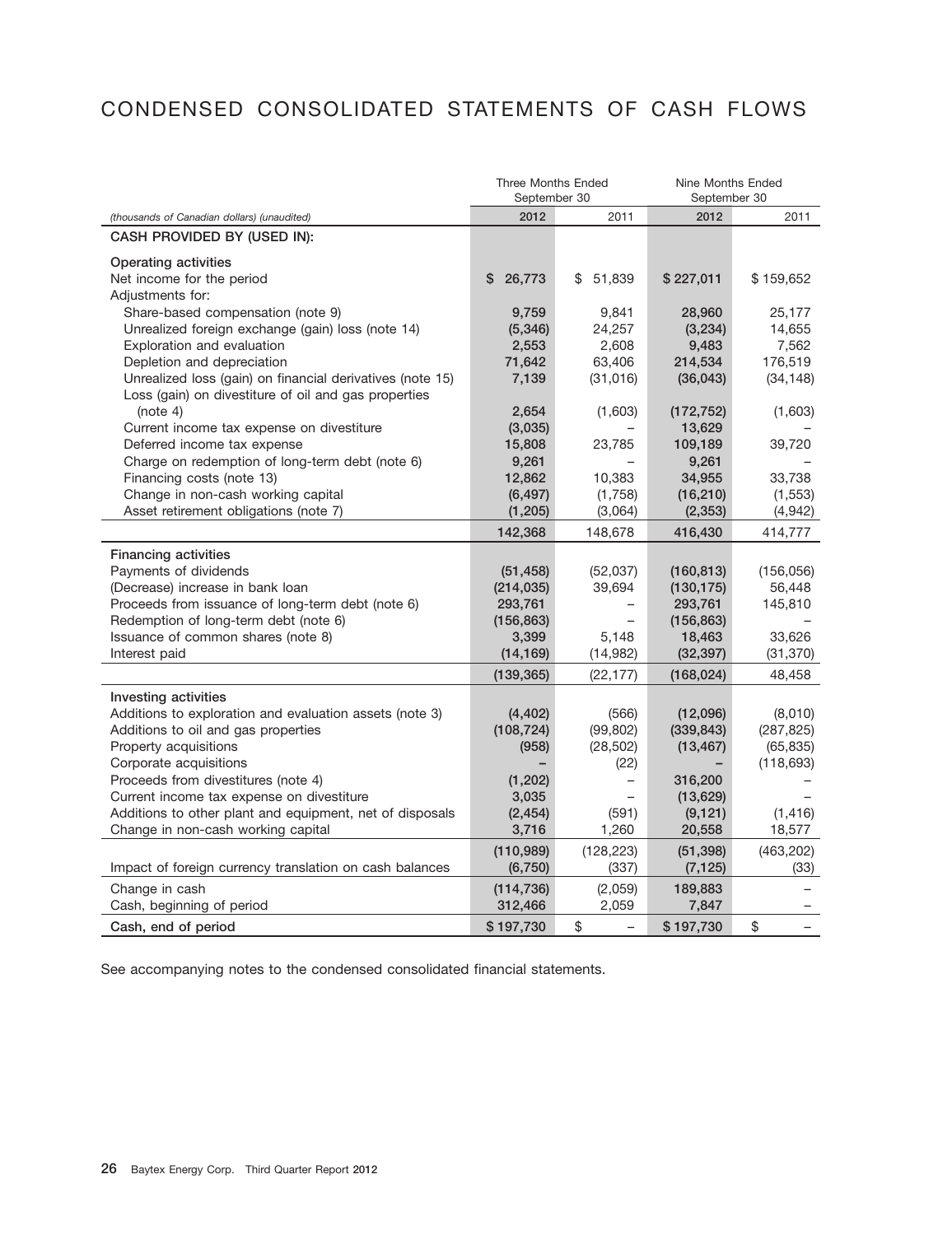### NOTES TO THE CONDENSED CONSOLIDATED FINANCIAL STATEMENTS

As at September 30, 2012, December 31, 2011 *and for the three months and nine months ended September 30, 2012 and 2011*

*(all tabular amounts in thousands of Canadian dollars, except per common share amounts) (unaudited)*

### **1. REPORTING ENTITY**

Baytex Energy Corp. (the "Company" or "Baytex") is an oil and gas corporation engaged in the acquisition, development and production of oil and natural gas in the Western Canadian Sedimentary Basin and the United States. The Company's common shares are traded on the Toronto Stock Exchange and the New York Stock Exchange under the symbol BTE. The Company's head and principal office is located at 2800, 520 - 3<sup>rd</sup> Avenue S.W., Calgary, Alberta, T2P 0R3, and its registered office is located at 2400, 525 - 8<sup>th</sup> Avenue S.W., Calgary, Alberta, T2P 1G1.

#### **2. BASIS OF PRESENTATION**

The condensed interim unaudited consolidated financial statements (''consolidated financial statements'') have been prepared in accordance with International Accounting Standards 34, Interim Financial Reporting, as issued by the International Accounting Standards Board. These consolidated financial statements do not include all the necessary annual disclosures as prescribed by International Financial Reporting Standards and should be read in conjunction with the annual audited consolidated financial statements as of December 31, 2011. The Company's accounting policies are unchanged compared to December 31, 2011 and the use of estimates and judgments is also consistent with the December 31, 2011 financial statements.

The consolidated financial statements were approved and authorized by the Board of Directors on November 12, 2012.

The consolidated financial statements have been prepared on the historical cost basis, except for derivative financial instruments which have been measured at fair value. The consolidated financial statements are presented in Canadian dollars, which is the Company's functional currency. All financial information is rounded to the nearest thousand, except per share amounts and when otherwise indicated.

#### **3. EXPLORATION AND EVALUATION ASSETS**

| Cost                               |               |
|------------------------------------|---------------|
| As at December 31, 2010            | \$113,082     |
| Capital expenditures               | 9,104         |
| Corporate acquisition              | 14,944        |
| Property acquisition               | 18,013        |
| Exploration and evaluation expense | (10, 130)     |
| Transfer to oil and gas properties | (14, 398)     |
| <b>Divestitures</b>                | (2,058)       |
| Foreign currency translation       | 1,217         |
| As at December 31, 2011            | 129,774<br>S. |
| Capital expenditures               | 12,096        |
| Property acquisition               | 10,543        |
| Exploration and evaluation expense | (9,483)       |
| Transfer to oil and gas properties | (7, 493)      |
| <b>Divestitures</b>                | (22, 118)     |
| Foreign currency translation       | (1,225)       |
| As at September 30, 2012           | \$112.094     |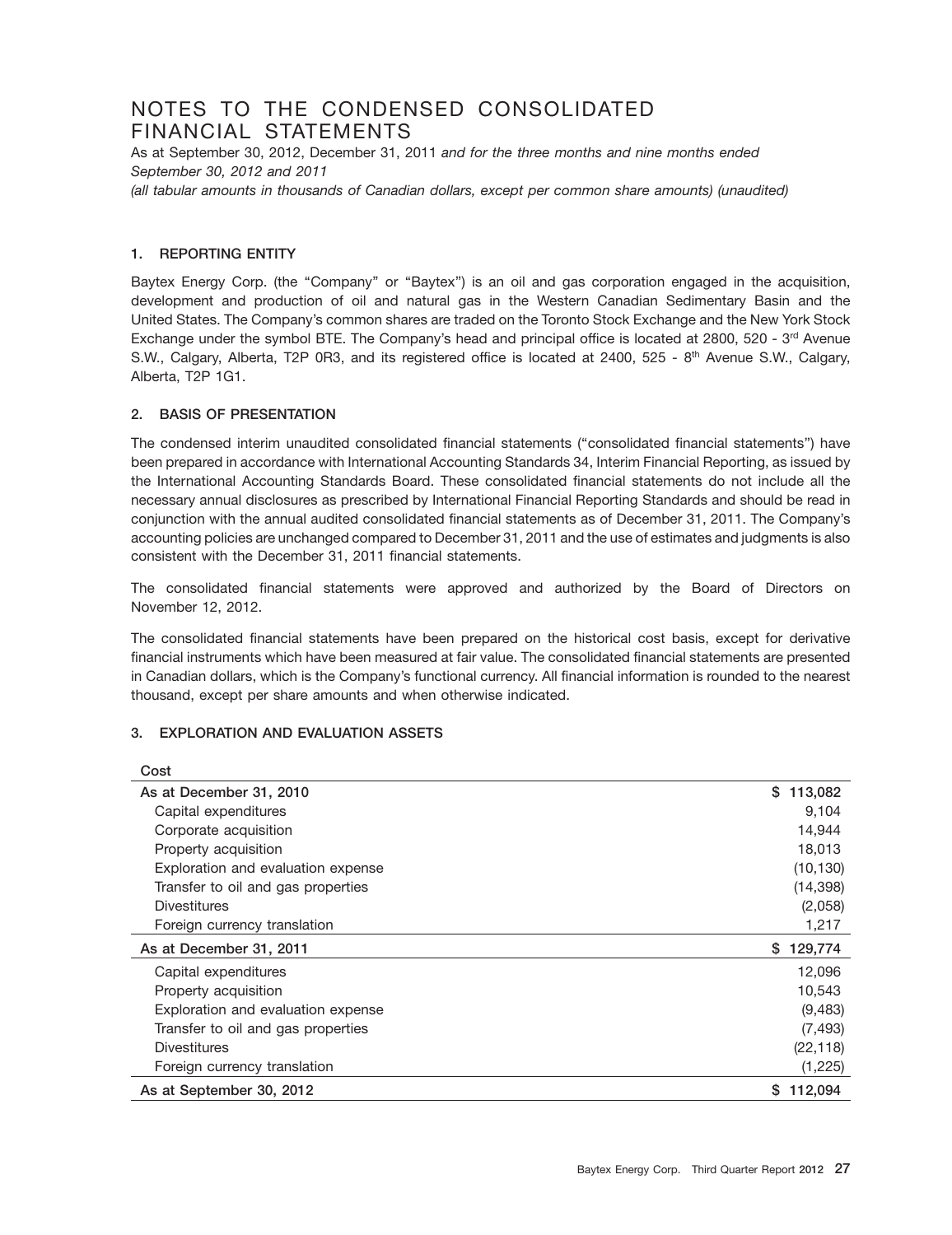Subsequent to the end of the third quarter, Baytex Energy Ltd. (''Baytex Energy''), a wholly-owned subsidiary of Baytex, acquired undeveloped oil sands leases in the Cold Lake area of Alberta for a total purchase price of \$120 million.

#### **4. OIL AND GAS PROPERTIES**

| Cost                                               |               |
|----------------------------------------------------|---------------|
| As at December 31, 2010                            | \$1,819,351   |
| Capital expenditures                               | 364,578       |
| Corporate acquisition                              | 131,635       |
| Property acquisitions                              | 61,137        |
| Transferred from exploration and evaluation assets | 14,398        |
| Change in asset retirement obligations             | 84,879        |
| <b>Divestitures</b>                                | (10, 233)     |
| Foreign currency translation                       | 5,674         |
| As at December 31, 2011                            | \$2,471,419   |
| Capital expenditures                               | 339,843       |
| Property acquisitions                              | 2,924         |
| Transferred from exploration and evaluation assets | 7,493         |
| Change in asset retirement obligations             | 7,384         |
| <b>Divestitures</b>                                | (134, 419)    |
| Foreign currency translation                       | (4, 470)      |
| As at September 30, 2012                           | \$2,690,174   |
|                                                    |               |
| Accumulated depletion                              |               |
| As at December 31, 2010                            | \$<br>194,722 |
| Depletion for the period                           | 244,893       |
| <b>Divestitures</b>                                | (667)         |
| Foreign currency translation                       | 311           |
| As at December 31, 2011                            | \$<br>439,259 |
| Depletion for the period                           | 212,193       |
| <b>Divestitures</b>                                | (13,089)      |
| Foreign currency translation                       | (207)         |
| As at September 30, 2012                           | 638,156<br>\$ |
|                                                    |               |
| Carrying value                                     |               |
| As at December 31, 2011                            | \$2,032,160   |
| As at September 30, 2012                           | \$2,052,018   |

On May 22, 2012, Baytex Energy USA Ltd. (''Baytex USA''), an indirect, wholly-owned subsidiary of Baytex, disposed of its non-operated interests in North Dakota, which consisted of \$119.4 million of oil and gas properties and \$21.6 million of exploration and evaluation assets, for net cash proceeds of \$313.8 million. Gains totaling \$172.8 million were recognized in the statements of income and comprehensive income.

The net cash proceeds from the disposition were deposited into an escrow account in accordance with Section 1031 of the United States Internal Revenue Code, which provides the ability to defer in whole or in part the payment of federal income taxes on a gain on disposition in the event that the sale proceeds are redeployed into a replacement property which is identified within 45 days of closing of the disposition and ultimately acquired within 180 days of the closing of the disposition. As at September 30, 2012, US\$199.5 million was held in the escrow account. In the event that a replacement property is not acquired by November 18, 2012, the remaining escrowed funds will be returned.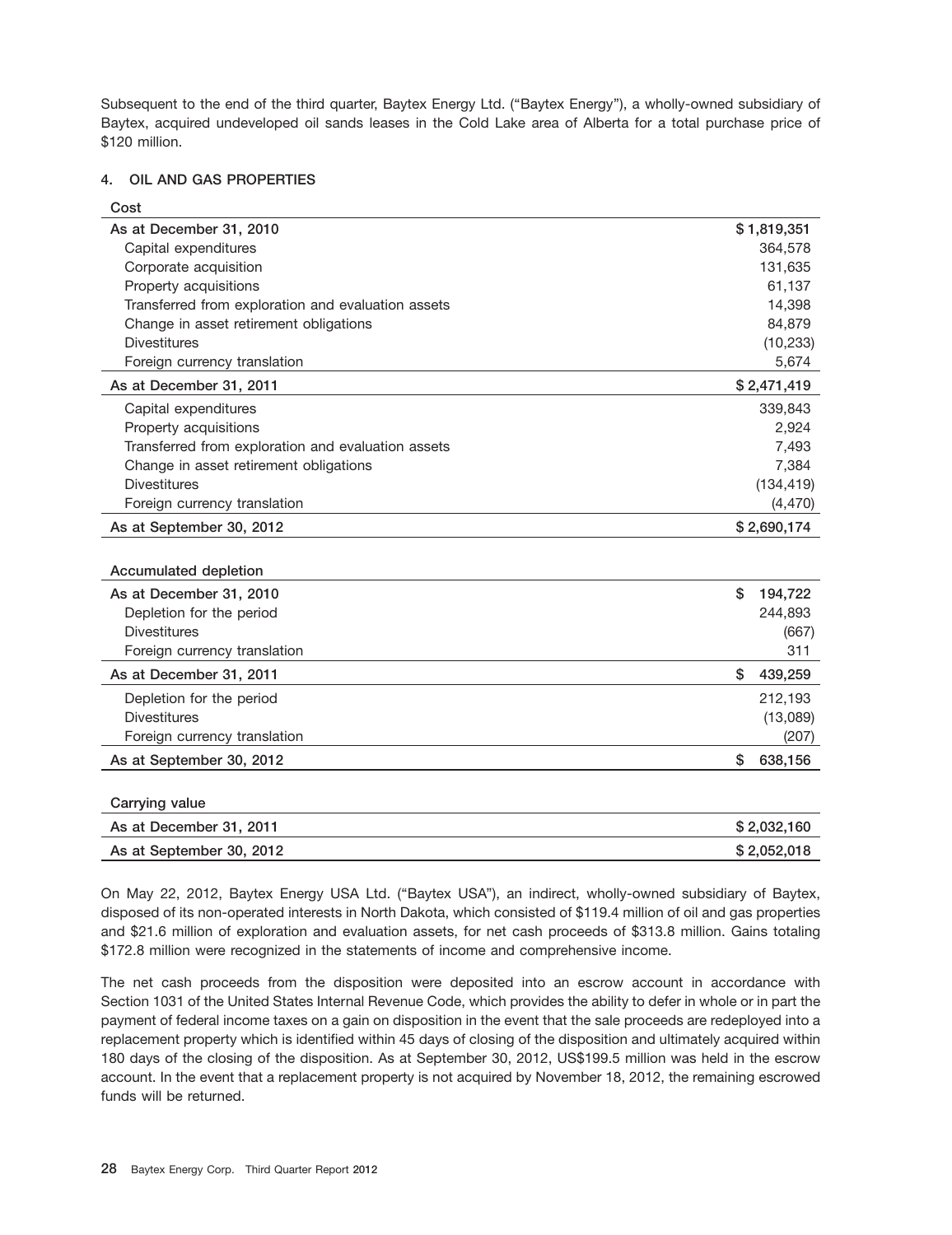#### **5. BANK LOAN**

| As at     | September 30,<br>2012 | December 31,<br>2011 |
|-----------|-----------------------|----------------------|
| Bank loan | 181.785               | 311,960<br>◡         |

Baytex Energy has established a \$40.0 million extendible operating loan facility with a chartered bank and a \$660.0 million extendible syndicated loan facility with a syndicate of chartered banks, each of which constitute a revolving credit facility that is extendible annually for a 1, 2 or 3 year period (subject to a maximum three-year term at any time). On June 12, 2012, the maturity date of the credit facilities was extended by one year to June 14, 2015. The credit facilities contain standard commercial covenants for facilities of this nature and do not require any mandatory principal payments during the three-year term. Advances (including letters of credit) under the credit facilities can be drawn in either Canadian or U.S. funds and bear interest at the agent bank's prime lending rate, bankers' acceptance discount rates or London Interbank Offer Rates, plus applicable margins. The credit facilities are secured by a floating charge over all of Baytex Energy's assets and are guaranteed by Baytex and certain of its material subsidiaries. The credit facilities do not include a term-out feature or a borrowing base restriction. In the event that Baytex Energy does not comply with the covenants under the credit facilities, Baytex's ability to pay dividends to its shareholders may be restricted.

Financing costs for the nine months ended September 30, 2012 include facility amendment fees of \$0.8 million (\$2.2 million for the nine months ended September 30, 2011). The weighted average interest rate on the bank loan for nine months ended September 30, 2012 was 3.29% (3.45% for the nine months ended September 30, 2011).

#### **6. LONG-TERM DEBT**

| As at                                                                 |   | September 30,<br>2012 |   | December 31,<br>2011 |
|-----------------------------------------------------------------------|---|-----------------------|---|----------------------|
| 9.15% Series A senior unsecured debentures (Cdn\$150,000 – principal) | S | -                     | S | 147.328              |
| 6.75% Series B senior unsecured debentures (US\$150,000 - principal)  |   | 145,604               |   | 150,403              |
| 6.625% Series C senior unsecured debentures (Cdn\$300,000 -           |   |                       |   |                      |
| principal)                                                            |   | 293,851               |   |                      |
|                                                                       |   | 439,455               |   | 297.731              |

On July 19, 2012, Baytex issued \$300.0 million principal amount of Series C senior unsecured debentures bearing interest at 6.625% payable semi-annually with principal repayable on July 19, 2022. These debentures are subordinate to Baytex Energy's bank credit facilities. After July 19 of each of the following years, these debentures are redeemable at the Company's option, in whole or in part, with not less than 30 nor more than 60 days' notice at the following redemption prices (expressed as a percentage of the principal amount of the debentures): 2017 at 103.313%, 2018 at 102.208%, 2019 at 101.104%, and 2020 at 100%. These notes are carried at amortized cost, net of a \$6.2 million transaction cost. These notes accrete up to the principal balance at maturity using the effective interest rate of 6.9%.

On August 26, 2012, Baytex redeemed its 9.15% Series A senior unsecured debentures (\$150 million principal amount) for 104.575% of the principal amount. A charge on redemption of \$9.3 million has been recorded for the three months and nine months ended September 30, 2012, consisting of \$6.9 million premium paid to redeem the debentures and \$2.4 million of unaccreted debt issue costs has been recorded for the three and nine months ended September 30, 2012.

Accretion expense on debentures of \$0.2 million has been recorded for the three months ended September 30, 2012 (three months ended September 30, 2011 – \$0.1 million) and \$0.5 million for the nine months ended September 30, 2012 (nine months ended September 30, 2011 – \$0.4 million).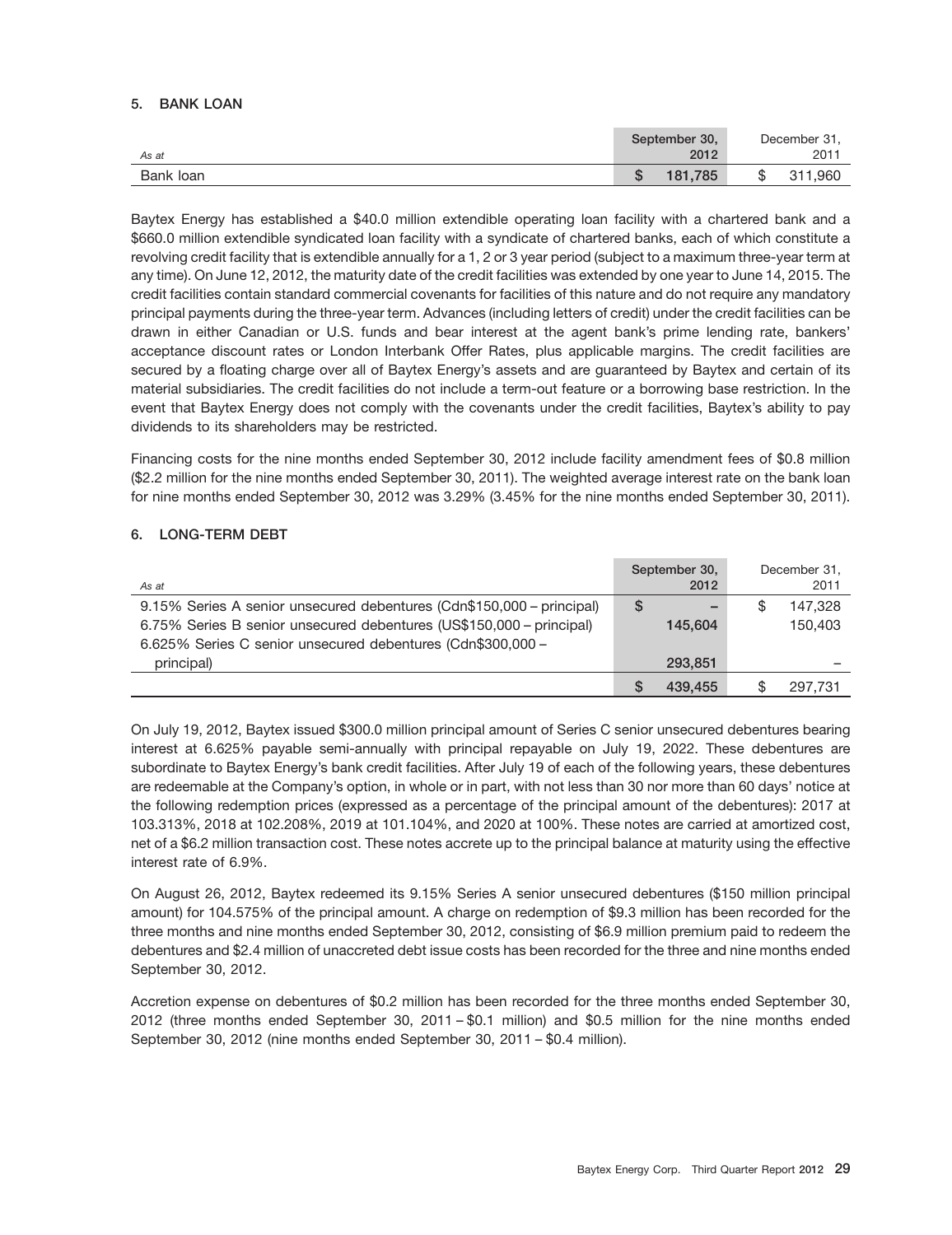#### **7. ASSET RETIREMENT OBLIGATIONS**

|                                   |    | September 30,<br>2012 | December 31.<br>2011 |
|-----------------------------------|----|-----------------------|----------------------|
| Balance, beginning of period      | \$ | 260,411               | \$<br>169,611        |
| Liabilities incurred              |    | 6,207                 | 5,834                |
| Liabilities settled               |    | (2,353)               | (10, 588)            |
| Liabilities acquired              |    |                       | 5,003                |
| Liabilities divested              |    | (1, 554)              | (556)                |
| Accretion                         |    | 4,942                 | 6,185                |
| Change in estimate <sup>(1)</sup> |    | 2,731                 | 84,879               |
| Foreign currency translation      |    | (66)                  | 43                   |
| Balance, end of period            | S  | 270,318               | \$<br>260,411        |

*(1) Changes in the status of wells, changes in discount rates and changes in the estimated costs of abandonment and reclamation are factors resulting in a change in estimate.*

The Company's asset retirement obligations are based on its net ownership in wells and facilities. Management estimates the costs to abandon and reclaim the wells and the facilities using existing technology and the estimated time period during which these costs will be incurred in the future. These costs are expected to be incurred over the next 52 years. The undiscounted amount of estimated cash flow required to settle the asset retirement obligations using an estimated annual inflation rate of 2.0% at September 30, 2012 is \$322.0 million (December 31, 2011 – \$315.9 million). The amount of estimated cash flow required to settle the asset retirement obligations using an estimated annual inflation rate of 2.0% and discounted at a risk free rate of 2.5% at September 30, 2012 (December 31, 2011 – 2.5%) is \$270.3 million (December 31, 2011 – \$260.4 million).

#### **8. SHAREHOLDERS' CAPITAL**

#### *Shareholders' Capital*

The authorized capital of Baytex consists of an unlimited number of common shares without nominal or par value and 10,000,000 preferred shares without nominal or par value, issuable in series. Baytex establishes the rights and terms of the preferred shares upon issuance. As at September 30, 2012, no preferred shares have been issued by the Company and all common shares issued were fully paid.

|                                                                | Number of<br><b>Common Shares</b> |                |
|----------------------------------------------------------------|-----------------------------------|----------------|
|                                                                | (000's)                           | Amount         |
| Balance, December 31, 2010                                     | 113,712                           | \$1,484,335    |
| Issued on exercise of share rights                             | 2,665                             | 45.048         |
| Transfer from contributed surplus on exercise of share rights  |                                   | 77,258         |
| Issued pursuant to dividend reinvestment plan                  | 1,516                             | 73,543         |
| Balance, December 31, 2011                                     | 117,893                           | \$1,680,184    |
| Issued on exercise of share rights                             | 1.073                             | 18.463         |
| Transfer from contributed surplus on exercise of share rights  |                                   | 28,857         |
| Transfer from contributed surplus on vesting and conversion of |                                   |                |
| share awards                                                   | 390                               | 20,048         |
| Issued pursuant to dividend reinvestment plan                  | 1.606                             | 75,407         |
| Balance, September 30, 2012                                    | 120.962                           | 1.822.959<br>S |

Monthly dividends of \$0.22 per common share were declared by the Company during the three and nine months ended September 30, 2012 for total dividends declared of \$79.6 million and \$236.9 million, respectively.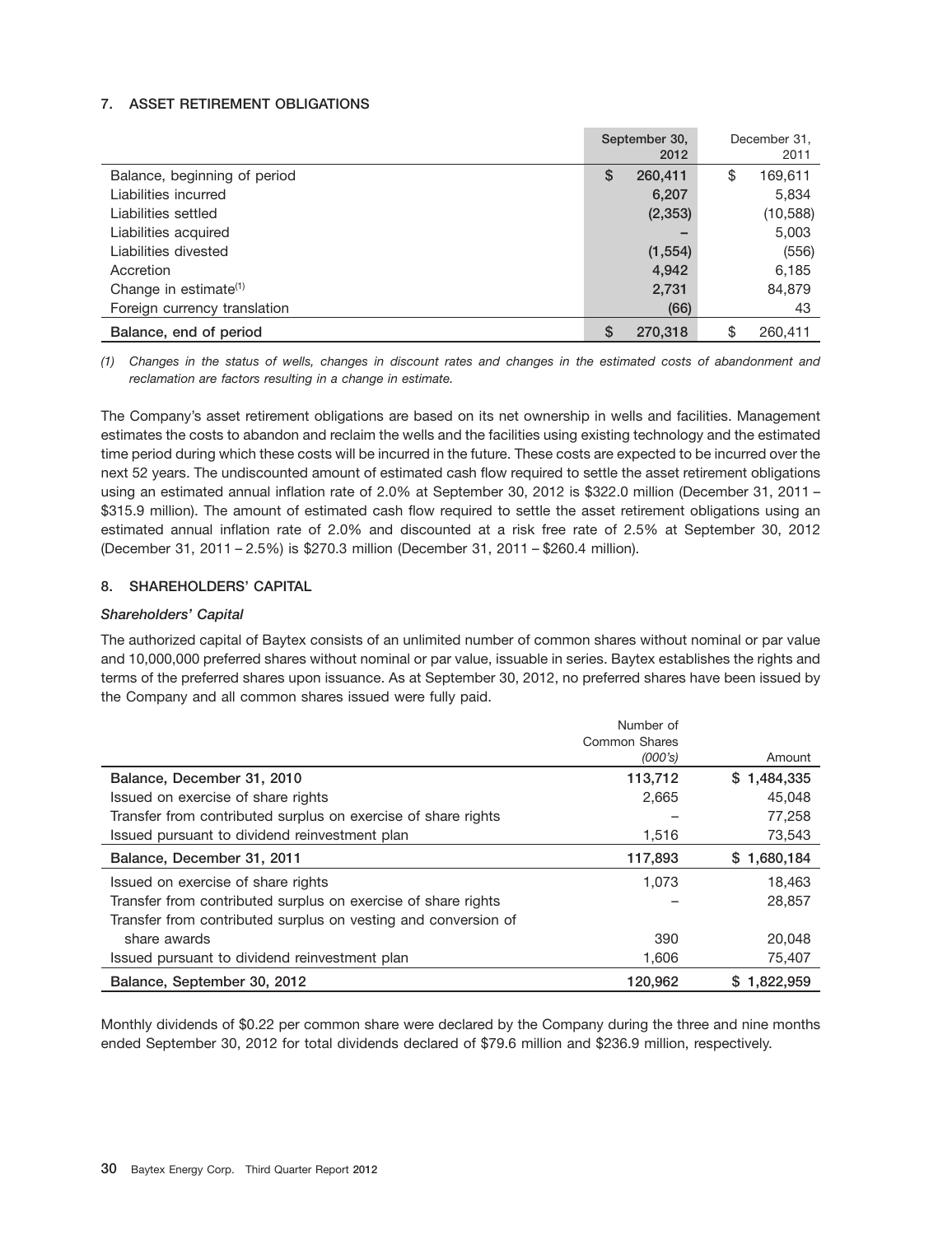Subsequent to September 30, 2012, the Company announced that a monthly dividend in respect of October 2012 operations of \$0.22 per common share totaling \$26.7 million will be payable on November 15, 2012 to shareholders of record on October 31, 2012.

#### **9. EQUITY BASED PLANS**

#### *Share Rights Plan*

As a result of the conversion of the legal structure of Baytex Energy Trust (the ''Trust'') from an income trust to a corporation at year-end 2010, all outstanding rights to acquire trust units of the Trust were exchanged for equivalent rights to acquire common shares of Baytex (''share rights''), which are governed by the terms of the Common Share Rights Incentive Plan (the ''Share Rights Plan''). As a result of the adoption of the Share Award Incentive Plan (as described below) effective January 1, 2011, no further grants will be made under the Share Rights Plan. The Share Rights Plan will remain in place until such time as all outstanding share rights have been exercised, cancelled or expired.

Baytex recorded compensation expense related to the share rights under the Share Rights Plan of \$1.0 million for the three months ended September 30, 2012 (three months ended September 30, 2011 – \$3.9 million) and \$2.2 million for the nine months ended September 30, 2012 (nine months ended September 30, 2011 – \$13.7 million).

The number of share rights outstanding and exercise prices are detailed below:

|                                            | Number of    |                  |
|--------------------------------------------|--------------|------------------|
|                                            | share rights | Weighted average |
|                                            | (000's)      | exercise price   |
| Balance, December 31, 2010 <sup>(1)</sup>  | 5,761        | \$<br>17.02      |
| Exercise d <sup>(2)</sup>                  | (2,665)      | 16.92            |
| Forfeited <sup>(1)</sup>                   | (125)        | 23.05            |
| Balance, December 31, 2011 <sup>(1)</sup>  | 2,971        | \$<br>16.98      |
| Exercise d <sup>(2)</sup>                  | (1,073)      | 17.32            |
| Forfeited <sup>(1)</sup>                   | (79)         | 21.12            |
| Balance, September 30, 2012 <sup>(1)</sup> | 1.819        | \$<br>16.57      |

*(1) Weighted average exercise price reflects the grant price less the reduction in exercise price for dividends and distributions.*

*(2) Weighted average exercise price includes rights exercised at both original grant prices and original grant prices reduced for dividends and distributions subsequent to grant date.*

The following table summarizes information about the share rights outstanding at September 30, 2012:

|                                               | Exercise Prices Applying Original Grant Price Reduced for |              |           |                |             |                |              |           |                                                      |          |
|-----------------------------------------------|-----------------------------------------------------------|--------------|-----------|----------------|-------------|----------------|--------------|-----------|------------------------------------------------------|----------|
| Exercise Prices Applying Original Grant Price |                                                           |              |           |                |             |                |              |           | Dividends and Distributions Subsequent to Grant Date |          |
|                                               | <b>Number</b>                                             |              | Weighted  | <b>Number</b>  |             | <b>Number</b>  |              | Weighted  | <b>Number</b>                                        |          |
|                                               | Outstanding at                                            | Weighted     | Average   | Exercisable at | Weighted    | Outstanding at | Weighted     | Average   | Exercisable at                                       | Weighted |
|                                               | September 30,                                             | Average      | Remaining | September 30.  | Average     | September 30.  | Average      | Remaining | September 30.                                        | Average  |
|                                               | 2012                                                      | Grant        | Term      | 2012           | Exercise    | 2012           | Exercise     | Term      | 2012                                                 | Exercise |
| PRICE RANGE                                   | (000's)                                                   | Price        | (years)   | (000's)        | Price       | (000's)        | Price        | (years)   | (000's)                                              | Price    |
| \$4,90 to \$12,50                             | 5                                                         | 12.46<br>\$. | 1.5       | 5              | \$<br>12.46 | 720            | 9.29<br>\$   | 0.9       | 720 \$                                               | 9.29     |
| \$12.51 to \$19.50                            | 609                                                       | 17.97        | 1.0       | 609            | 17.97       | 202            | 16.65        | 1.5       | 201                                                  | 16.65    |
| \$19.51 to \$26.50                            | 290                                                       | 20.83        | 0.9       | 289            | 20.82       | 789            | 21.38        | 2.2       | 459                                                  | 21.36    |
| \$26.51 to \$33.50                            | 874                                                       | 27.91        | 2.2       | 514            | 27.87       | 92             | 28.78        | 2.4       | 47                                                   | 28.09    |
| \$33.51 to \$40.50                            | 38                                                        | 35.71        | 2.9       | 16             | 34.91       | 15             | 34.60        | 2.8       |                                                      | 34.47    |
| \$40.51 to \$47.72                            | 3                                                         | 45.02        | 3.2       |                | 45.19       |                | 43.51        | 3.3       |                                                      | 43.51    |
| \$4,90 to \$47.72                             | $1.819$ \$                                                | 23.60        | 1.6       | $1.434$ \$     | 22.28       | 1.819          | 16.57<br>\$. | 1.6       | $1.434$ \$                                           | 14.93    |

#### *Share Award Incentive Plan*

The Company has a full-value award plan (the ''Share Award Incentive Plan'') pursuant to which restricted awards and performance awards (collectively, ''share awards'') may be granted to the directors, officers and employees of the Company and its subsidiaries. The maximum number of common shares issuable under the Share Award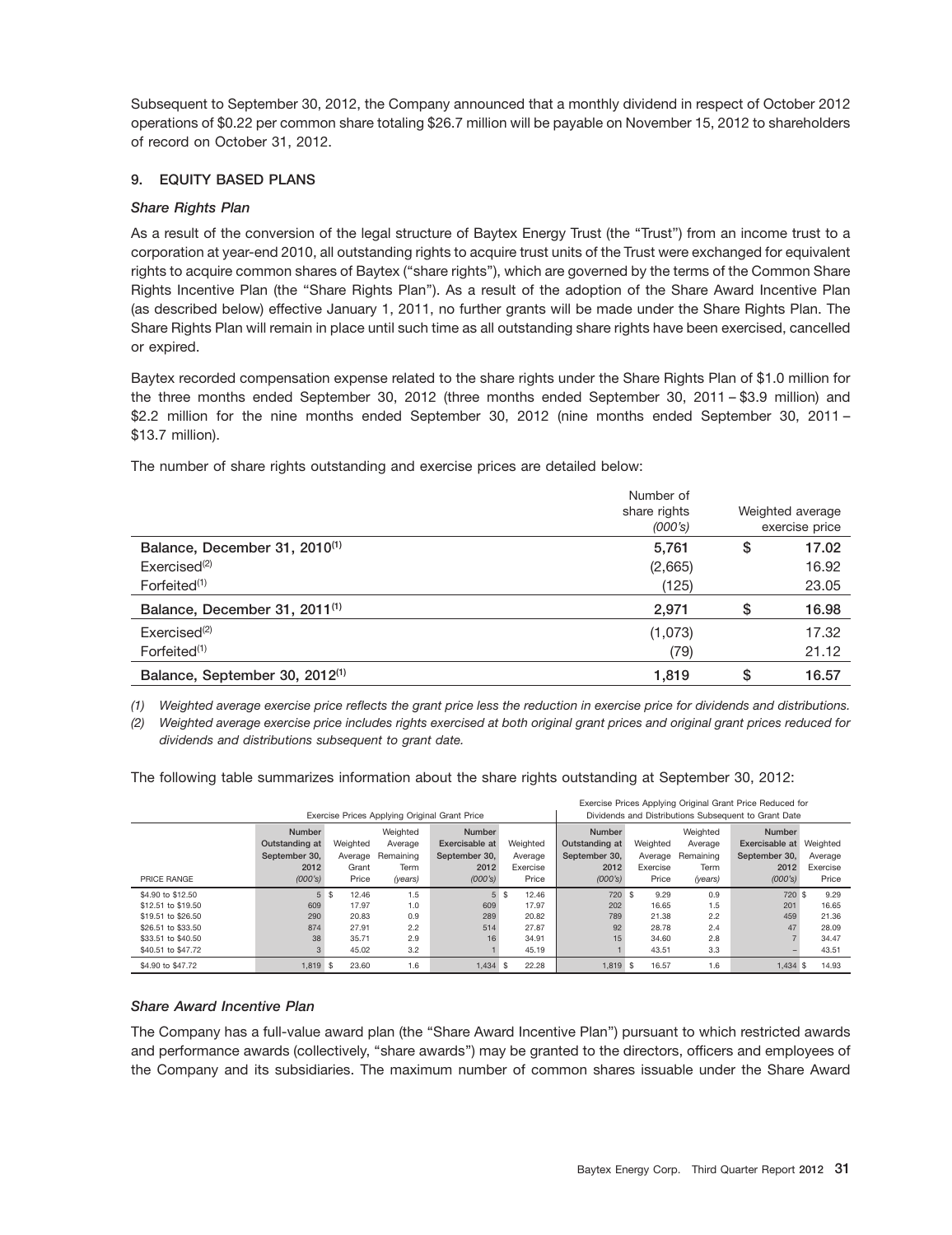Incentive Plan (and any other long-term incentive plan of the Company, including the Share Rights Plan) shall not at any time exceed 10% of the then issued and outstanding common shares.

The Company recorded compensation expense related to the share awards of \$8.8 million for the three months ended September 30, 2012 (three months ended September 30, 2011 – \$5.9 million) and \$26.8 million for the nine months ended September 30, 2012 (nine months ended September 30, 2011 – \$11.5 million).

The fair value of share awards is determined at the date of grant using the closing price of the common shares and, for performance awards, an estimated payout multiplier. The amount of compensation expense is reduced by an estimated forfeiture rate, which has been estimated at 4.6% of outstanding share awards. Fluctuations in compensation expense may occur due to changes in estimating the outcome of the performance conditions. The estimated weighted average fair value for share awards at the measurement date is \$51.52 per restricted award and performance award granted during the nine months ended September 30, 2012 (nine months ended September 30, 2011 – \$50.71 per restricted award and performance award).

The number of share awards outstanding is detailed below:

|                                       | Number of<br>restricted<br>awards<br>(000's) | Number of<br>performance<br>awards<br>(000's) | Number of<br>share<br>awards<br>(000's) |
|---------------------------------------|----------------------------------------------|-----------------------------------------------|-----------------------------------------|
| Balance, December 31, 2010            |                                              |                                               |                                         |
| Granted                               | 389                                          | 243                                           | 632                                     |
| Forfeited                             | (24)                                         | (14)                                          | (38)                                    |
| Balance, December 31, 2011            | 365                                          | 229                                           | 594                                     |
| Granted                               | 339                                          | 258                                           | 597                                     |
| Vested and converted to common shares | (126)                                        | (127)                                         | (253)                                   |
| Forfeited                             | (32)                                         | (16)                                          | (48)                                    |
| Balance, September 30, 2012           | 546                                          | 344                                           | 890                                     |

#### **10. NET INCOME PER SHARE**

Baytex calculates basic income per share based on the net income attributable to shareholders and a weighted average number of shares outstanding during the period. Diluted income per share amounts reflect the potential dilution that could occur if share rights were exercised and share awards were converted. The treasury stock method is used to determine the dilutive effect of share rights and share awards whereby any proceeds from the exercise of share rights and the conversion of share awards or other dilutive instruments and the amount of compensation expense, if any, attributed to future services not yet recognized are assumed to be used to purchase common shares at the average market price during the periods.

|                    | Three Months Ended September 30, 2012 |        |                                    |    |                                   |    |            | Three Months Ended September 30, 2011 |                                   |
|--------------------|---------------------------------------|--------|------------------------------------|----|-----------------------------------|----|------------|---------------------------------------|-----------------------------------|
|                    | Net income                            |        | Common<br><b>Shares</b><br>(000's) |    | <b>Net</b><br>income<br>per share |    | Net income | Common<br>Shares<br>(000's)           | <b>Net</b><br>income<br>per share |
| Net income - basic | \$                                    | 26,773 | 120,469                            | \$ | 0.22                              | \$ | 51,839     | 116,404                               | \$<br>0.45                        |
| Dilutive effect of |                                       |        |                                    |    |                                   |    |            |                                       |                                   |
| share rights       |                                       |        | 958                                |    |                                   |    |            | 2,303                                 |                                   |
| Dilutive effect of |                                       |        |                                    |    |                                   |    |            |                                       |                                   |
| share awards       |                                       |        | 466                                |    |                                   |    |            | 211                                   |                                   |
| Net income -       |                                       |        |                                    |    |                                   |    |            |                                       |                                   |
| diluted            | \$                                    | 26,773 | 121.893                            | \$ | 0.22                              | \$ | 51.839     | 118.918                               | \$<br>0.44                        |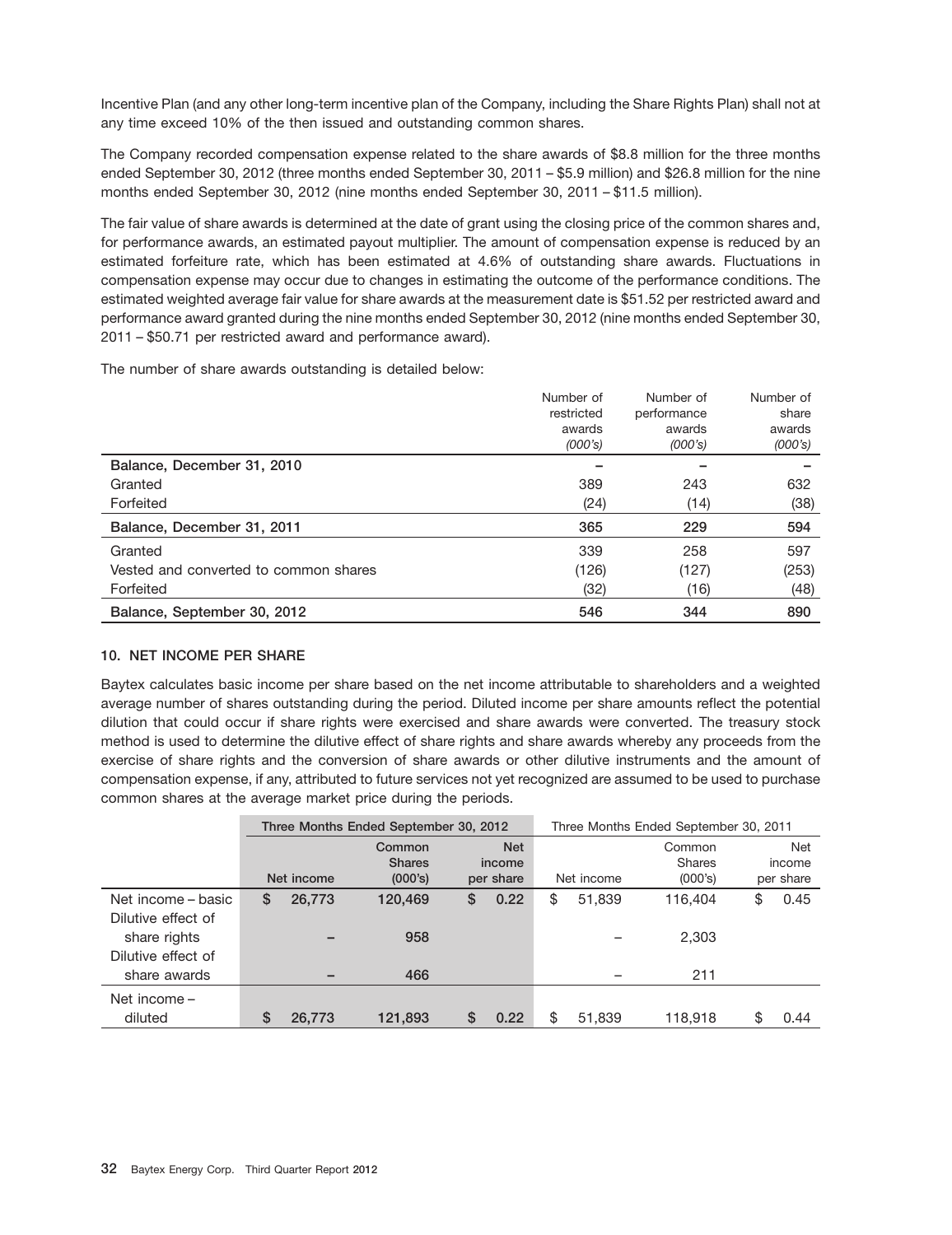For the three months ended September 30, 2012, and 2011, no share rights were anti-dilutive.

|                                                |            | Nine Months Ended September 30, 2012 |                                   |                          | Nine Months Ended September 30, 2011 |                                   |
|------------------------------------------------|------------|--------------------------------------|-----------------------------------|--------------------------|--------------------------------------|-----------------------------------|
|                                                | Net income | Common<br><b>Shares</b><br>(000's)   | <b>Net</b><br>income<br>per share | Net income               | Common<br><b>Shares</b><br>(000's)   | <b>Net</b><br>income<br>per share |
| Net income – basic<br>Dilutive effect of share | \$227.011  | 119,476                              | S<br>1.90                         | 159.652<br>\$            | 115.477                              | 1.38<br>\$                        |
| rights<br>Dilutive effect of share<br>awards   |            | 1,214<br>601                         |                                   | $\overline{\phantom{0}}$ | 2,808<br>193                         |                                   |
| Net income – diluted                           | \$227,011  | 121.291                              | 1.87<br>S                         | 159,652<br>\$.           | 118,478                              | 1.35                              |

For the nine months ended September 30, 2012, and 2011, no share rights were anti-dilutive.

### **11. INCOME TAXES**

The provision for (recovery of) income taxes has been computed as follows:

|                                                                  | Nine months ended September 30 |         |    |           |  |
|------------------------------------------------------------------|--------------------------------|---------|----|-----------|--|
|                                                                  |                                | 2012    |    | 2011      |  |
| Net income before income taxes                                   | S                              | 349,829 | \$ | 199,372   |  |
| Expected income taxes at the statutory rate of $25.45\%$ (2011 – |                                |         |    |           |  |
| $26.97\%/1)$                                                     |                                | 89,031  |    | 53,771    |  |
| Increase (decrease) in income taxes resulting from:              |                                |         |    |           |  |
| Non-taxable portion of foreign exchange loss (gain)              |                                | (993)   |    | 2.105     |  |
| Share-based compensation                                         |                                | 7.369   |    | 6.790     |  |
| Effect of change in income tax rates                             |                                | (1,002) |    | (4,629)   |  |
| Effect of rate adjustments for foreign jurisdictions             |                                | 22,357  |    | (2,489)   |  |
| Effect of change in opening tax pool balances                    |                                | 3,680   |    | (14, 817) |  |
| Other                                                            |                                | 2,376   |    | (1,011)   |  |
| Income tax expense                                               | S                              | 122.818 | \$ | 39.720    |  |

*(1) The change in statutory rate is related to a legislated reduction in the Canadian federal corporate income tax rate and changes in the provincial apportionment of income.*

#### **12. REVENUES**

|                            | Three Months Ended September 30 |           | Nine Months Ended September 30 |               |  |
|----------------------------|---------------------------------|-----------|--------------------------------|---------------|--|
|                            | 2012                            | 2011      | 2012                           | 2011          |  |
| Petroleum and natural gas  |                                 |           |                                |               |  |
| revenues                   | 298,953                         | 313,247   | 924,740<br>S                   | 938,850<br>\$ |  |
| Royalty charges            | (47, 758)                       | (50, 656) | (146, 772)                     | (150, 617)    |  |
| Royalty income             | 833                             | 540       | 2,649                          | 2,151         |  |
| Revenues, net of royalties | 252.028                         | 263.131   | 780,617                        | 790.384       |  |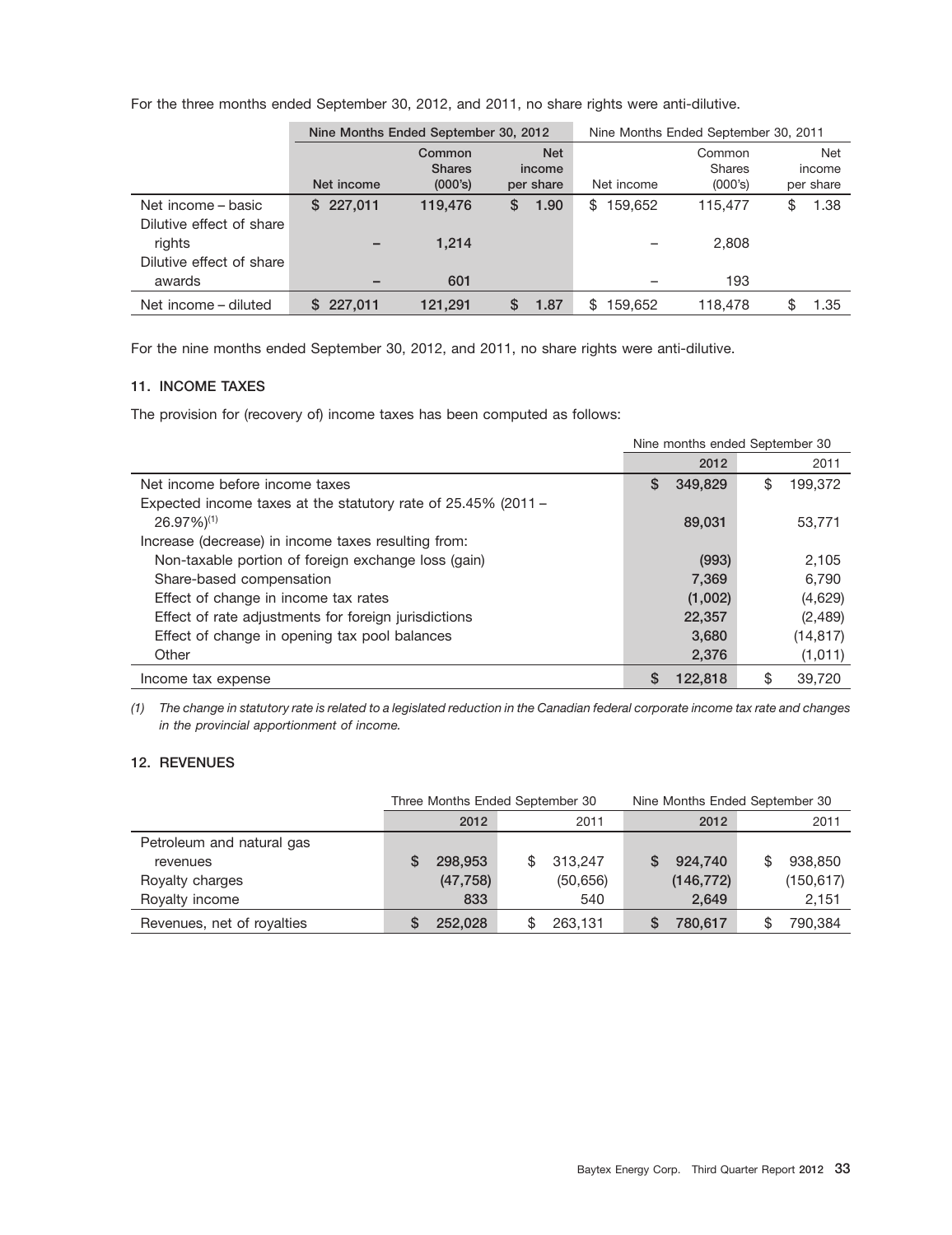### **13. FINANCING COSTS**

Baytex incurred financing costs on its outstanding liabilities as follows:

|                               | Three Months Ended September 30 |        |    | Nine Months Ended September 30 |    |        |    |        |
|-------------------------------|---------------------------------|--------|----|--------------------------------|----|--------|----|--------|
|                               |                                 | 2012   |    | 2011                           |    | 2012   |    | 2011   |
| Bank loan and other           | S                               | 2,488  | \$ | 2,583                          | \$ | 8,172  | \$ | 9,389  |
| Long-term debt                |                                 | 8,700  |    | 6,088                          |    | 20,981 |    | 16,793 |
| Accretion on asset retirement |                                 |        |    |                                |    |        |    |        |
| obligations                   |                                 | 1,663  |    | 1,558                          |    | 4.942  |    | 4,558  |
| Debt financing costs          |                                 | 11     |    | 154                            |    | 860    |    | 2,998  |
| Financing costs               |                                 | 12.862 | \$ | 10.383                         | S  | 34,955 | \$ | 33,738 |

### **14. SUPPLEMENTAL INFORMATION**

*Foreign Exchange*

|                                    | Three Months Ended September 30 |          |  | Nine Months Ended September 30 |    |         |    |         |
|------------------------------------|---------------------------------|----------|--|--------------------------------|----|---------|----|---------|
|                                    |                                 | 2012     |  | 2011                           |    | 2012    |    | 2011    |
| Unrealized foreign exchange (gain) |                                 |          |  |                                |    |         |    |         |
| loss                               |                                 | (5,346)  |  | 24.257                         | S  | (3,234) |    | 14,655  |
| Realized foreign exchange gain     |                                 | (902)    |  | (4, 418)                       |    | (1,002) |    | (2,752) |
| Foreign exchange (gain) loss       | S                               | (6, 248) |  | 19,839                         | S. | (4,236) | \$ | 11,903  |

### **15. FINANCIAL INSTRUMENTS AND RISK MANAGEMENT**

At September 30, 2012, the Company had in place the following currency derivative contracts:

|                              |                               | Amount           |                   |           |
|------------------------------|-------------------------------|------------------|-------------------|-----------|
| Type                         | Period                        | per month        | Sales Price       | Reference |
| Monthly forward spot sale    | November 2011 to October 2013 | US\$1.00 million | 1.0433            | (1)       |
| Monthly average rate forward | Calendar 2012                 | US\$1.25 million | 1.0209            | (2)       |
| Monthly spot collar          | Calendar 2012                 | US\$0.75 million | $0.9524 - 1.0503$ | (1)       |
| Monthly spot collar          | Calendar 2012                 | US\$0.25 million | 1.0200 - 1.0700   | (1)       |
| Monthly average collar       | Calendar 2012                 | US\$0.25 million | $0.9700 - 1.0310$ | (1)       |
| Monthly average collar       | Calendar 2012                 | US\$0.50 million | $0.9750 - 1.0305$ | (1)       |
| Monthly average collar       | Calendar 2012                 | US\$0.50 million | $0.9900 - 1.0805$ | (2)       |
| Monthly average collar       | Calendar 2012                 | US\$0.75 million | $1.0225 - 1.0425$ | (1)       |
| Monthly average collar       | Calendar 2012                 | US\$0.25 million | 1.0295 - 1.0545   | (1)       |
| Monthly spot collar          | Calendar 2012                 | US\$1.00 million | $0.9800 - 1.0722$ | (1)       |
| Monthly spot collar          | Calendar 2012                 | US\$1.00 million | $0.9900 - 1.0720$ | (1)       |
| Monthly spot collar          | Calendar 2012                 | US\$0.50 million | $0.9900 - 1.0785$ | (1)       |
| Monthly forward spot sale    | October 2012 to December 2012 | US\$4.50 million | 1.0065            | (2)       |
| Monthly spot collar          | June 2012 to December 2012    | US\$1.00 million | $0.9900 - 1.0720$ | (1)       |
| Monthly average collar       | June 2012 to December 2013    | US\$1.00 million | 1.0000 - 1.0725   | (1)       |
| Monthly average collar       | June 2012 to December 2013    | US\$1.00 million | 1.0100 - 1.0720   | (1)       |
| Monthly average collar       | June 2012 to December 2013    | US\$1.00 million | 1.0200 - 1.0575   | (1)       |
| Monthly average collar       | June 2012 to December 2013    | US\$1.00 million | 1.0200 - 1.0655   | (1)       |
| Monthly average collar       | June 2012 to December 2013    | US\$1.00 million | 1.0250 - 1.0702   | (1)       |
| Monthly average collar       | June 2012 to December 2013    | US\$2.00 million | 1.0300 - 1.0650   | (1)       |
| Monthly forward spot sale    | Calendar 2013                 | US\$5.50 million | 1.0007            | (2)       |
| Monthly average rate forward | Calendar 2013                 | US\$0.25 million | 1.0023            | (1)       |
| Monthly average collar       | Calendar 2013                 | US\$0.25 million | $0.9700 - 1.0310$ | (1)       |

*(1) Actual contract rate (CAD/USD).*

*(2) Based on the weighted average contract rates (CAD/USD).*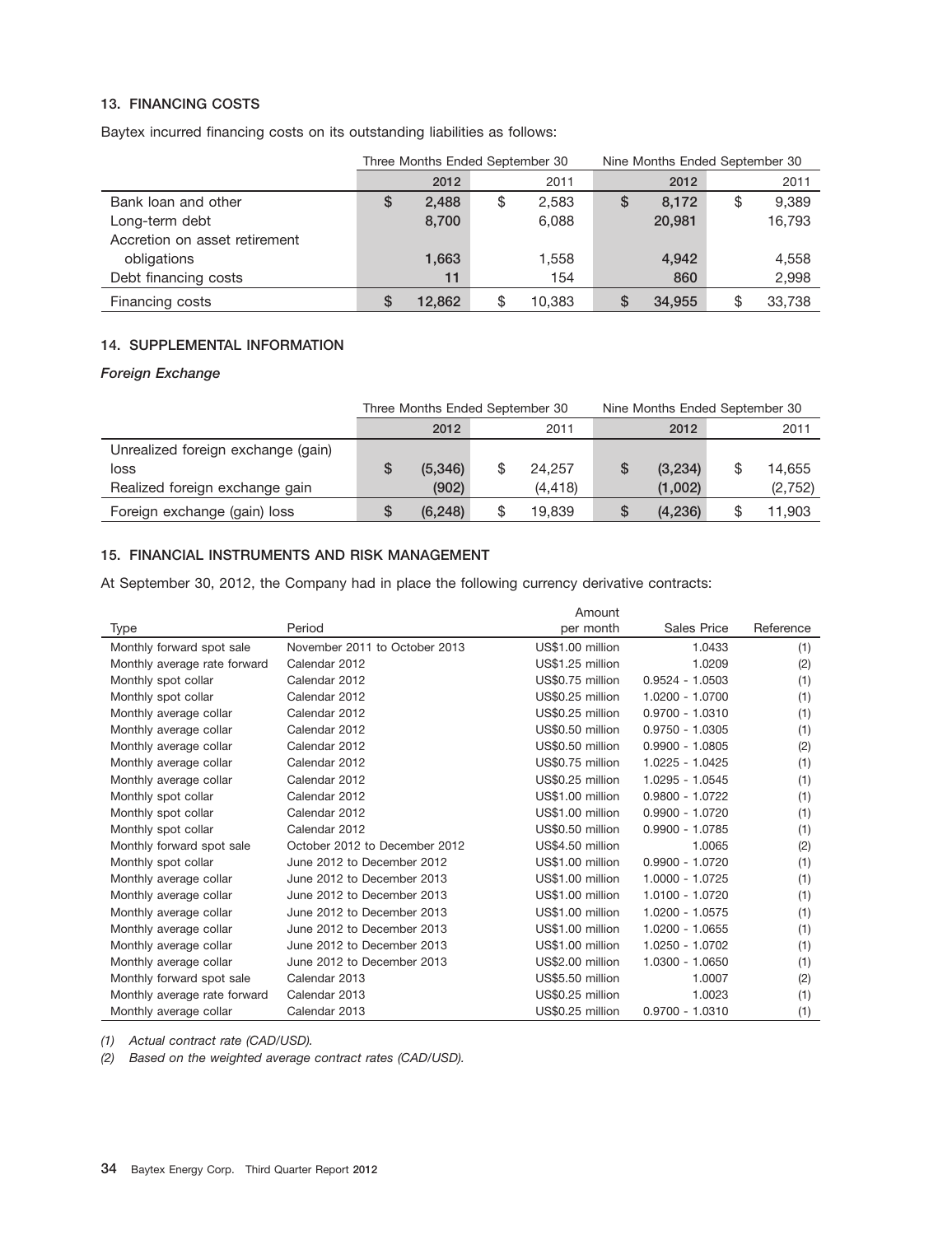The carrying amounts of the Company's U.S. dollar denominated monetary assets and liabilities at the reporting date are as follows:

|                         | Assets                |                      | ∟iabilities           |                      |  |
|-------------------------|-----------------------|----------------------|-----------------------|----------------------|--|
|                         | September 30.<br>2012 | December 31.<br>2011 | September 30.<br>2012 | December 31.<br>2011 |  |
| U.S. dollar denominated | US\$339,548           | US\$107.138          | US\$213,307           | US\$402,979          |  |

#### **Interest Rate Risk**

As at September 30, 2012, Baytex had the following interest rate swap financial derivative contracts:

| Type                                  | Period                                      | Notional Principal Amount | Fixed interest rate | Floating rate index |
|---------------------------------------|---------------------------------------------|---------------------------|---------------------|---------------------|
| Swap – pay fixed,<br>receive floating | September 27, 2011 to<br>September 27, 2014 | US\$90.0 million          | 4.06%               | 3-month LIBOR       |
| Swap – pay fixed,<br>receive floating | September 25, 2012 to<br>September 25, 2014 | US\$90.0 million          | 4.39%               | 3-month LIBOR       |

#### **Commodity Price Risk**

Baytex monitors and, when appropriate, utilizes financial derivative contracts or physical delivery contracts to manage the risk associated with changes in commodity prices. The use of derivative instruments is governed under formal policies and is subject to limits established by the Board of Directors of Baytex. Under the Company's risk management policy, financial derivatives are not to be used for speculative purposes.

#### *Financial Derivative Contracts*

At September 30, 2012, Baytex had the following financial derivative contracts:

| Oil          | Period                                  | Volume       | Price/Unit <sup>(1)</sup> | Index      |
|--------------|-----------------------------------------|--------------|---------------------------|------------|
| Time spread  | January to December 2012                | 500 bbl/d    | Dec 2014 plus US\$3.25    | WTI        |
| Time spread  | January to December 2012                | 500 bbl/d    | Dec 2014 plus US\$0.65    | WTI        |
| Price collar | March to December 2012                  | 200 bbl/d    | US\$97.00 - US\$117.60    | WTI        |
| Price collar | March to December 2012                  | 300 bbl/d    | US\$97.00 - US\$116.60    | WTI        |
| Fixed - Sell | October to December 2012                | 13,450 bbl/d | US\$97.30                 | WTI        |
| Fixed - Sell | October to December 2012 <sup>(2)</sup> | 1,000 bbl/d  | US\$96.10                 | WTI        |
| Price collar | Calendar 2012                           | 400 bbl/d    | US\$98.00 - US\$104.52    | WTI        |
| Price collar | Calendar 2012                           | 300 bbl/d    | US\$100.00 - US\$104.90   | <b>WTI</b> |
| Price collar | Calendar 2012                           | 200 bbl/d    | US\$97.50 - US\$104.25    | WTI        |
| Price collar | Calendar 2012                           | 300 bbl/d    | US\$100.00 - US\$105.92   | WTI        |
| Fixed - Buy  | Calendar 2012                           | 200 bbl/d    | US\$102.50                | <b>WTI</b> |
| Fixed - Buy  | January to June 2013                    | 250 bbl/d    | US\$102.07                | WTI        |
| Fixed - Sell | January to June $2013^{(4)}$            | 1,000 bbl/d  | US\$102.05                | WTI        |
| Fixed - Sell | January to June $2013^{(4)}$            | 1,000 bbl/d  | US\$104.10                | <b>WTI</b> |
| Fixed - Sell | January to June $2013^{(4)}$            | 2,000 bbl/d  | US\$103.80                | WTI        |
| Fixed - Buy  | July to December 2013                   | 350 bbl/d    | US\$101.70                | WTI        |
| Fixed - Sell | July to December 2013 <sup>(4)</sup>    | 1,000 bbl/d  | US\$104.70                | <b>WTI</b> |
| Fixed - Sell | Calendar 2013                           | 2,500 bbl/d  | US\$99.18                 | WTI        |
| Fixed – Sell | Calendar 2013 <sup>(3)</sup>            | 1,500 bbl/d  | US\$96.00                 | WTI        |
| Fixed - Sell | Calendar 2013 <sup>(3)</sup>            | 1,000 bbl/d  | US\$98.00                 | <b>WTI</b> |
| Fixed – Buy  | Calendar 2014                           | 380 bbl/d    | US\$101.06                | WTI        |

*(1) Based on the weighted average price/unit for the remainder of the contract.*

*(2) Counterparty has the option to increase the volumes by 1,000 bbl/d.*

*(3) Counterparty has the option to double the volumes on the contract.*

*(4) Counterparty has the option to extend the term by six months.*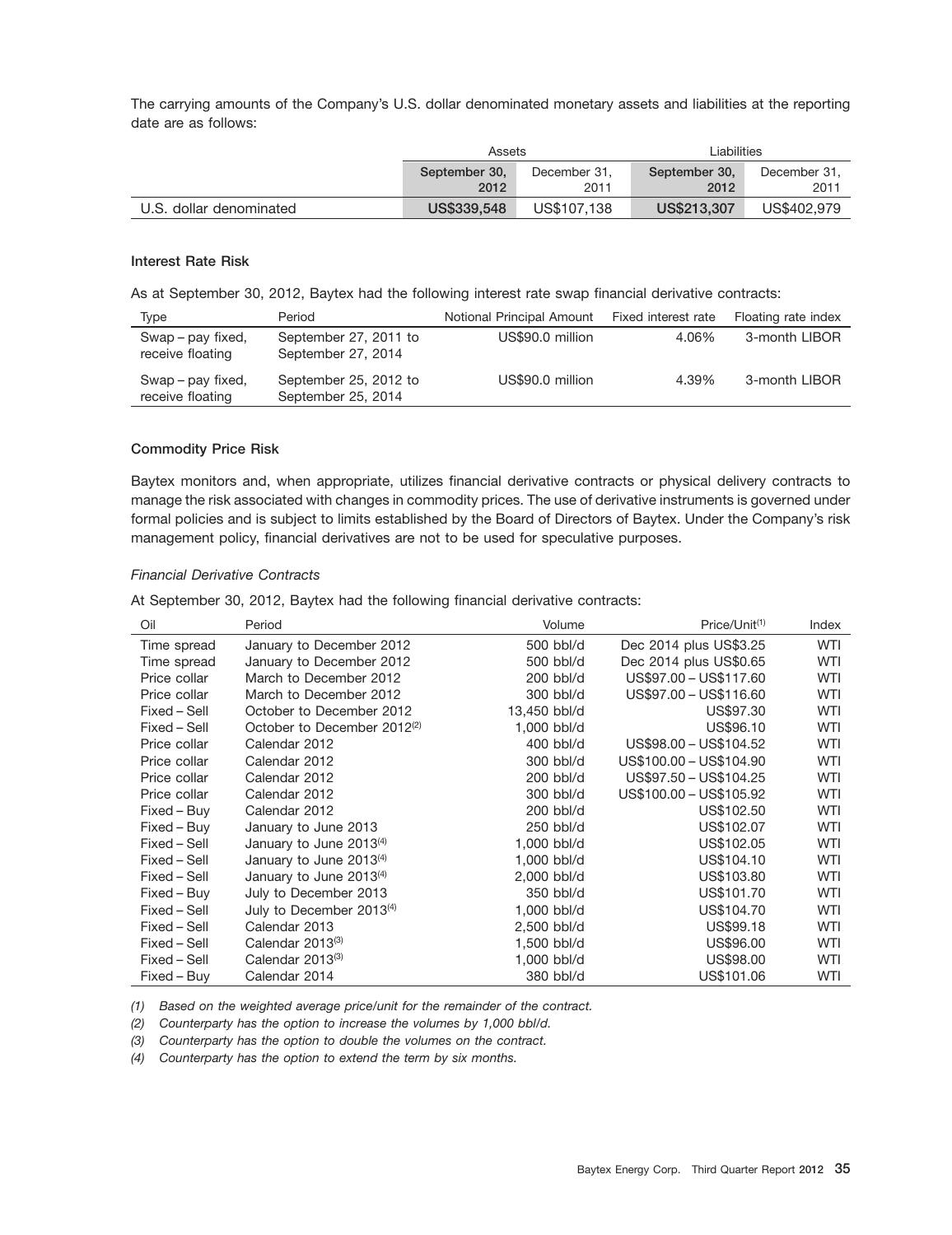| Natural Gas  | Period                   | Volume          | Price/Unit <sup>(1)</sup> | Index        |
|--------------|--------------------------|-----------------|---------------------------|--------------|
| Basis swap   | Calendar 2012            | 1.000 mmBtu/d   | NYMEX less US\$0.328      | <b>AECO</b>  |
| Basis swap   | Calendar 2012            | 1.000 mmBtu/d   | NYMEX less US\$0.390      | <b>AECO</b>  |
| Basis swap   | Calendar 2012            | 1.000 mmBtu/d   | NYMEX less US\$0.370      | <b>AECO</b>  |
| Basis swap   | Calendar 2012            | 1.000 mmBtu/d   | NYMEX less US\$0.450      | <b>AECO</b>  |
| Basis swap   | Calendar 2012            | 1.000 mmBtu/d   | NYMEX less US\$0.430      | <b>AECO</b>  |
| Basis swap   | Calendar 2012            | 1.000 mmBtu/d   | NYMEX less US\$0.410      | <b>AECO</b>  |
| Basis swap   | Calendar 2012            | 1,500 mmBtu/d   | NYMEX less US\$0.490      | <b>AECO</b>  |
| Basis swap   | Calendar 2012            | $1.000$ mmBtu/d | NYMEX less US\$0.515      | <b>AECO</b>  |
| Basis swap   | Calendar 2012            | 2.000 mmBtu/d   | NYMEX less US\$0.520      | <b>AECO</b>  |
| Basis swap   | Calendar 2012            | 2.500 mmBtu/d   | NYMEX less US\$0.530      | <b>AECO</b>  |
| Sold call    | Calendar 2012            | 6.000 mmBtu/d   | US\$5.25                  | <b>NYMEX</b> |
| Fixed – Sell | October to December 2012 | 13,000 mmBtu/d  | US\$4.04                  | <b>NYMEX</b> |

*(1) Based on the weighted average price/unit for the remainder of the contract.*

Financial derivatives are marked-to-market at the end of each reporting period, with the following reflected in the condensed consolidated statements of income and comprehensive income:

|                                                                                         | Three Months Ended September 30 |          |    | Nine Months Ended September 30 |   |           |    |           |
|-----------------------------------------------------------------------------------------|---------------------------------|----------|----|--------------------------------|---|-----------|----|-----------|
|                                                                                         |                                 | 2012     |    | 2011                           |   | 2012      |    | 2011      |
| Realized (gain) loss on financial<br>derivatives<br>Unrealized loss (gain) on financial | S                               | (8, 573) | \$ | (6, 227)                       |   | (11, 913) | \$ | 563       |
| derivatives                                                                             |                                 | 7.139    |    | (31,016)                       |   | (36,043)  |    | (34, 148) |
| Gain on financial derivatives                                                           | S                               | (1.434)  |    | (37.243)                       | S | (47, 956) | \$ | (33, 585) |

Subsequent to September 30, 2012, Baytex added the following financial derivative contracts:

| Gas          | Period                   | Volume        | Price/Unit <sup>(1)</sup> | Index        |
|--------------|--------------------------|---------------|---------------------------|--------------|
| Fixed – Sell | Calendar 2013            | 2,000 GJ/d    | \$3.37                    | AECO         |
| Fixed – Sell | Calendar 2013            | 2.000 mmBtu/d | US\$4.02                  | <b>NYMEX</b> |
| Fixed – Sell | Calendar 2013            | 1.000 mmBtu/d | US\$4.05                  | <b>NYMEX</b> |
| Fixed – Sell | Calendar 2013            | 1.000 mmBtu/d | US\$4.07                  | <b>NYMEX</b> |
| Fixed – Sell | Calendar 2013            | 1.000 mmBtu/d | US\$4.10                  | <b>NYMEX</b> |
| Basis swap   | Calendar 2013            | 2.000 mmBtu/d | NYMEX less US\$0.375      | <b>AECO</b>  |
| Basis swap   | Calendar 2013            | 1.000 mmBtu/d | NYMEX less US\$0.388      | <b>AECO</b>  |
| Basis swap   | Calendar 2013            | 2.000 mmBtu/d | NYMEX less US\$0.428      | <b>AECO</b>  |
| Fixed - Sell | January to December 2014 | 2.000 mmBtu/d | US\$4.45                  | <b>NYMEX</b> |

*(1) Based on the weighted average price/unit for the remainder of the contract.*

#### *Physical Delivery Contracts*

At September 30, 2012, the following physical delivery contracts were entered into and continue to be held for the purpose of delivery of non-financial items in accordance with the Company's expected sale requirements. Physical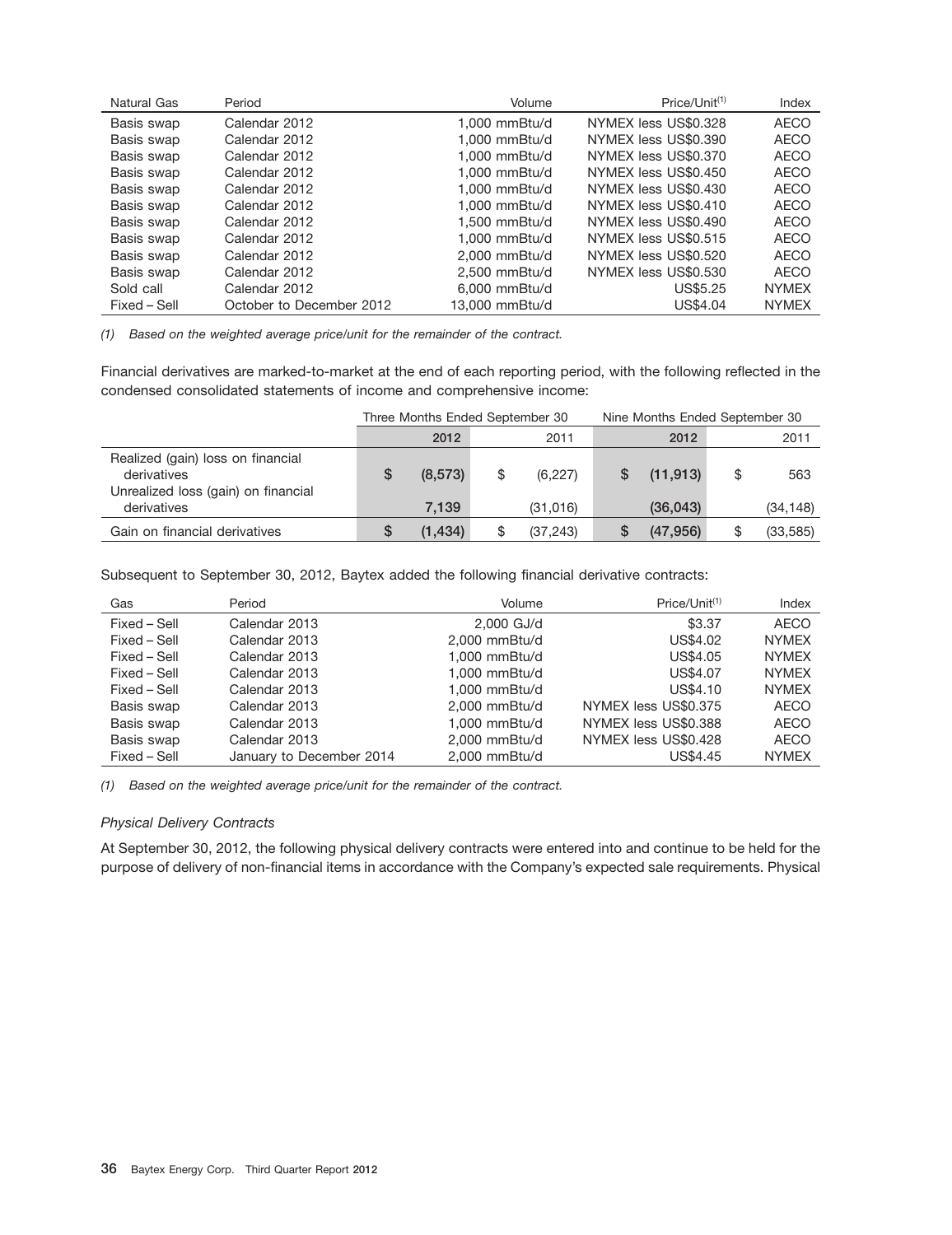delivery contracts are not considered financial instruments; therefore, no asset or liability has been recognized in the consolidated financial statements.

| Heavy Oil        | Period                        | Volume      | Weighted Average Price/Unit <sup>(1)</sup> |
|------------------|-------------------------------|-------------|--------------------------------------------|
| <b>WCS Blend</b> | October 2011 to December 2014 | 2.000 bbl/d | WTI $\times$ 81.00%                        |
| <b>WCS Blend</b> | October to December 2012      | 5.500 bbl/d | WTI less US\$18.18                         |
| <b>WCS Blend</b> | November 2012                 | 2.000 bbl/d | WTI less US\$15.75                         |
| <b>WCS Blend</b> | November to December 2012     | 1.000 bbl/d | WTI less US\$15.38                         |
| <b>WCS Blend</b> | December 2012                 | 1.000 bbl/d | WTI less US\$17.50                         |
| <b>WCS Blend</b> | January to June 2013          | 1.250 bbl/d | WTI $\times$ 80.00%                        |
| <b>WCS Blend</b> | January to June 2013          | 4.250 bbl/d | WTI less US\$18.18                         |
| <b>WCS Blend</b> | July to December 2013         | 2.750 bbl/d | WTI $\times$ 80.00%                        |
| <b>WCS Blend</b> | July to December 2013         | 2.750 bbl/d | WTI less US\$21.00                         |

*(1) Based on the weighted average price/unit for the remainder of the contract.*

| Condensate  |                               |             |                   |
|-------------|-------------------------------|-------------|-------------------|
| (diluent)   | Period                        | Volume      | Price/Unit        |
| Fixed – Buy | April 2012 to March 2013      | $640$ bbl/d | WTI plus US\$6.70 |
| Fixed – Buv | January 2013 to December 2013 | $160$ bbl/d | WTI plus US\$3.10 |

At September 30, 2012, Baytex had committed to deliver the volumes of raw bitumen noted below to market on railways:

| Heavy Oil   | Period                   | Term Volume |
|-------------|--------------------------|-------------|
| Raw bitumen | October to December 2012 | 7,000 bbl/d |
| Raw bitumen | January to March 2013    | 8,500 bbl/d |
| Raw bitumen | April to June 2013       | 6,000 bbl/d |
| Raw bitumen | July to September 2013   | 3,000 bbl/d |
| Raw bitumen | October to December 2013 | 3,000 bbl/d |

#### **16. CONSOLIDATING FINANCIAL INFORMATION – BASE SHELF PROSPECTUS**

On August 4, 2011, Baytex filed a Short Form Base Shelf Prospectus with the securities regulatory authorities in each of the provinces of Canada (other than Québec) and a Registration Statement with the United States Securities and Exchange Commission (collectively, the ''Shelf Prospectus''). The Shelf Prospectus allows Baytex to offer and issue common shares, subscription receipts, warrants, options and debt securities by way of one or more prospectus supplements at any time during the 25-month period that the Shelf Prospectus remains in place. The securities may be issued from time to time, at the discretion of Baytex, with an aggregate offering amount not to exceed \$500 million (Canadian).

On July 19, 2012, Baytex issued \$300 million of 6.625% Series C senior unsecured debentures due July 19, 2022 at par. The offering was made by way of a prospectus supplement dated July 10, 2012 to the Shelf Prospectus.

Any debt securities issued by Baytex pursuant to the Shelf Prospectus will be guaranteed by all of its direct and indirect wholly-owned material subsidiaries (the "Guarantor Subsidiaries"). The guarantees of the Guarantor Subsidiaries are full and unconditional and joint and several. These guarantees may in turn be guaranteed by Baytex. Other than investments in its subsidiaries, Baytex has no independent assets or operations.

Pursuant to the credit agreement governing Baytex Energy's credit facilities, Baytex Energy and its subsidiaries are prohibited from paying dividends to their shareholders that would have, or would reasonably be expected to have, a material adverse effect or would adversely affect or impair the ability or capacity of Baytex Energy to pay or fulfill any of its obligations under the credit agreement. In addition, Baytex Energy may not permit any of its subsidiaries to pay any dividends during the continuance of a default or event of default under the credit agreement.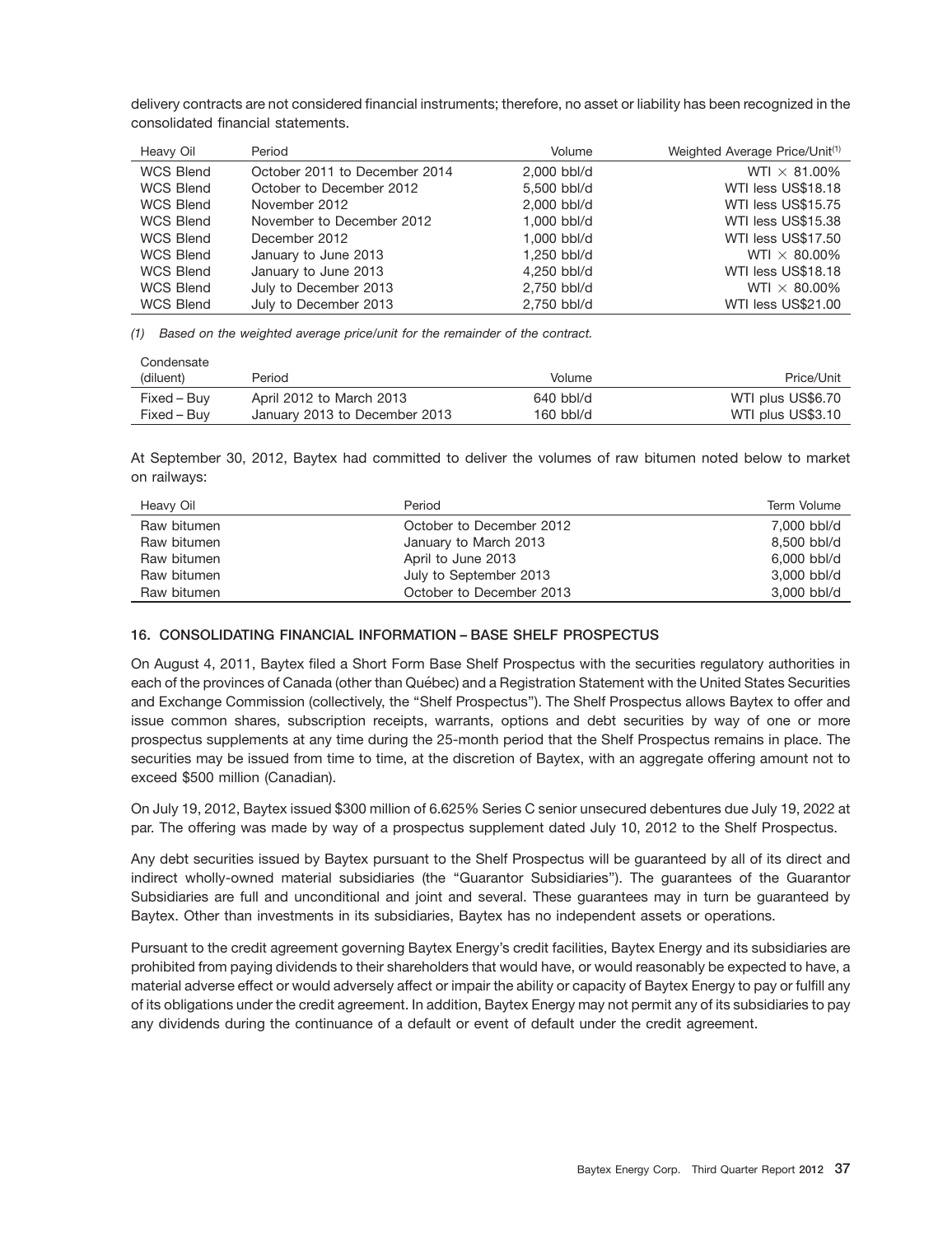The following tables present condensed interim unaudited consolidating financial information as at September 30, 2012, and December 31, 2011 and for the three months and nine months ended September 30, 2012 and 2011 for: 1) Baytex, on a stand-alone basis, 2) Guarantor subsidiaries, on a stand-alone basis, 3) non-guarantor subsidiaries, on a stand-alone basis and 4) Baytex, on a consolidated basis.

| (thousands of Canadian dollars)    | <b>Baytex</b>  | Guarantor<br>Subsidiaries | Non-guarantor<br>Subsidiaries | Consolidation<br>Adjustments   | Total<br>Consolidated |
|------------------------------------|----------------|---------------------------|-------------------------------|--------------------------------|-----------------------|
| As at September 30, 2012           |                |                           |                               |                                |                       |
| Current assets                     | \$             | \$<br>418,937             | \$<br>145                     | \$                             | \$<br>419,082         |
| Intercompany advances and          |                |                           |                               |                                |                       |
| investments                        | 1,792,406      | (569, 563)                | 82,735                        | (1,305,578)                    |                       |
| Non-current assets                 | 2,435          | 2,232,345                 |                               |                                | 2,234,780             |
| <b>Current liabilities</b>         | 31,779         | 225,011                   | 104                           |                                | 256,894               |
| Bank loan and long-term debt       | 439,455        | 181,785                   |                               |                                | 621,240               |
| Asset retirement obligation and    |                |                           |                               |                                |                       |
| other non-current liabilities      | \$             | \$<br>468,925             | \$                            | \$                             | \$<br>468,925         |
| As at December 31, 2011            |                |                           |                               |                                |                       |
| Current assets                     | \$<br>351      | \$<br>225,850             | \$<br>374                     | \$                             | \$<br>226,575         |
| Intercompany advances and          |                |                           |                               |                                |                       |
| investments                        | 1,753,047      | (515, 492)                | 72,787                        | (1,310,342)                    |                       |
| Non-current assets                 | 2,435          | 2,232,800                 |                               |                                | 2,235,235             |
| <b>Current liabilities</b>         | 34,502         | 242,303                   | 167                           |                                | 276,972               |
| Bank loan and long-term debt       | 297,731        | 311,960                   |                               |                                | 609,691               |
| Asset retirement obligation and    |                |                           |                               |                                |                       |
| other non-current liabilities      | \$             | \$<br>368,413             | \$                            | \$                             | \$<br>368,413         |
| For the nine months ended          |                |                           |                               |                                |                       |
| September 30, 2012                 |                |                           |                               |                                |                       |
| Revenues, net of royalties         | \$<br>20,386   | \$<br>781,743             | \$<br>13,766                  | \$<br>(35, 278)                | \$<br>780,617         |
| Production, operation and          |                |                           |                               |                                |                       |
| exploration                        |                | 181,830                   |                               |                                | 181,830               |
| Transportation and blending        |                | 153,953                   |                               |                                | 153,953               |
| General, administrative and share- |                |                           |                               |                                |                       |
| based compensation                 | 1,126          | 61,062                    | 137                           | (1, 126)                       | 61,199                |
| Financing, derivatives, foreign    |                |                           |                               |                                |                       |
| exchange and other                 |                |                           |                               |                                |                       |
| (gains)/losses                     | 25,130         | (171, 709)                | 3                             | (34, 152)                      | (180, 728)            |
| Depletion and depreciation         |                | 214,534                   |                               |                                | 214,534               |
| Income tax expense                 |                | 122,818                   | $\qquad \qquad -$             | $\overline{\phantom{m}}$       | 122,818               |
| Net income (loss)                  | \$<br>(5,870)  | \$<br>219,255             | \$<br>13,626                  | \$<br>$\overline{\phantom{0}}$ | \$<br>227,011         |
| For the three months ended         |                |                           |                               |                                |                       |
| September 30, 2012                 |                |                           |                               |                                |                       |
| Revenues, net of royalties         | \$<br>8,678    | \$<br>252,528             | \$<br>5,442                   | \$<br>(14, 620)                | \$<br>252,028         |
| Production, operation and          |                |                           |                               |                                |                       |
| exploration                        |                | 59,646                    |                               |                                | 59,646                |
| Transportation and blending        |                | 44,426                    |                               |                                | 44,426                |
| General, administrative and        |                |                           |                               |                                |                       |
| unit-based compensation            | 500            | 19,662                    | 11                            | (500)                          | 19,673                |
| Financing, derivatives, foreign    |                |                           |                               |                                |                       |
| exchange and other                 |                |                           |                               |                                |                       |
| (gains)/losses                     | 12,597         | 18,618                    |                               | (14, 120)                      | 17,095                |
| Depletion and depreciation         |                | 71,642                    |                               |                                | 71,642                |
| Income tax expense                 |                | 12,773                    |                               |                                | 12,773                |
| Net income (loss)                  | \$<br>(4, 419) | \$<br>25,761              | \$<br>5,431                   | \$<br>-                        | \$<br>26,773          |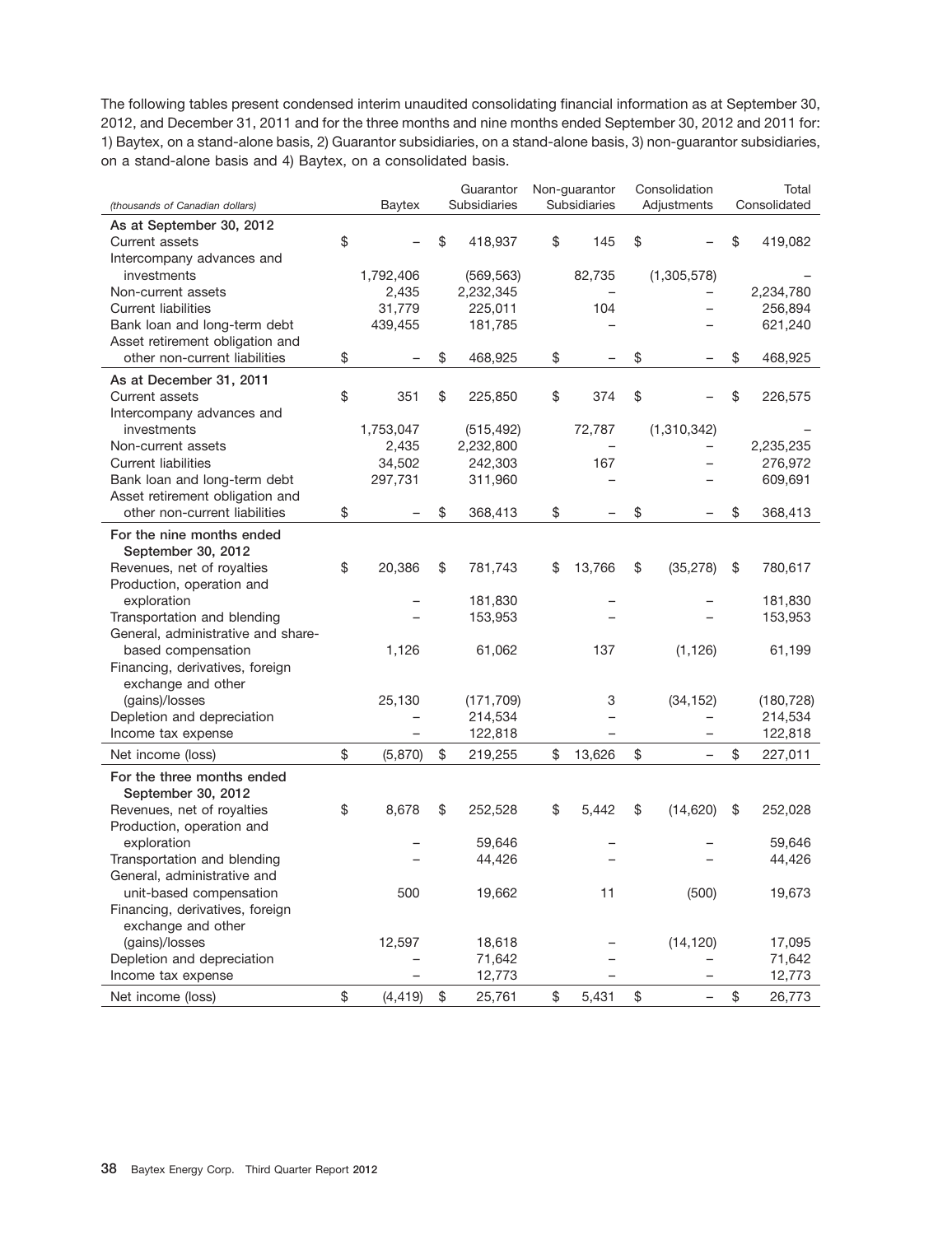|                                 |                 | Guarantor     | Non-guarantor            | Consolidation   | Total         |
|---------------------------------|-----------------|---------------|--------------------------|-----------------|---------------|
| (thousands of Canadian dollars) | Baytex          | Subsidiaries  | Subsidiaries             | Adjustments     | Consolidated  |
| For the nine months ended       |                 |               |                          |                 |               |
| September 30, 2011              |                 |               |                          |                 |               |
| Revenues, net of royalties      | \$<br>16,059    | \$<br>791,767 | \$<br>6,335              | \$<br>(23, 777) | \$<br>790,384 |
| Production, operation and       |                 |               |                          |                 |               |
| exploration                     |                 | 163,703       |                          |                 | 163,703       |
| Transportation and blending     |                 | 185,737       |                          |                 | 185,737       |
| General, administrative and     |                 |               |                          |                 |               |
| share-based compensation        | 1,206           | 54,393        | 126                      | (1, 125)        | 54,600        |
| Financing, derivatives, foreign |                 |               |                          |                 |               |
| exchange and other              |                 |               |                          |                 |               |
| (gains)/losses                  | 24,597          | 8,556         | (48)                     | (22, 652)       | 10,453        |
| Depletion and depreciation      |                 | 176,519       |                          |                 | 176,519       |
| Income tax expense              | (1, 298)        | 41,018        |                          |                 | 39,720        |
| Net income (loss)               | \$<br>(8, 446)  | \$<br>161,841 | \$<br>6,257              | \$              | \$<br>159,652 |
| For the three months ended      |                 |               |                          |                 |               |
| September 30, 2011              |                 |               |                          |                 |               |
| Revenues, net of royalties      | \$<br>5,878     | \$<br>263,506 | \$<br>2,602              | \$<br>(8, 855)  | \$<br>263,131 |
| Production, operation and       |                 |               |                          |                 |               |
| exploration                     |                 | 59,221        |                          |                 | 59,221        |
| Transportation and blending     |                 | 54,059        |                          |                 | 54,059        |
| General, administrative and     |                 |               |                          |                 |               |
| unit-based compensation         | 437             | 19,373        | 10                       | (375)           | 19,445        |
| Financing, derivatives, foreign |                 |               |                          |                 |               |
| exchange and other              |                 |               |                          |                 |               |
| (gains)/losses                  | 17,226          | (17, 360)     | (10)                     | (8,480)         | (8,624)       |
| Depletion and depreciation      |                 | 63,406        |                          |                 | 63,406        |
| Income tax expense              | (1, 362)        | 25,147        | $\overline{\phantom{0}}$ |                 | 23,785        |
| Net income (loss)               | \$<br>(10, 423) | \$<br>59,660  | \$<br>2,602              | \$              | \$<br>51,839  |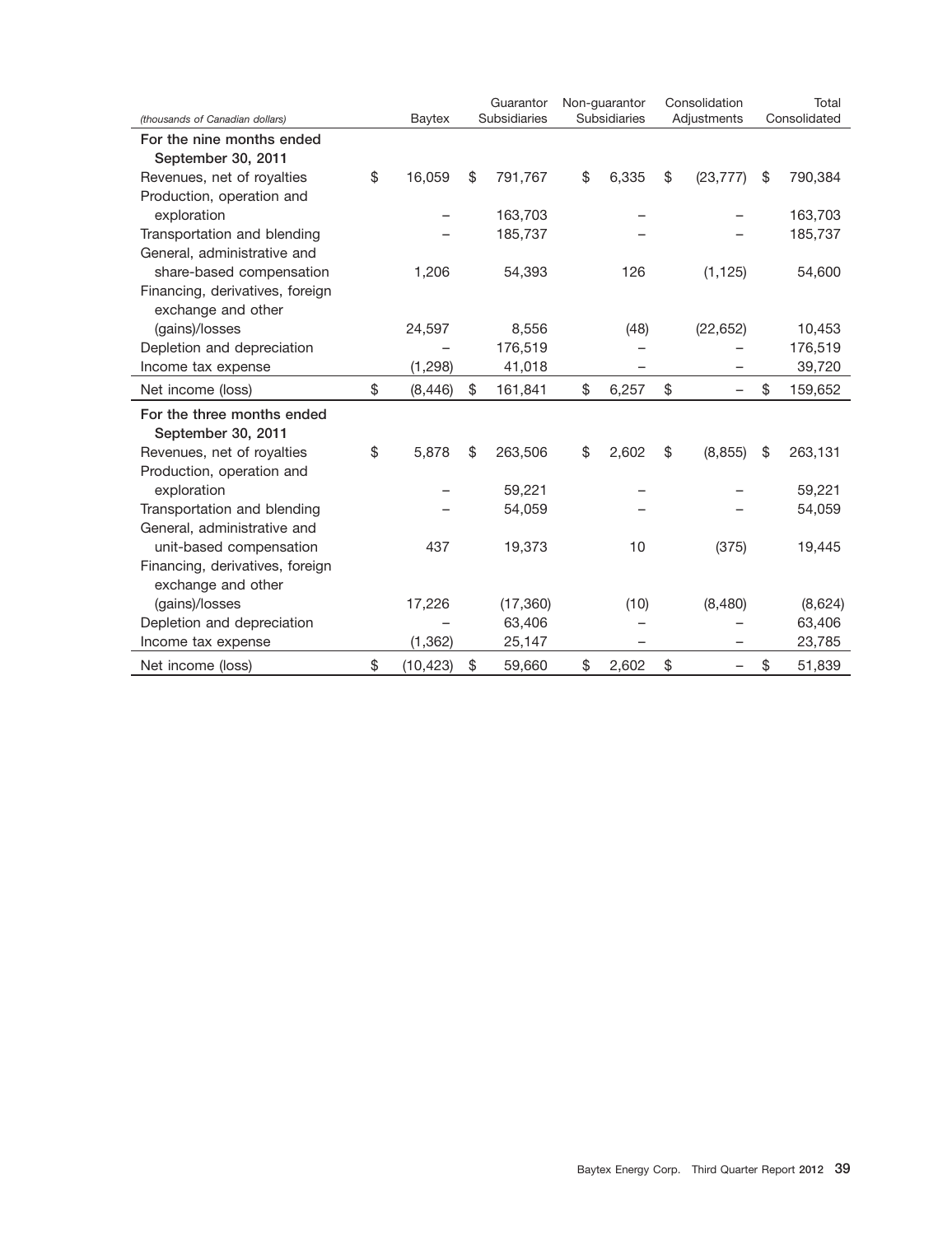|                                  |             | Guarantor      | Non-guarantor       | Consolidation | Total          |
|----------------------------------|-------------|----------------|---------------------|---------------|----------------|
| (thousands of Canadian dollars)  | Baytex      | Subsidiaries   | <b>Subsidiaries</b> | Adjustments   | Consolidated   |
| For the nine months ended        |             |                |                     |               |                |
| September 30, 2012               |             |                |                     |               |                |
| Cash provided by (used in):      |             |                |                     |               |                |
| Operating activities             | \$<br>7,764 | \$<br>397,897  | 10,769<br>\$        | \$            | \$<br>416,430  |
| Payment of dividends             | (160, 813)  |                |                     |               | (160, 813)     |
| (Decrease) increase in bank loan |             | (130, 175)     |                     |               | (130, 175)     |
| Proceeds from issuance of        |             |                |                     |               |                |
| long-term debt                   | 293,761     |                |                     |               | 293,761        |
| Redemption of long-term debt     | (156, 863)  |                |                     |               | (156, 863)     |
| Change in intercompany loans     | 9,546       | 96,721         | (106, 267)          |               |                |
| Increase in investments          |             | (106, 267)     |                     | 106,267       |                |
| Increase in equity               | 18,463      |                | 106,267             | (106, 267)    | 18,463         |
| Interest paid                    | (11, 858)   | (9,770)        | (10, 769)           |               | (32, 397)      |
| Financing activities             | (7, 764)    | (149, 491)     | (10, 769)           |               | (168, 024)     |
| Additions to exploration and     |             |                |                     |               |                |
| evaluation assets                |             | (12,096)       |                     |               | (12,096)       |
| Additions to oil and gas         |             |                |                     |               |                |
| properties                       |             | (339, 843)     |                     |               | (339, 843)     |
| Property acquisitions            |             | (13, 467)      |                     |               | (13, 467)      |
| Proceeds from divestitures       |             | 316,200        |                     |               | 316,200        |
| Current income tax expense on    |             |                |                     |               |                |
| divestiture                      |             | (13, 629)      |                     |               | (13, 629)      |
| Additions to other plant and     |             |                |                     |               |                |
| equipment, net of disposals      |             | (9, 121)       |                     |               | (9, 121)       |
| Change in non-cash working       |             |                |                     |               |                |
| capital                          |             | 20,558         |                     |               | 20,558         |
| Investing activities             |             | (51, 398)      |                     |               | (51, 398)      |
| Impact of foreign currency       |             |                |                     |               |                |
| translation on cash balances     | \$          | \$<br>(7, 125) | \$                  | \$            | \$<br>(7, 125) |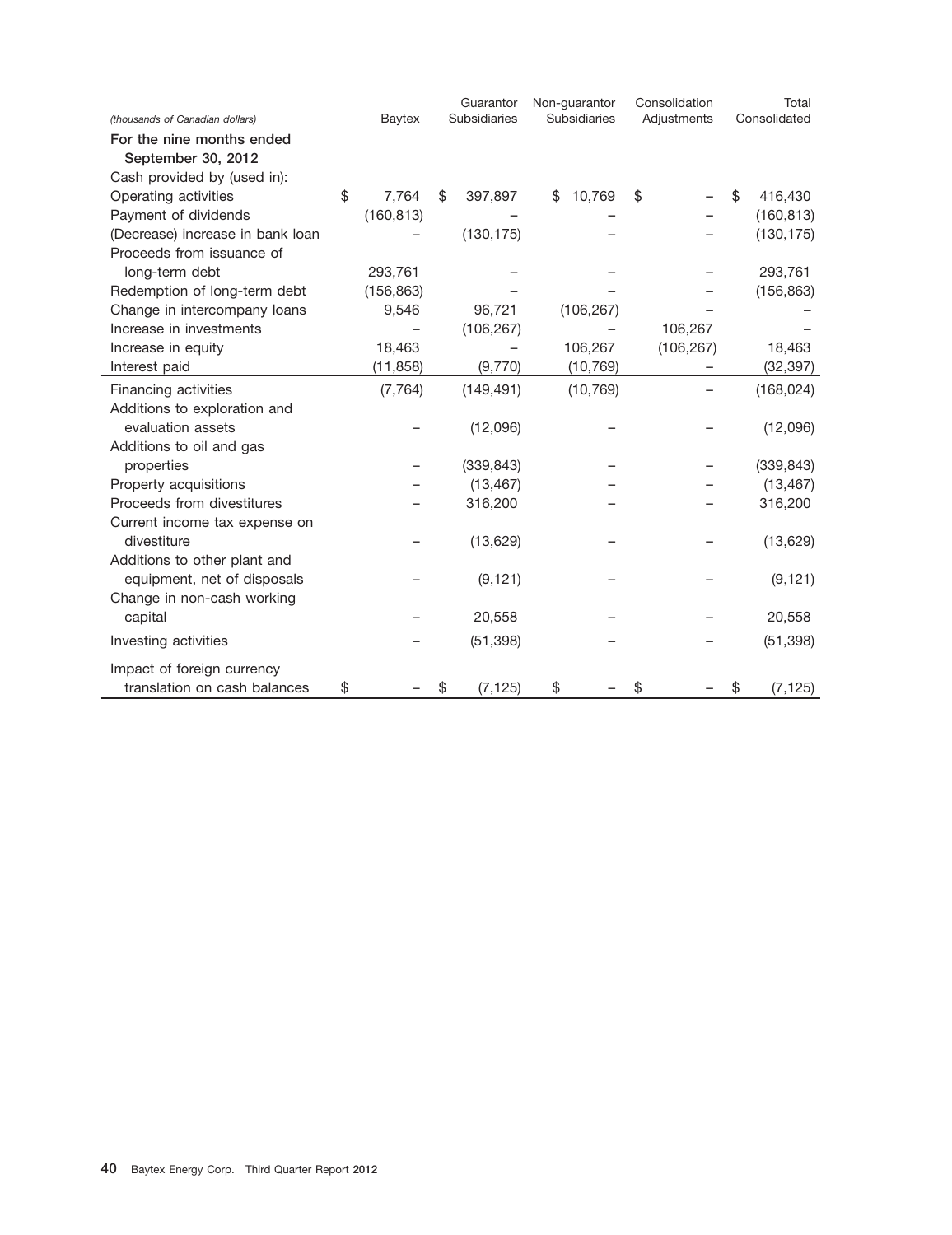|                                 |               | Guarantor    |            | Non-guarantor |              | Consolidation |             | Total     |              |            |
|---------------------------------|---------------|--------------|------------|---------------|--------------|---------------|-------------|-----------|--------------|------------|
| (thousands of Canadian dollars) | Baytex        | Subsidiaries |            |               | Subsidiaries |               | Adjustments |           | Consolidated |            |
| For the nine months ended       |               |              |            |               |              |               |             |           |              |            |
| September 30, 2011              |               |              |            |               |              |               |             |           |              |            |
| Cash provided by (used in):     |               |              |            |               |              |               |             |           |              |            |
| Operating activities            | \$<br>195,502 | \$.          | 218,854    |               | \$           | 421           | \$          |           | S            | 414,777    |
| Receipt (payment) of dividends  | (156, 056)    |              | 258        |               |              | (258)         |             |           |              | (156, 056) |
| Increase in bank loan           |               |              | 56,448     |               |              |               |             |           |              | 56,448     |
| Change in intercompany loans    | (193, 414)    |              | 248,826    |               |              | (55, 412)     |             |           |              |            |
| Increase in investments         | 145,810       |              |            |               |              |               |             |           |              | 145,810    |
| Proceeds from issuance of       |               |              |            |               |              |               |             |           |              |            |
| long-term debt                  | 33,626        |              |            |               |              | 55,249        |             | (55, 249) |              | 33,626     |
| Increase in equity              | (25, 468)     |              | (5,902)    |               |              |               |             |           |              | (31, 370)  |
| Interest paid                   | 195,502       |              | 218,854    |               |              | 421           |             |           |              | 414,777    |
| Financing activities            |               |              | 518,484    |               |              |               |             | (55, 249) |              | 463,235    |
| Additions to exploration and    |               |              |            |               |              |               |             |           |              |            |
| evaluation assets               |               |              | (8,010)    |               |              |               |             |           |              | (8,010)    |
| Additions to oil and gas        |               |              |            |               |              |               |             |           |              |            |
| properties                      |               |              | (287, 825) |               |              |               |             |           |              | (287, 825) |
| Property acquisitions           |               |              | (65, 835)  |               |              |               |             |           |              | (65, 835)  |
| Corporate acquisitions          |               |              | (118, 693) |               |              |               |             |           |              | (118, 693) |
| Additions to other plant and    |               |              |            |               |              |               |             |           |              |            |
| equipment, net of disposals     |               |              | (1, 416)   |               |              |               |             |           |              | (1, 416)   |
| Change in non-cash working      |               |              |            |               |              |               |             |           |              |            |
| capital                         |               |              | 18,577     |               |              |               |             |           |              | 18,577     |
| Investing activities            |               |              | (463, 202) |               |              |               |             |           |              | (463, 202) |
| Impact of foreign currency      |               |              |            |               |              |               |             |           |              |            |
| translation on cash balances    | \$            | \$           | (33)       |               | \$           |               | \$          |           | \$           | (33)       |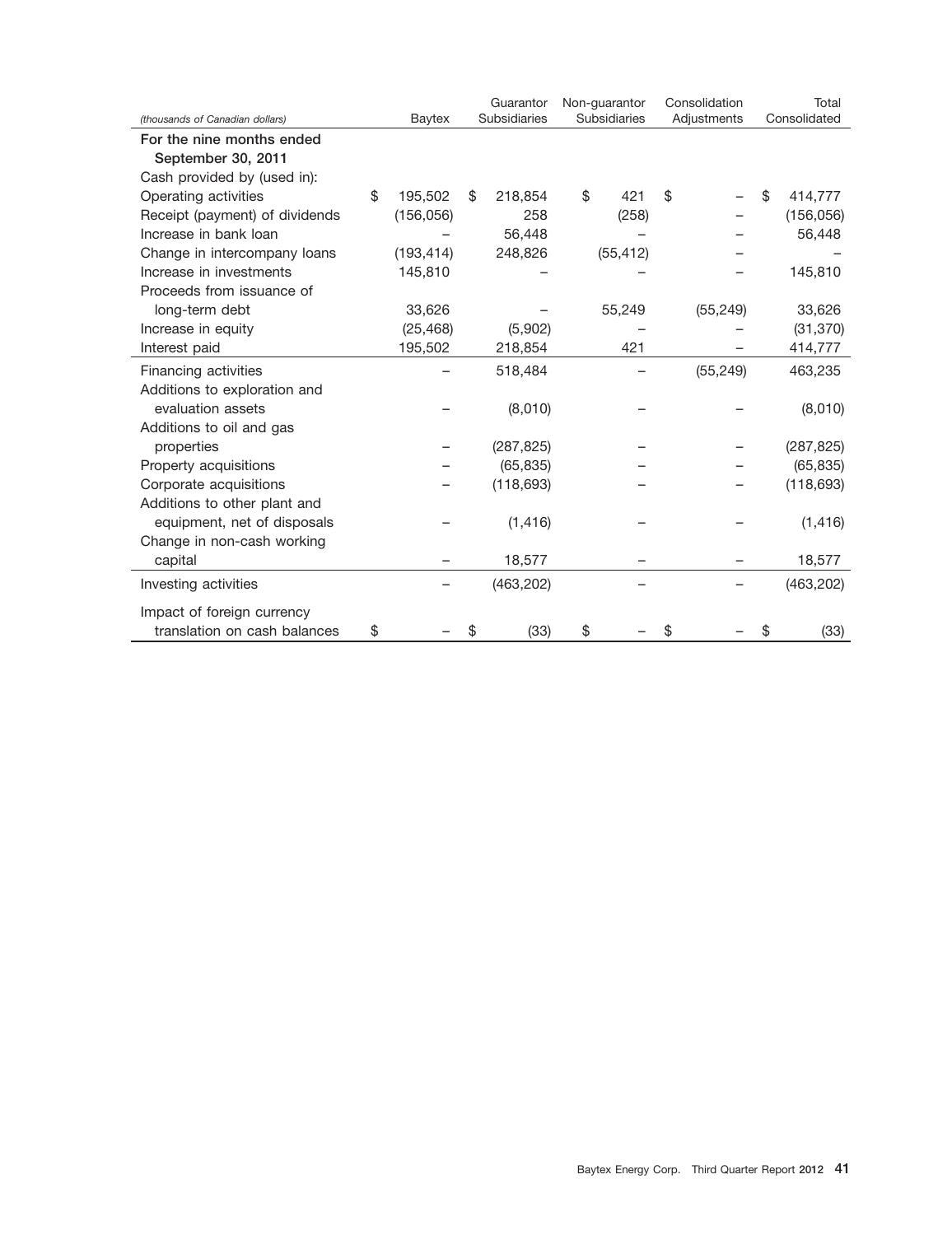### *ABBREVIATIONS*

| AcSB             | Accounting Standards Board                     | <b>LIBOR</b> | London Interbank Offered Rate         |
|------------------|------------------------------------------------|--------------|---------------------------------------|
| <b>AECO</b>      | the natural gas storage facility located       | LLB          | Lloyd Light Blend                     |
|                  | at Suffield, Alberta                           | <b>LLK</b>   | Lloyd Kerrobert                       |
| ASC              | <b>Accounting Standards Codification</b>       | mbbl         | thousand barrels                      |
| bbl              | barrel                                         | $mboe*$      | thousand barrels of oil equivalent    |
| bbl/d            | barrel per day                                 | mcf          | thousand cubic feet                   |
| bcf              | billion cubic feet                             | mcf/d        | thousand cubic feet per day           |
| boe <sup>*</sup> | barrels of oil equivalent                      | mmbbl        | million barrels                       |
| boe/d*           | barrels of oil equivalent per day              | $mmboe^*$    | million barrels of oil equivalent     |
| CSS              | cyclic steam stimulation                       | mmBtu        | million British Thermal Units         |
| <b>COSO</b>      | Committee of Sponsoring                        | mmBtu/d      | million British Thermal Units per day |
|                  | Organizations of the Treadway<br>Commission    | mmcf         | million cubic feet                    |
| <b>DRIP</b>      | Dividend Reinvestment Plan                     | mmcf/d       | million cubic feet per day            |
| GAAP             | generally accepted accounting                  | MW           | Megawatt                              |
|                  | principles                                     | NGL          | natural gas liquids                   |
| GJ               | gigajoule                                      | <b>NYMEX</b> | New York Mercantile Exchange          |
| GJ/d             | gigajoule per day                              | <b>NYSE</b>  | New York Stock Exchange               |
| <b>IAS</b>       | International Accounting Standard              | <b>SAGD</b>  | steam-assisted gravity drainage       |
| <b>IASB</b>      | International Accounting Standards             | <b>TSX</b>   | <b>Toronto Stock Exchange</b>         |
|                  | Board                                          | <b>WCS</b>   | Western Canadian Select               |
| <b>IFRS</b>      | International Financial Reporting<br>Standards | WTI          | West Texas Intermediate               |

*\* BOEs may be misleading, particularly if used in isolation. A BOE conversion ratio for natural gas of 6 Mcf: 1 bbl has been used, which is based on an energy equivalency conversion method primarily applicable at the burner tip and does not represent a value equivalency at the wellhead.*